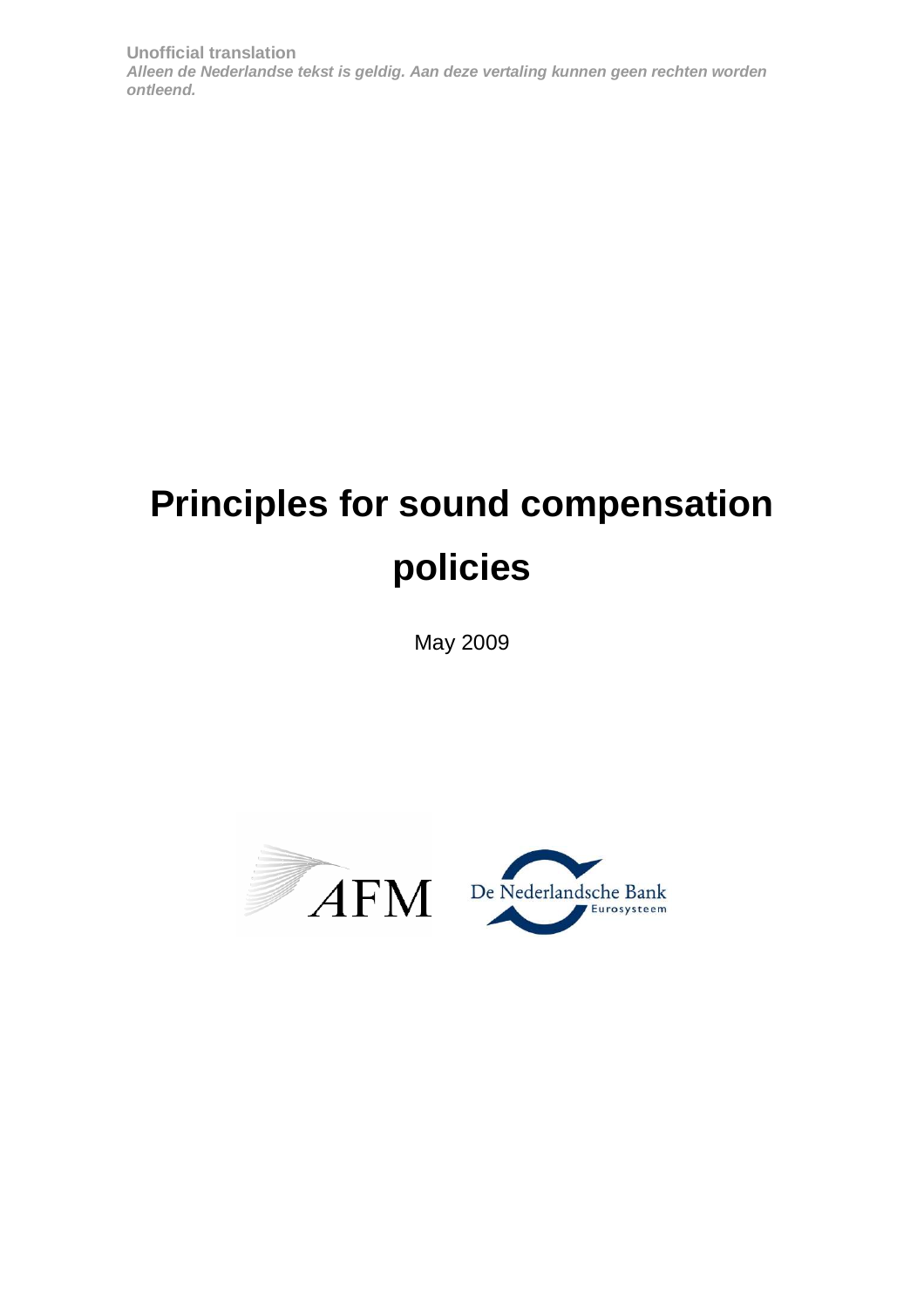# **CONTENTS**

|    | 3. FOUNDATION PRINCIPLES FOR COMPENSATION POLICIES (principles 1 and 2)9 |  |
|----|--------------------------------------------------------------------------|--|
| 4. | GOVERNANCE OF COMPENSATION POLICIES (principles 3 - 7) 15                |  |
|    |                                                                          |  |
|    | ANNEX I RELATIONSHIP WITH THE FSF PRINCIPLES FOR SOUND                   |  |
|    | ANNEX II RELATIONSHIP WITH THE DUTCH CORPORATE GOVERNANCE CODE<br>37     |  |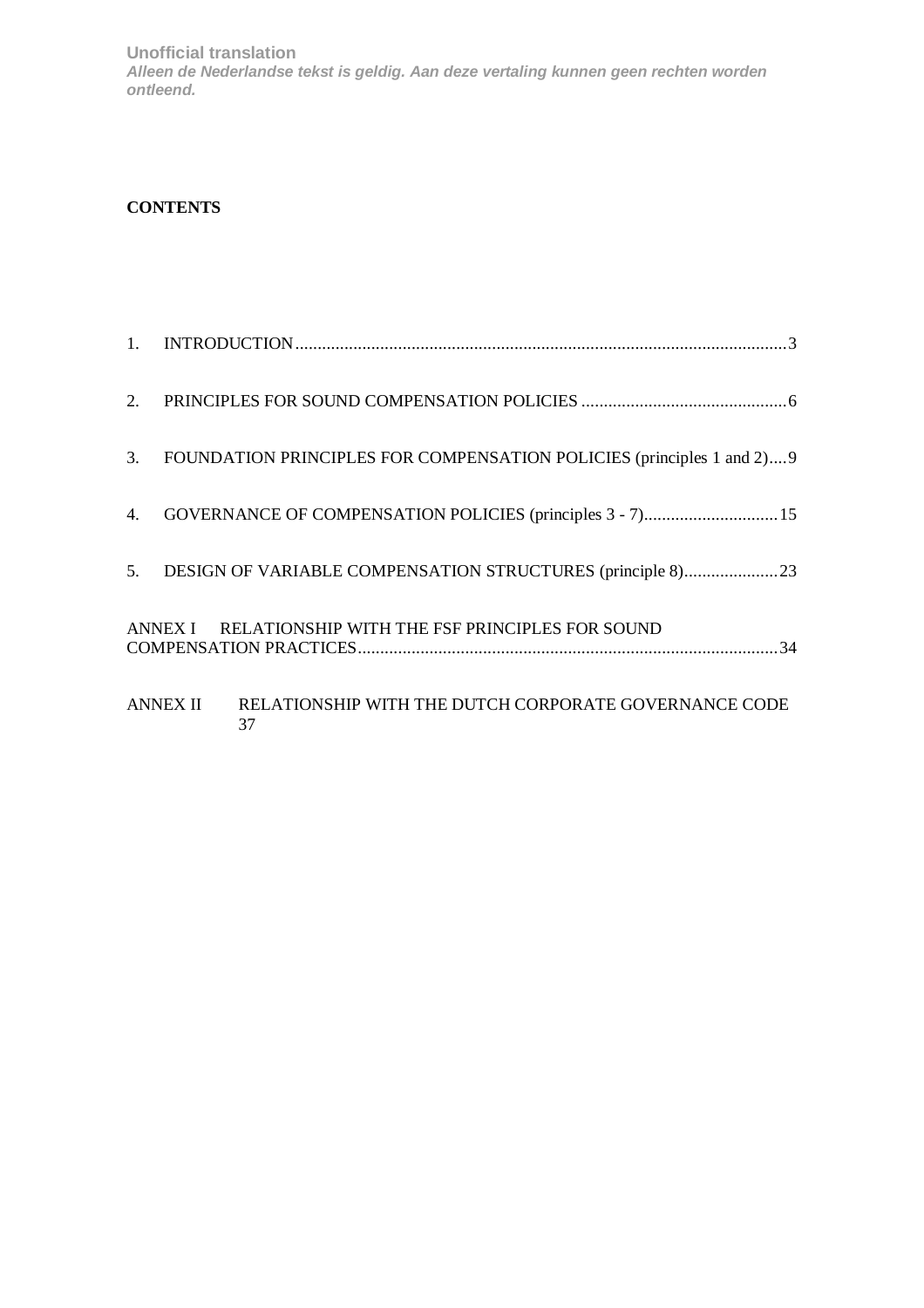# <span id="page-2-0"></span>**1. INTRODUCTION**

A large proportion of the employees in the financial services sector receive some form of variable compensation. For some the variable compensation is a significant part of the overall compensation package. Variable compensation schemes can motivate directors and employees and provide a means of establishing a link between performance and pay. However, variable compensation schemes can also provide incentives to take undesirable and sometimes irresponsible risks. In addition, this form of compensation can induce people to act in a manner contrary to the interests of the financial enterprise and its clients.

Since the start of the credit crisis, many organisations, including the FSF1 and IIF2, have identified variable compensation structures of financial enterprises as one of the causes of the crisis3. The moment has come to change this situation. Financial enterprises are now more inclined than in the past to acknowledge the necessity of rethinking their compensation policy.4 DNB (De Nederlandsche Bank) and the AFM (the Netherlands Authority for the Financial Markets) wish to encourage this development by providing guidance for financial enterprises and developing a supervisory framework so that the risks of performance-related pay can be better managed in the future.

#### **Supervision of compensation policies**

 $\overline{a}$ 

Compensation policies of financial enterprises are subject to DNB's supervision of the sound management of business operations and is relevant to the AFM's supervision of the provision of services with due care5. This is because compensation policy can act as a catalyst in relation to the scope of various risks, including credit risk, market risk, operational risk, compliance and strategic risk, and can also adversely affect the careful provision of services to clients6.

Given the complexity and diversity, it is not easy to frame rules of general application for a sound compensation policy. DNB and the AFM have therefore decided to start by drafting a number of

<sup>1</sup> *Report of the Financial Stability Forum on Enhancing Market and Institutional Resilience*, April 2008

*<sup>2</sup> Final Report of the IIF Committee on Market Best Practices: Principles of Conduct and Best Practice Recommendations, Financial Services Industry Response to the Market Turmoil of 2007-2008*, Institute of International Finance, July 2008. The IIF is the worldwide association of major financial enterprises.

<sup>3</sup> Surveys by PricewaterhouseCoopers and KPMG also show that the industry itself sees compensation structures as one of the main causes of the crisis. *Reward: A new paradigm?*, PricewaterhouseCoopers, 2008 and *Never Again?*, KPMG, 2008

<sup>4</sup> See, for example, the gentlemen's agreement on a sustainable and moderate compensation policy, which was concluded between the Minister of Finance and the financial services industry on 30 March 2009.

<sup>5</sup> The report of the High-Level Group on Financial Supervision in the EU (De Larosière Group) of 25 February 2009 contains a recommendation for supervision by financial supervisors of the compensation policies of financial enterprises (Recommendation 11).

<sup>6</sup> In this report "clients" should be understood as clients, consumers and unit holders as defined in the *Wet Financieel Toezicht/Wft* [Act on Financial Supervision].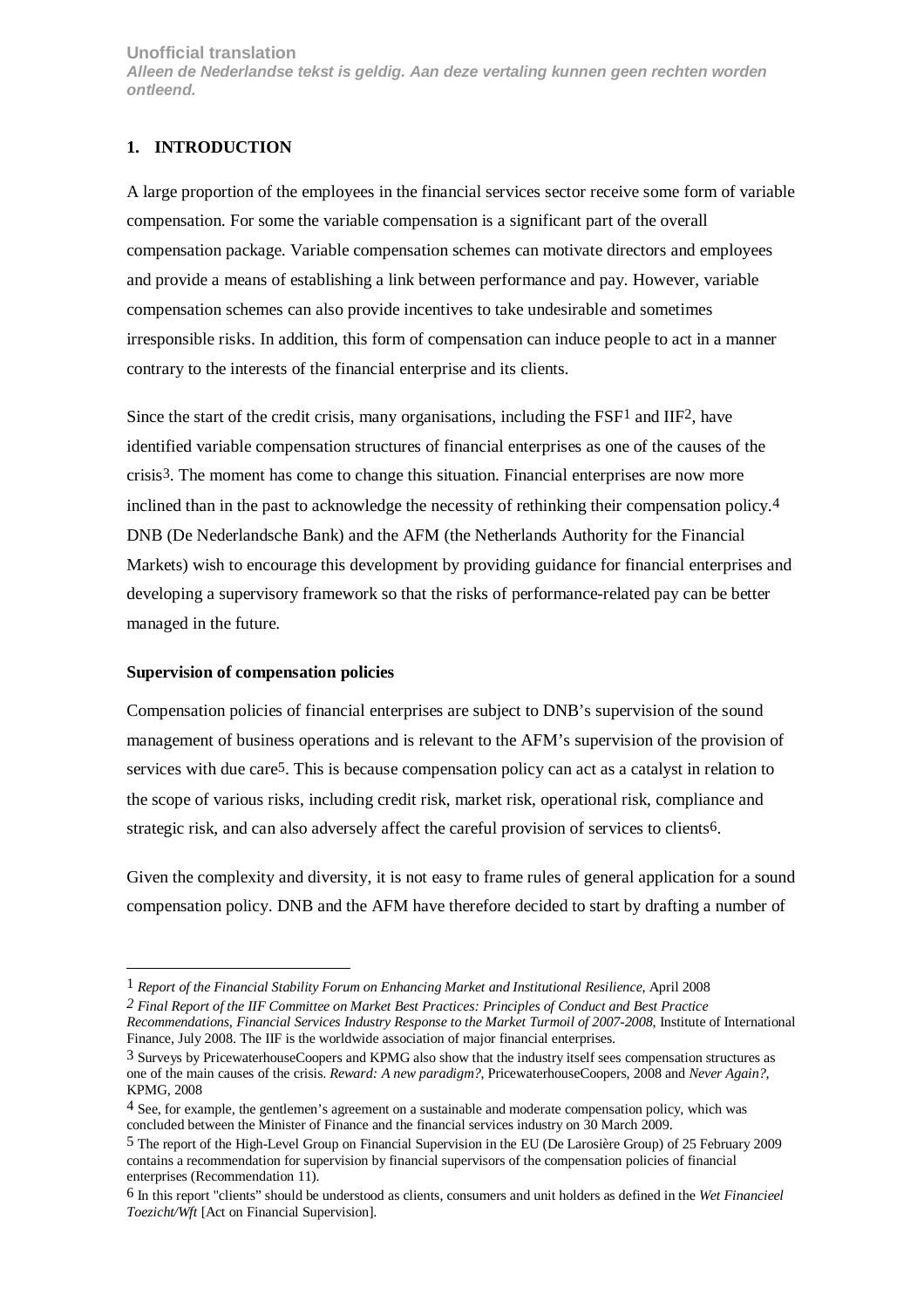principles that are broadly applicable. These principles are presented and explained in this document.

In order to give the AFM a widely applicable and concrete handle for enforcing the principles too, the Ministry of Finance will ensure that sound compensation policy is clearly embedded in the *Wet Financieel Toezicht/Wft* [Act on Financial Supervision] The supervisors will then define in more detail what they mean by sound compensation policy. This may take the form, for example, of a policy rule or guidance.7

Steps are now being taken at the international level as well to define what is meant by a sound compensation policy. DNB and the AFM are actively participating in these discussions. In addition, DNB and the AFM will enter into a dialogue with the financial services sector, both through the trade associations and directly with the financial enterprises subject to supervision. The principles set out in this document will be elaborated in the light of international developments, the experience gained from supervision and the dialogue with the sector.

Pending the adoption of clearer provisions on this subject in legislation and regulations, the principles contained in this document will serve as guidance for supervisors on how they should approach the subject. Financial enterprises are expected to use the principles as guidance in critically reviewing their compensation policy and adjusting it where necessary. If DNB and the AFM consider that the compensation policy of an enterprise may result in substantial prudential and/or behavioural risks, this will prompt an investigation into the identified risks and stricter supervision of the enterprise as a whole.

#### **Establishment of the principles**

 $\overline{a}$ 

The principles for sound compensation policies for the Dutch financial services sector have been developed on the basis of existing national and international principles and schemes for compensation, including the Markets in Financial Instruments Directive (MiFID) inducement rule, parts of the Dutch Corporate Governance Code and the FSF Principles for Sound Compensation Practices. In addition, DNB and the AFM have interviewed directors and employees of financial enterprises to obtain more information about compensation in practice and the attendant risks. They have also held discussions with experts on compensation and corporate governance and have consulted with trade associations in the financial services sector. Finally, they have used the literature and the findings of recent surveys.

<sup>7</sup> The process of providing guidance will be organised by the AFM in much the same way as the introduction of the MiFID inducement rule for investment firms and financial service providers.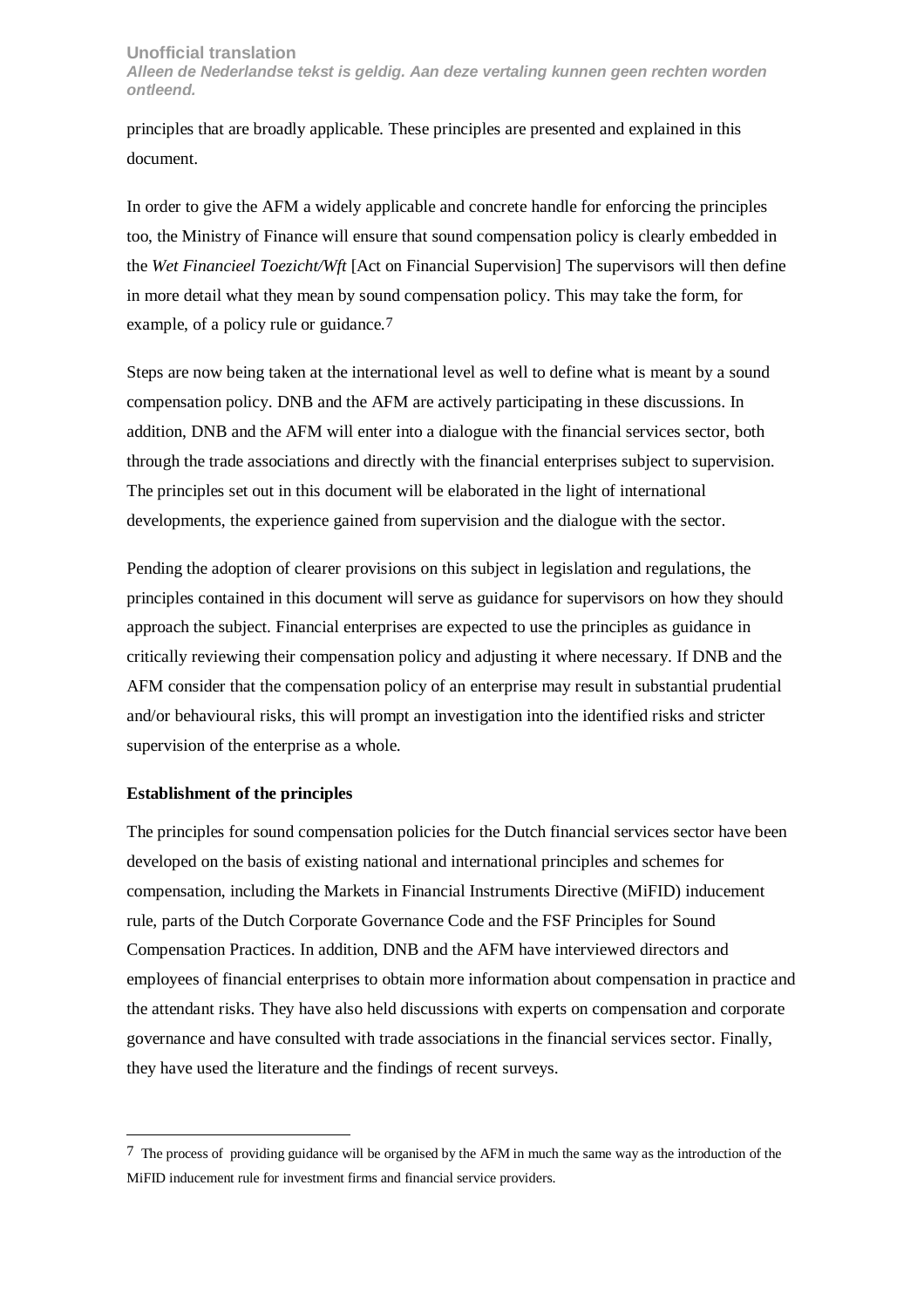#### **Target group and scope of the principles**

The principles are intended for all financial enterprises and pension funds which come under the supervision of DNB or the AFM by virtue of the Act on Financial Supervision, the Pensions Act or the Occupational Pension Schemes (Compulsory Membership) Act8. They apply to employees and directors whose compensation consists (or may consist) to a significant extent of variable compensation, as in the case of senior management positions or commercial jobs. No two financial enterprises are the same in terms of nature and size, and it is therefore to be expected that the way in which the principles are applied will differ from enterprise to enterprise. The governance principles have been drafted from the perspective of large and medium-sized companies. Small companies will have to take comparable or other risk management measures that are appropriate to the extent of the risk posed by their compensation policy. DNB and the AFM expect that companies will observe the spirit, and not just the letter, of the principles.

Enterprises that have outsourced a substantial part of their activities, for example a large proportion of the pension funds, must use their influence through the outsourcing relationship to bring the compensation policy of the service provider into line with the principles for sound compensation policies.

It is the responsibility of financial enterprises to arrange for the right balance to be struck between the use of variable compensation and the management of the attendant risks. If an enterprise is not able to provide a sufficient degree of risk management, it will have to modify its compensation policy accordingly and pursue a more moderate policy on variable compensation.

# **Outline of this report**

 $\overline{a}$ 

Chapter 2 contains the principles for sound compensation policies. The principles are subdivided into three categories: (1) foundation principles for compensation policies, (2) governance of compensation policies, and (3) design of the variable compensation structures. Chapters 3 to 4 and 5 of this report explain the principles in more detail. The explanation is an integral part of the principles for sound compensation policies.

<sup>8</sup> References in this document to financial enterprises are deemed to include pension funds.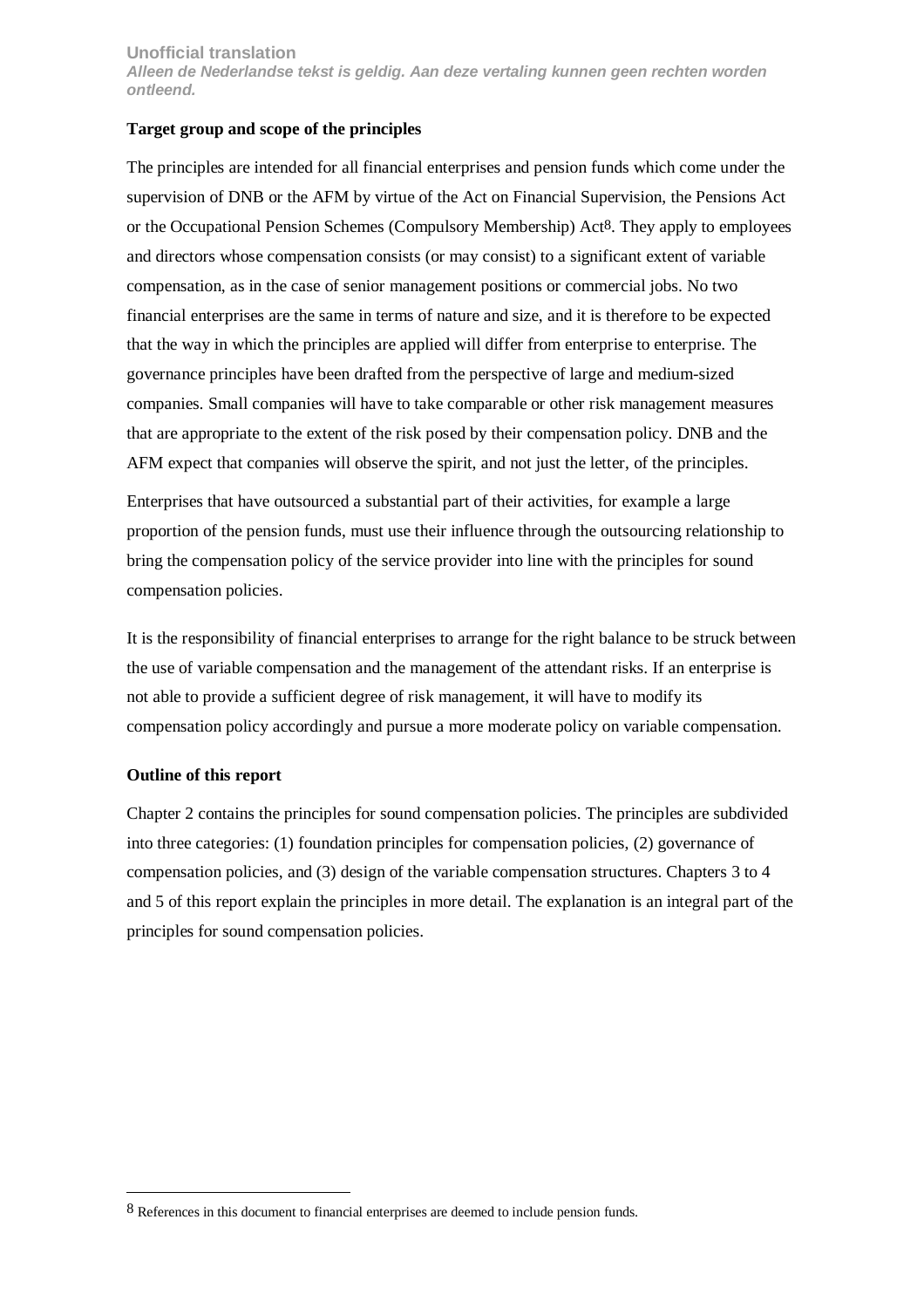# <span id="page-5-0"></span>**2. PRINCIPLES FOR SOUND COMPENSATION POLICIES**

#### **Foundation principles for compensation policies**

- 1. The compensation policy should promote the integrity and soundness of the financial enterprise, with a focus on the enterprise's long-term interests.
- 2. The compensation policy contains no incentives that detract from the obligation of a financial enterprise to promote the interests of its clients9 and other stakeholders, or from other duties of care to which it is subject.

#### **Governance of compensation policies**

 $\overline{a}$ 

- 3. On the basis of principles 1 and 2, the enterprise should carefully draw up a compensation policy for the directors and job groups within the enterprise and apply it consistently and evaluate its operation. In doing so, it should pay explicit and structural attention to limiting and managing the negative effects of variable compensation structures on the enterprise's risk profile and the clients' interests.
- 4. The supervisory board (or any similar internal supervisory body) should arrange for the careful and sound design, implementation and evaluation of the compensation policy for the management board. It should also supervise the compensation policy for the entire enterprise. Each variable compensation structure within which compensation above a fixed level is possible requires the prior approval of the supervisory board.
- 5. The personnel, risk management, compliance and internal audit functions should work together to manage the risks of the compensation policy for all (other) employees.
	- a) The personnel function draws up, on behalf of management, a compensation policy for all job groups within the enterprise. The personnel function also monitors the consistent application of the policy and evaluates its operation.
	- b) The risk management function analyses how a variable compensation structure affects the risk profile of the enterprise and monitors its management.
	- c) The compliance function analyses how a variable compensation structure affects the enterprise's compliance with legislation, regulations and internal policy.

<sup>9</sup> In this report "clients" should be understood as clients, consumers and unit holders as defined in the *Wet Financieel Toezicht/Wft* [Act on Financial Supervision].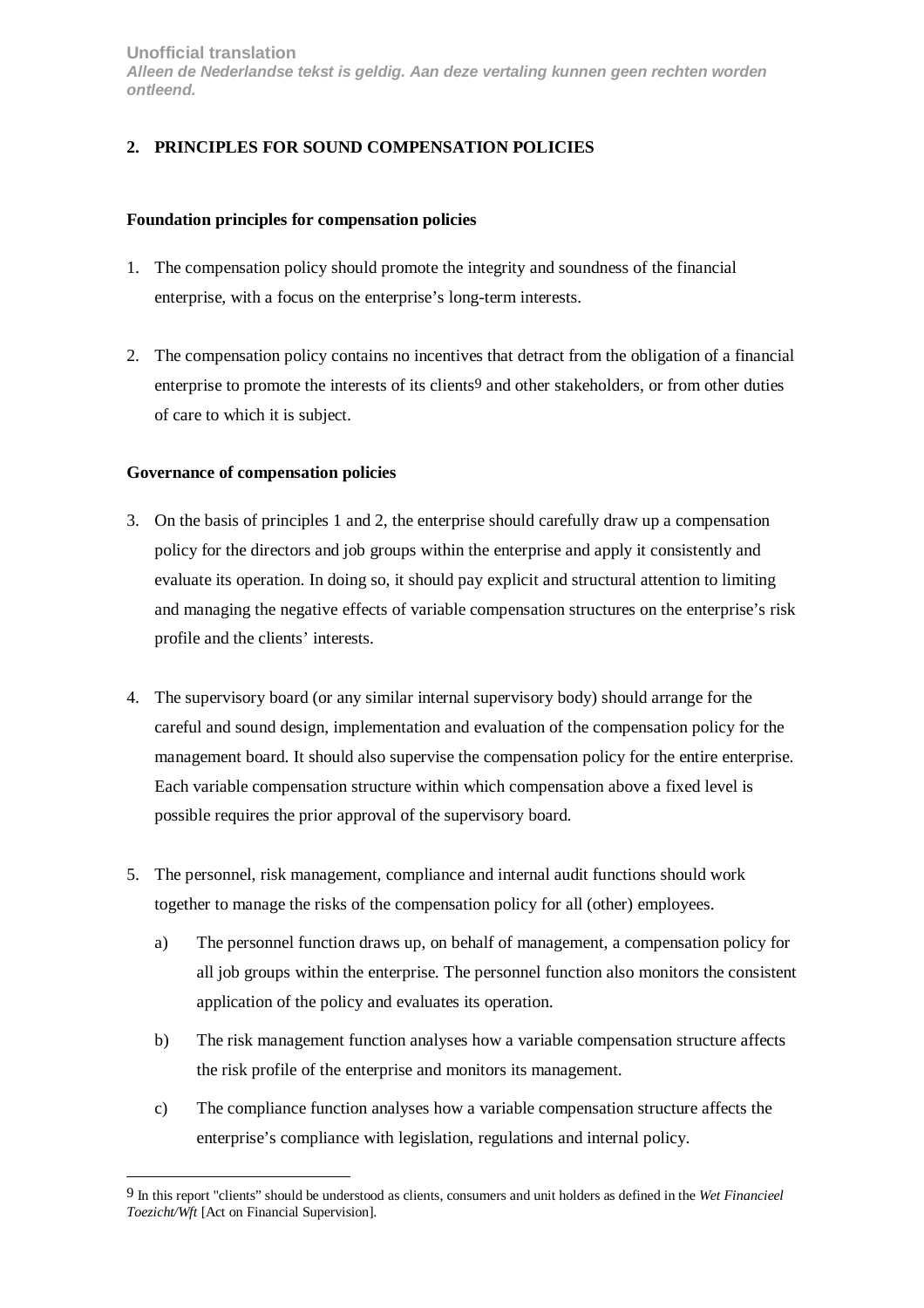- d) The internal audit function periodically carries out an independent audit of the design, implementation and effects of the enterprise's compensation policy.
- 6. The compensation and the compensation policy for employees in risk-control positions should support their role of independent countervailing power in relation to the commercial jobs.
- 7. The enterprise should provide insight and transparency into its compensation policy to relevant stakeholders.

#### **Design of variable compensation structures**

- 8. Each variable compensation structure should comprise a balanced mix of measures appropriate to the job in order to ensure the correct incentive effects.
	- a) The variable compensation should be in due proportion to the fixed salary. The enterprise should set a maximum ratio between variable and fixed compensation per function group.
	- b) Variable compensation should be linked to predefined, assessable and influenceable performance criteria. These performance criteria should reflect as far as possible the interests of all stakeholders in the enterprise.
	- c) The award of variable compensation should be dependent on its being in due proportion to the performance of the employee and/or the department and/or the enterprise as a whole.
	- d) Financial results which are used in appraising performance should be corrected to take account of risks and costs.
	- e) The award of the variable compensation should not be dependent on an 'all or nothing' commercial objective, and such compensation should instead have a linear or graduated structure.
	- f) The variable compensation structure should provide for the possibility of exercising some degree of discretion when awarding variable compensation in order to counter undesirable effects, such as compensation that is not commensurate with actual performance. This is equally applicable in exceptional situations such as an acquisition or dismissal.
	- g) An appropriate time horizon should be observed when assessing commercial performance as a basis for variable compensation, so that the effect of the performance on the longterm results may be taken into consideration.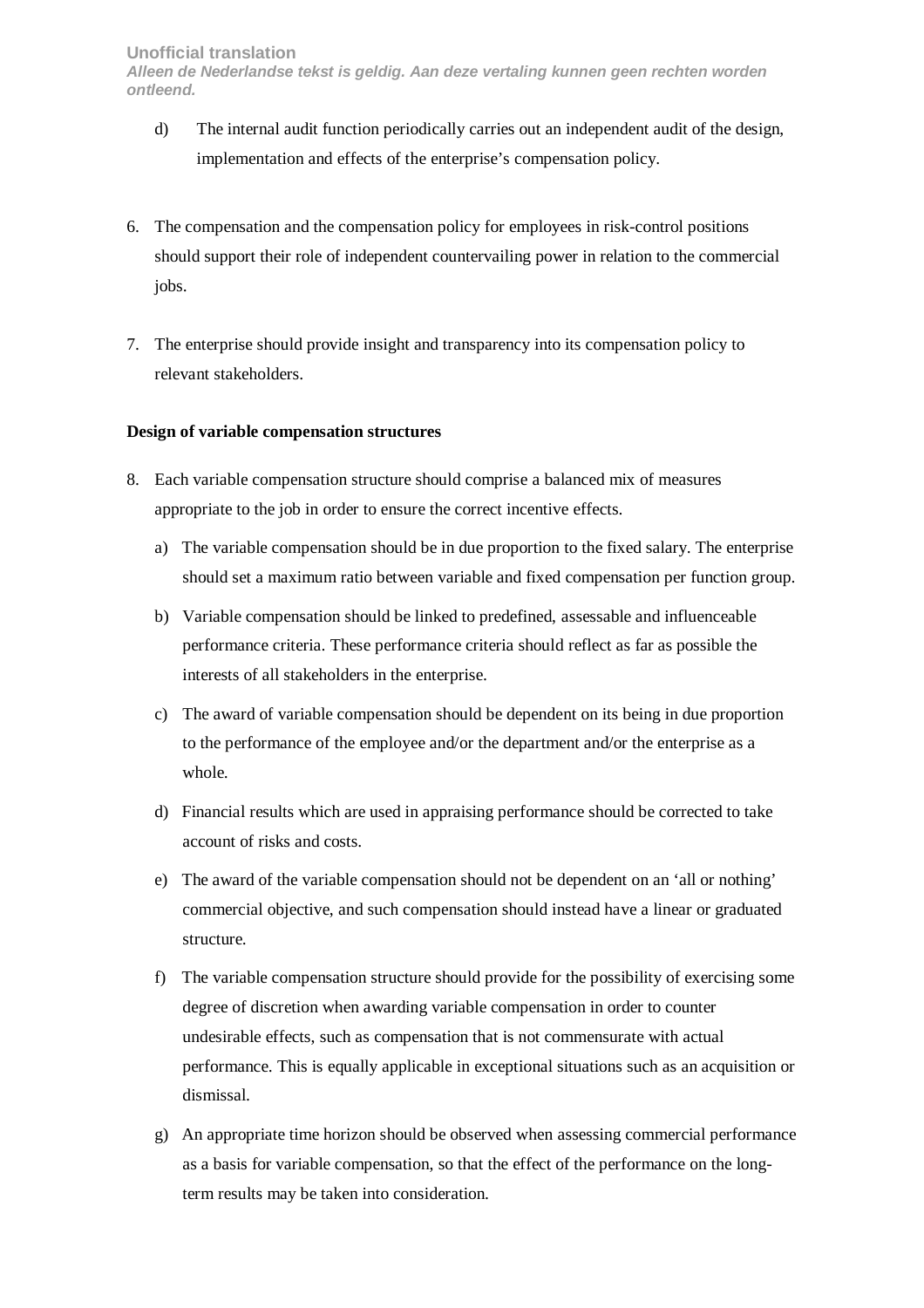**Unofficial translation** 

**Alleen de Nederlandse tekst is geldig. Aan deze vertaling kunnen geen rechten worden ontleend.** 

h) The ratio between compensation in cash, shares, options or other forms of compensation should be in keeping with the enterprise's risk management practices.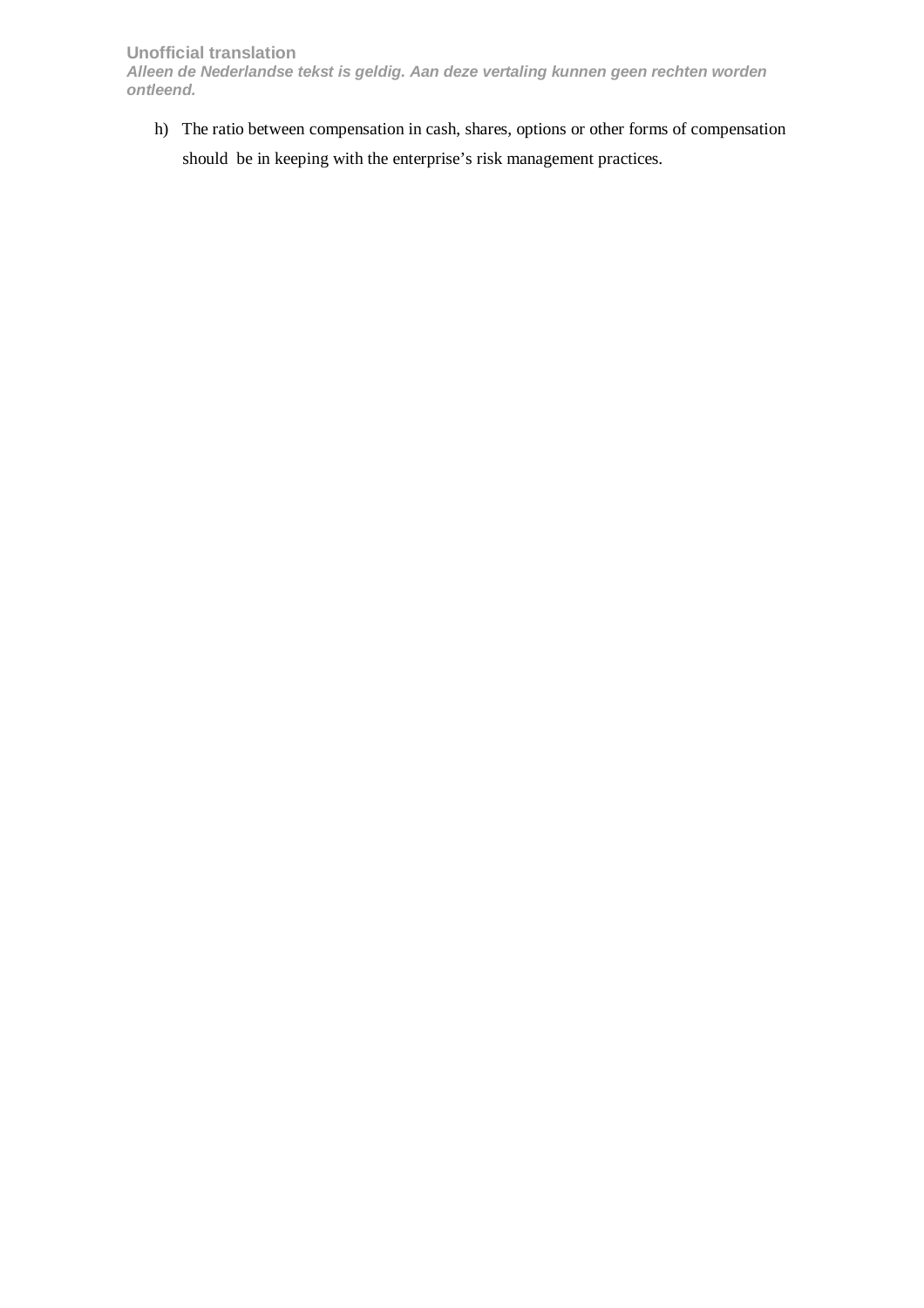#### <span id="page-8-0"></span>**3. FOUNDATION PRINCIPLES FOR COMPENSATION POLICIES (principles 1 and 2)**

Financial enterprises play an essential role in the economy. The course which financial enterprises pursue not only determines their profitability but also influences the operation of and confidence in the financial services sector and hence the functioning of the economy as a whole. Partly due to their special economic position, financial enterprises often have to deal with a complex network of stakeholders. On the basis of the principles of good corporate management as set out in the Dutch Corporate Governance Code, account should be taken of the interests of all stakeholders, including shareholders, clients, employees and society as a whole, when determining the strategic course10. The strategy of the enterprise is translated into its policy, including its compensation policy. Compensation policy is thus a reflection of the interests of the various stakeholders11.

Part of the compensation received by a large proportion of the employees (including directors) of financial enterprises is variable. An enterprise can have many different valid reasons for a variable compensation policy. For example, it may wish to influence the behaviour of its employees, create extra motivation, recruit or retain talented staff or adjust salary costs in line with the financial results<sup>12</sup>. But a variable compensation structure may also encourage an employee to take undesirable or irresponsible risks in the hope of generating more turnover or making more profit and thus increasing his variable compensation. A variable compensation structure may also cause employees to focus too much on the variables for which they are held accountable rather than on other important aspects of their job. A third danger of variable remuneration structures is that employees may be tempted to 'play' with or manipulate information with a view to making their (measured) performance look better.

From the perspective of the supervisors, the integrity and soundness of a financial enterprise and the interests of its clients should be the basic criteria for the design of the enterprise's compensation policy. The compensation policy and the compensation structure for all employees (including directors) should be drawn up, implemented and evaluated in this light.

 $\overline{a}$ 

<sup>10</sup> This is described in the preamble to the Dutch Corporate Governance Code as follows: 'The code is based on the principle accepted in the Netherlands that a company is a long-term form of collaboration between the various parties involved. The stakeholders are (…) employees, shareholders and other providers of capital, suppliers and clients, but also government and civil society. The management board and the supervisory board have overall responsibility for weighing up the interests, generally with a view to ensuring the continuity of the enterprise. In doing so, the company endeavours to create long-term shareholder value.'

<sup>11</sup> *Remuneration; where we've been, how we got there, what are the problems and how to fix them*, M. Jensen and K. Murphy, ECGI, 2004; Recommendation no. 1, "Companies should embrace enlightened value maximization / enlightened stakeholder theory in which creating firm value is the firm's sole governing objective".

<sup>12</sup> It is important in this connection to ensure that in bad times the variable compensation is greatly reduced or not paid out at all. In practice this is often difficult to achieve because staff quickly become accustomed to receiving this compensation and there is great dissatisfaction if the bonus is suddenly much lower.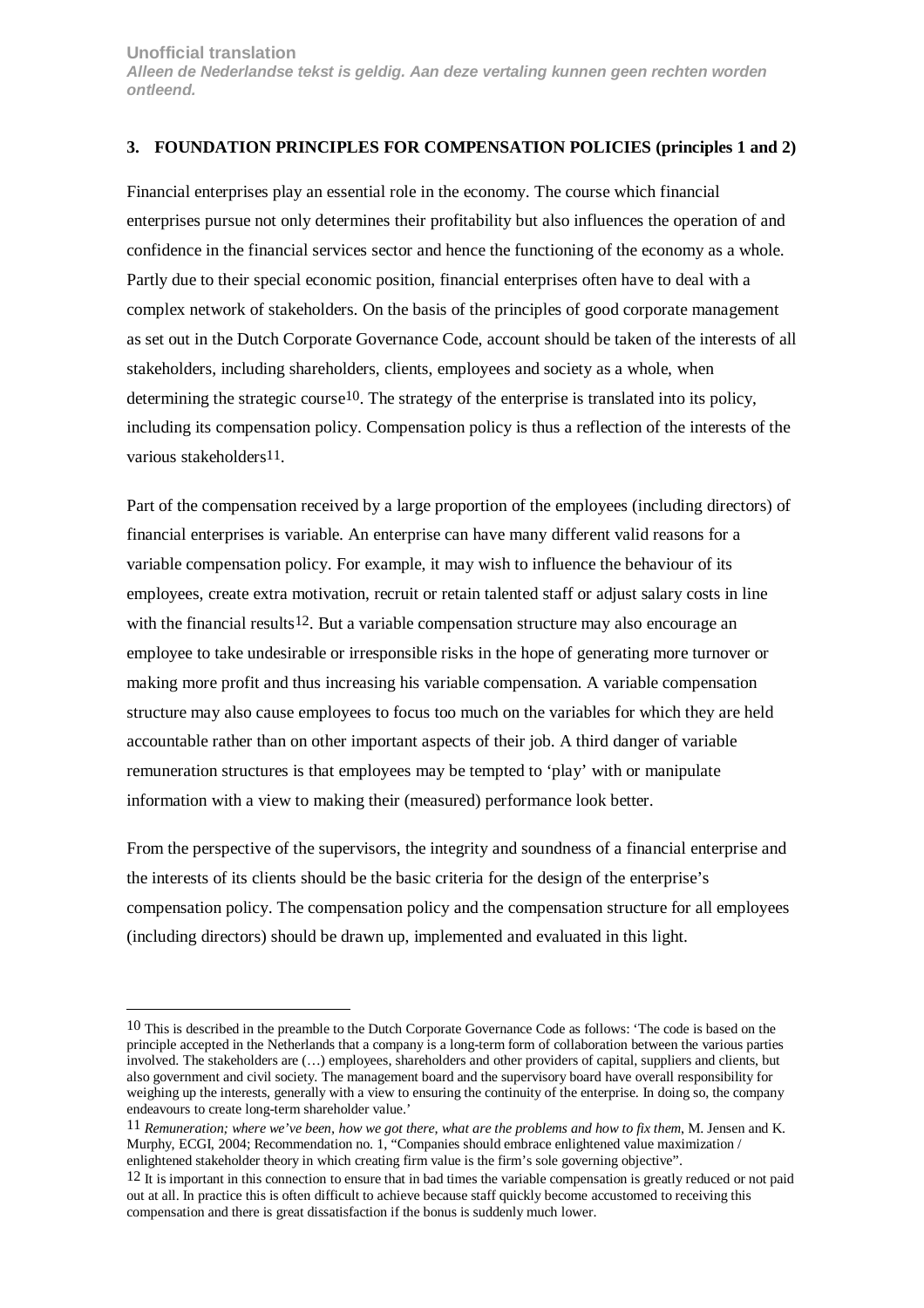The importance of the principles is explained below. Afterwards, there is a description of various factors that have to some extent compromised the integrity and soundness of some financial enterprises and the interests of their clients. This has had an effect on the compensation policy, which has in turn amplified the effect of these factors.

**Principle 1: The compensation policy should promote the integrity and soundness of the financial enterprise with a focus on the enterprise's long-term interests.** 

The soundness and integrity of financial enterprises are a precondition for financial stability. This is why it is essential for the business operations of these enterprises to be carried out in a controlled and sound way. The nature and extent of the risks which the enterprise takes should be determined in this light. It must also design a risk management system that is in keeping with the chosen risk profile.

Controlled and sound business operations may be compromised as a consequence of incorrect compensation incentives. These may encourage directors or employees to engage in high risk activities geared to short-term results that are not in keeping with the chosen risk profile and which the risk management system is not equipped to deal with. In certain cases, the effects of the compensation incentives may have a major impact on the integrity and soundness of the financial enterprise. This is clearly shown by the role which the compensation incentives have played in the present financial crisis. Many transactions would perhaps never have been entered into in the first place if the director or employee concerned had not himself also had a financial interest in them. Examples are the sale of mortgages to uncreditworthy clients, the purchase of high risk financial products and excessive focus on the growth of the business, thereby jeopardising stability.

Compensation incentives may raise the risk profile of a financial enterprise in such a way that the profile is no longer in keeping with the chosen risk policy and the risk management system is not equipped to deal with the level of risk. Given the strength of the incentives (which is connected with the relative level of the variable compensation) and the fact that they apply mainly to risktaking jobs, inadequate control of the effects of the compensation policy may have immediate consequences for the integrity and soundness of the enterprise. This is why the principle that the policy must support the integrity and soundness of the financial enterprise, and that the focus should be on the long term, should be the basic criterion for every compensation policy. This serves as a general basis for further definition of the policy.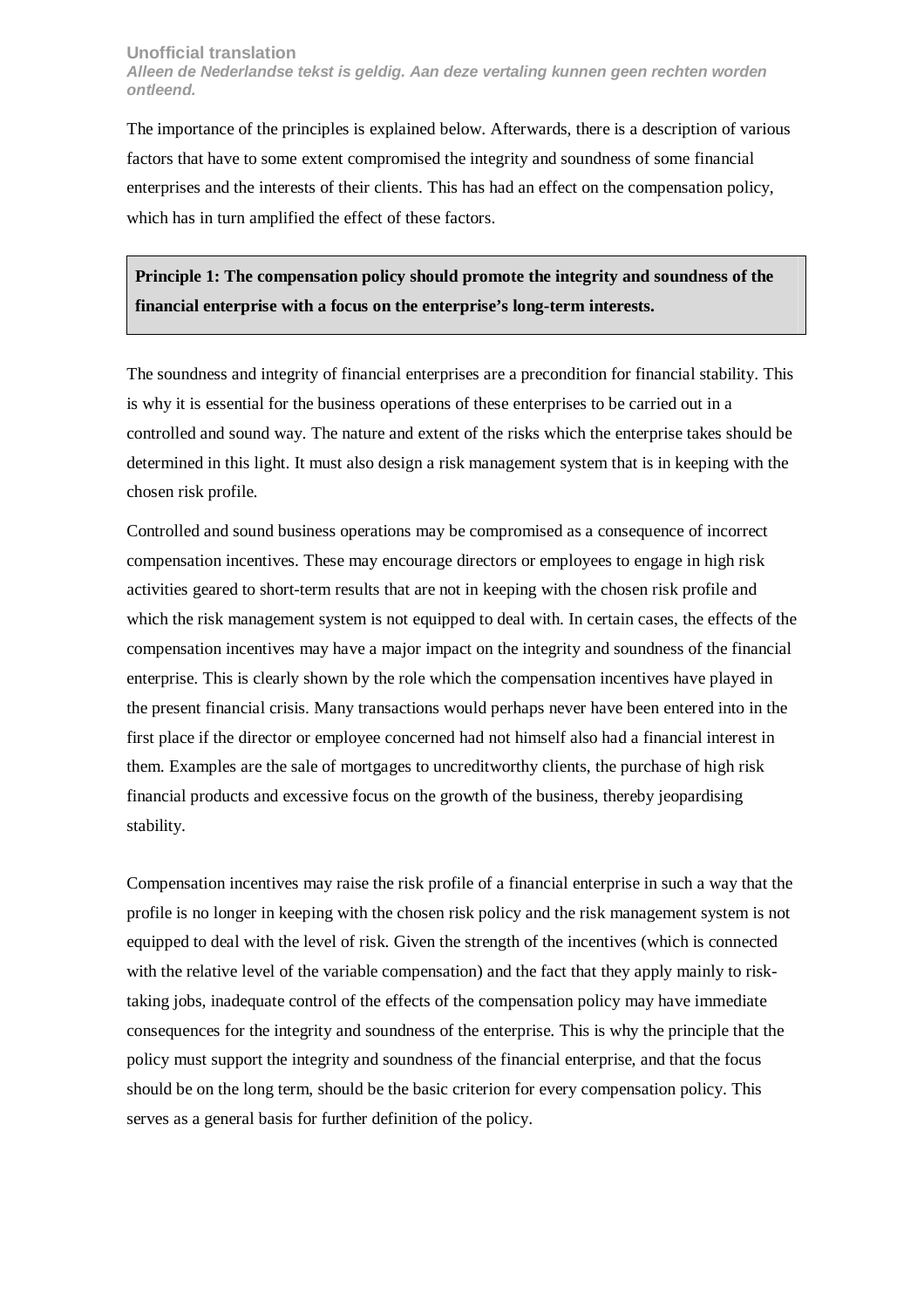#### **Example of undesirable practice**

A financial enterprise invests heavily in products without having a clear understanding of these products' components and what risks are attached. Warnings issued by the risk manager are ignored, because the investments yield high returns for the bank and hence also for the directors and employees in the form of a large bonus. The risks warned against by the risk manager later materialise. However, the bonuses have already been paid out.

**Principle 2: The compensation policy should not contain incentives which detract from the obligation of a financial enterprise to promote the interests of its clients and other stakeholders, or from other duties of care to which it is subject.**

In their day-to-day operations financial enterprises have dealings with a large number of stakeholders with disparate interests (e.g. shareholders, clients, employees and society as a whole). An incorrectly designed compensation structure may induce employees and directors to allow the interests of the enterprise (e.g. boosting turnover or market share) or their own interests (receiving the variable compensation) to prevail over those of other stakeholders. These stakeholders are not always in a position to assess whether the activities of the enterprise or the products or service offered to them actually serve their interests. This applies especially – but not exclusively – to non-professional clients. An inadequately designed compensation policy may induce commercial employees, in their role as a financial services provider, to give priority to their own financial interests rather than the client's needs and personal situation. In order to avoid this potential conflict of interest, the interests of the clients and other stakeholders must form the basis for the compensation policy. This will help to prevent risks to clients such as product pushing, misselling and churning.

As long ago as 2005 the AFM noted that a conflict of interest could arise as a consequence of variable compensation, thereby compromising the duty of care13. A recent example of product pushing and misselling as a consequence of compensation structures is the sale of investmentlinked insurance policies with excessive charges (referred to in Dutch as '*woekerpolissen'*). The commission earned on these policies was often higher than in the case of investment funds or savings products, which thus increased the pressure on front-line staff to sell these products14. The financial crisis provides numerous examples of how compensation structures have stimulated the development of ever more complex products, which consumers did not comprehend and often proved unfathomable even to professional and institutional investors.

 $\overline{a}$ 

<sup>13</sup> AFM Report *Voortdurende Zorgplicht*, 2005.

<sup>14</sup> AFM Report *Feitenonderzoek beleggingsverzekeringen,* 2008.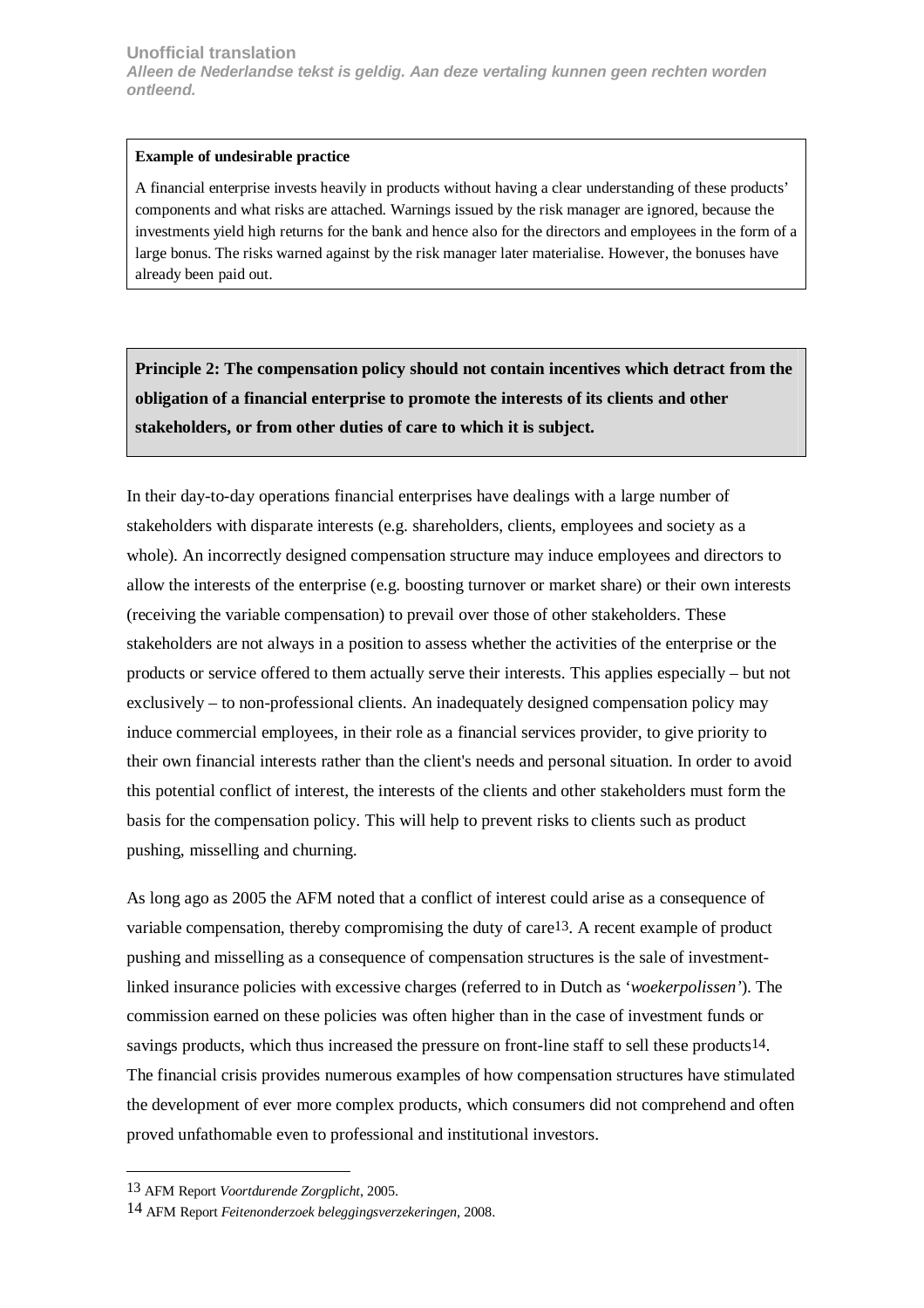The principle formulated above resembles the MiFID inducement rule. This rule has been incorporated in the Act on Financial Supervision (Wft) and the Decree on the Supervision of the Conduct of Financial Enterprises (BGfo) and applies (since 1 January 2009) to commission payments for complex financial products or mortgage loans between financial enterprises15. To prevent the risks described above and promote a level playing field for financial services in a broad sense, this rule is a logical starting point for an internal compensation policy. Since the introduction of the MiFID inducement rule, it has also been noted in Europe that conflicts of interest comparable to those between enterprises can occur in respect of compensation structures within enterprises<sup>16</sup>.

#### **Example of undesirable practice**

A significant share of the variable compensation for commercial employees is based on turnover. Employees thus have an incentive to sell as many products as possible (or a certain kind of products). This incentive, arising from the variable compensation, is at odds with the obligation on financial enterprises to provide appropriate advice to their customers based on their situation and needs. This type of variable compensation increases the risk of *product pushing* en *misselling* and may seriously impinge on the customer's interests.

#### **Factors that may compromise the principles of a sound compensation policy**

The principles of a sound compensation policy as described above (i.e. a controlled and sound enterprise that acts in the interests of its clients) may be compromised by a variety of factors. Together these factors have resulted in some financial enterprises focusing too much in recent years on creating short-term shareholder value. This has in turn affected the compensation policy of these enterprises. These factors will be explained in the remainder of this chapter. The role and compensation of the management board of the enterprise will also be examined. As listed and unlisted companies face different problems, they are dealt with separately.

#### *Listed companies*

 $\overline{a}$ 

The objectives of an enterprise should do justice to the long-term interests of all stakeholders and the compensation policies should support this. Arranging this is a matter for the management board of a listed company, on the basis of the principles of good corporate management.

The compensation policy of some enterprises is or has been focused too emphatically on the short-term interests of some of the shareholders. Possible causes are:

<sup>15</sup> Wft, section 4:90, BGfo articles 149a and 168a.

<sup>16</sup> Committee of European Securities Regulators (CESR), *Inducements under MiFID, recommendations*, 2007.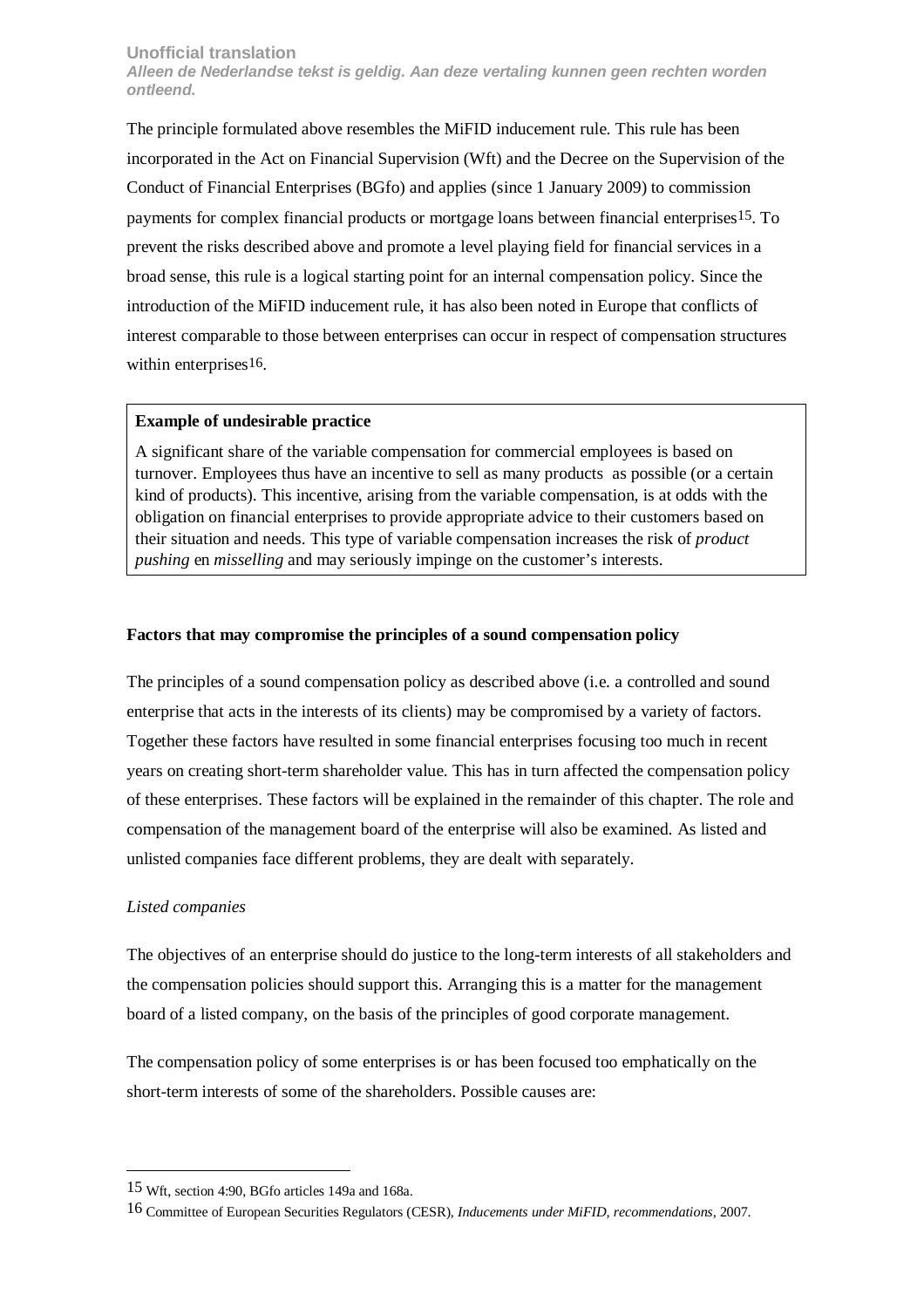#### **Unofficial translation**

 $\overline{a}$ 

**Alleen de Nederlandse tekst is geldig. Aan deze vertaling kunnen geen rechten worden ontleend.** 

- *Shareholder activism.* The interests of some shareholders may not be not entirely in line, certainly in the short term, with those of other stakeholders such as depositors, policyholders and other clients. In recent years groups of shareholders have successfully pressed for shortterm shareholder value. In some enterprises this development has led to more high risk behaviour in the short term in order to meet expectations.
- *Pressure on directors to perform.* Directors of listed companies operate increasingly in the public domain. They are expected to produce results within a few years. Moreover, directors themselves often wish to put their stamp on their enterprise within the relatively short period of their term of office with a view to establishing their reputation and furthering their career. The external expectations and the director's own ambitions may result in more risk-taking than is desirable in the long-term interests of the enterprise.
- *Executive pay.* The compensation of directors generally contains a substantial variable shortterm component17. This compensation structure can cause the management board to focus even more on short-term results.

The tone and behaviour of the management board (the 'tone at the top') have a strong influence on the corporate culture. If the management board is preoccupied with short-term considerations, this has a strong impact on the entire enterprise. As a result, the enterprise's compensation policy will tend to focus to a greater extent on achieving short-term results. This creates a selfperpetuating process in which the long-term interests of clients and other stakeholders are increasingly compromised and ultimately the integrity and soundness of the enterprise can be undermined.

In the long run, it is the responsibility of the management board to ignore the various disruptive influences and continue along its own course, which should be aimed at the long term and take sufficient account of the interests of the various stakeholders. This is irrespective of the extent to which stakeholders are able to make known their interests and to hold the management board accountable for this. All of this stands or falls on whether the directors have sufficient expertise and integrity. It is the task of the supervisory board to ensure that the management board pursues a policy that serves the collective long-term interests of the various stakeholders. To this end the supervisory board should also ensure that the compensation policy of the management board is conducive to these interests. This will then be translated into a compensation policy for the rest of the enterprise. The role of the supervisory board in corporate compensation policy is discussed in more detail in chapter 4.

<sup>17</sup> Compensation of the top executives of AEX-listed companies in 2007, Hewitt in association with Erasmus University Rotterdam, 2008; 'An ever-growing proportion is variable. On average, only a quarter of the direct compensation package now consists of basic salary. 75% is *at risk*.'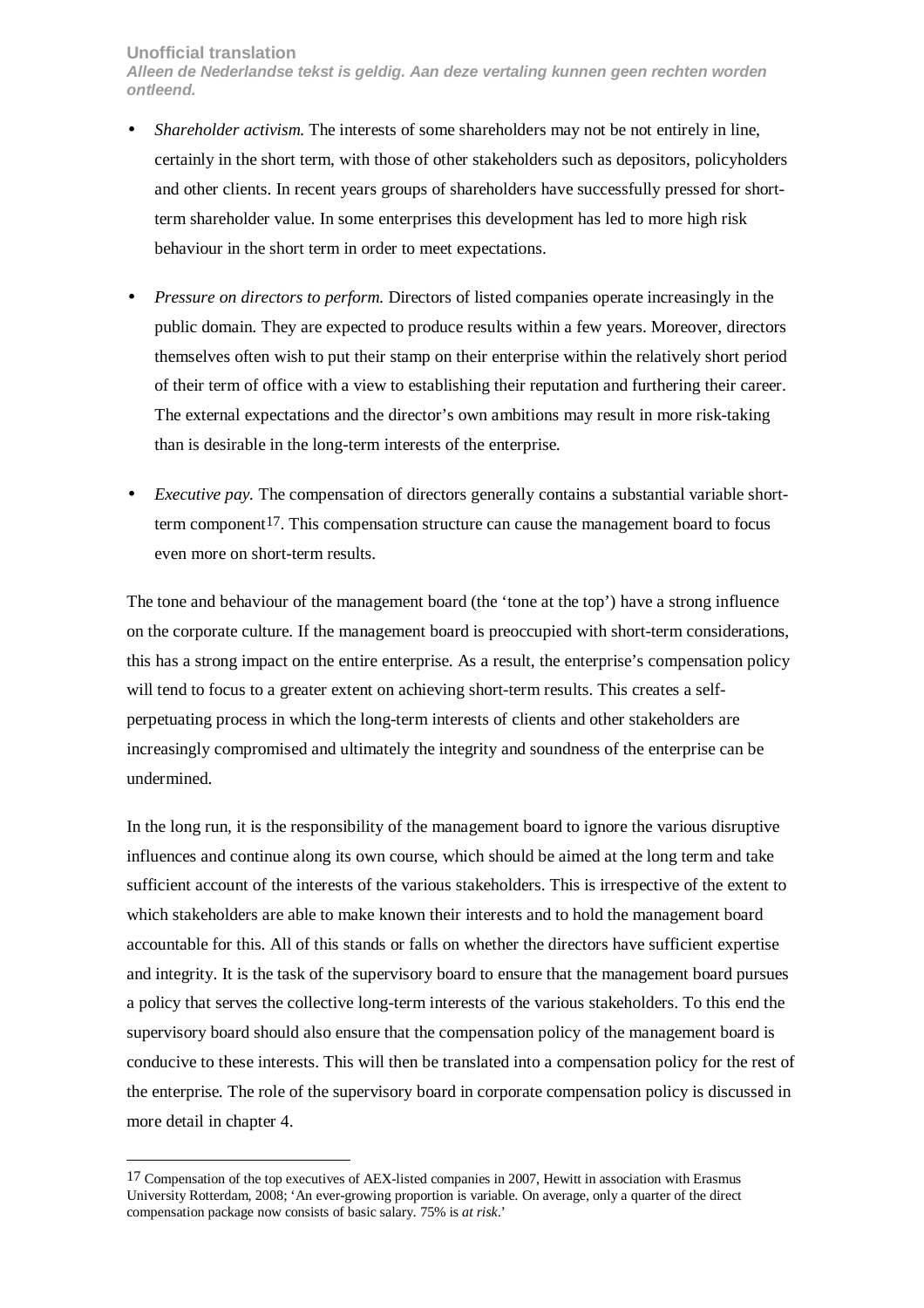#### *Unlisted companies*

The previous section dealt with various factors that caused a sharp focus on short-term results in some listed companies and led to this being reflected in the compensation policy. The extent to which pressure exists in an unlisted company to deliver short-term results depends above all on the ownership structure of the company. In the case of an enterprise that is owned by a private equity fund that will wish to sell the enterprise again within a few years of its purchase, the focus on short-term results will perhaps be stronger than in the case of listed companies. By contrast, the pressure is generally less in the case of a financial cooperative. How a managing director/majority shareholder manages his company depends on his personal ambitions and how quickly he wishes to achieve them.

Regardless of the ownership structure, the management board of an unlisted financial enterprise too is responsible for ensuring that the interests of the various stakeholders are reflected in a balanced way in the corporate policy on compensation.

Although the Dutch Corporate Governance Code applies only to listed companies, it can also serve as a good guideline for unlisted financial enterprises in the design of their compensation policy for the management board. In addition, the principles for sound compensation policy act as a guideline for the compensation policy of the management board and the enterprise as a whole, just as this serves as guide for all employees and directors of listed companies.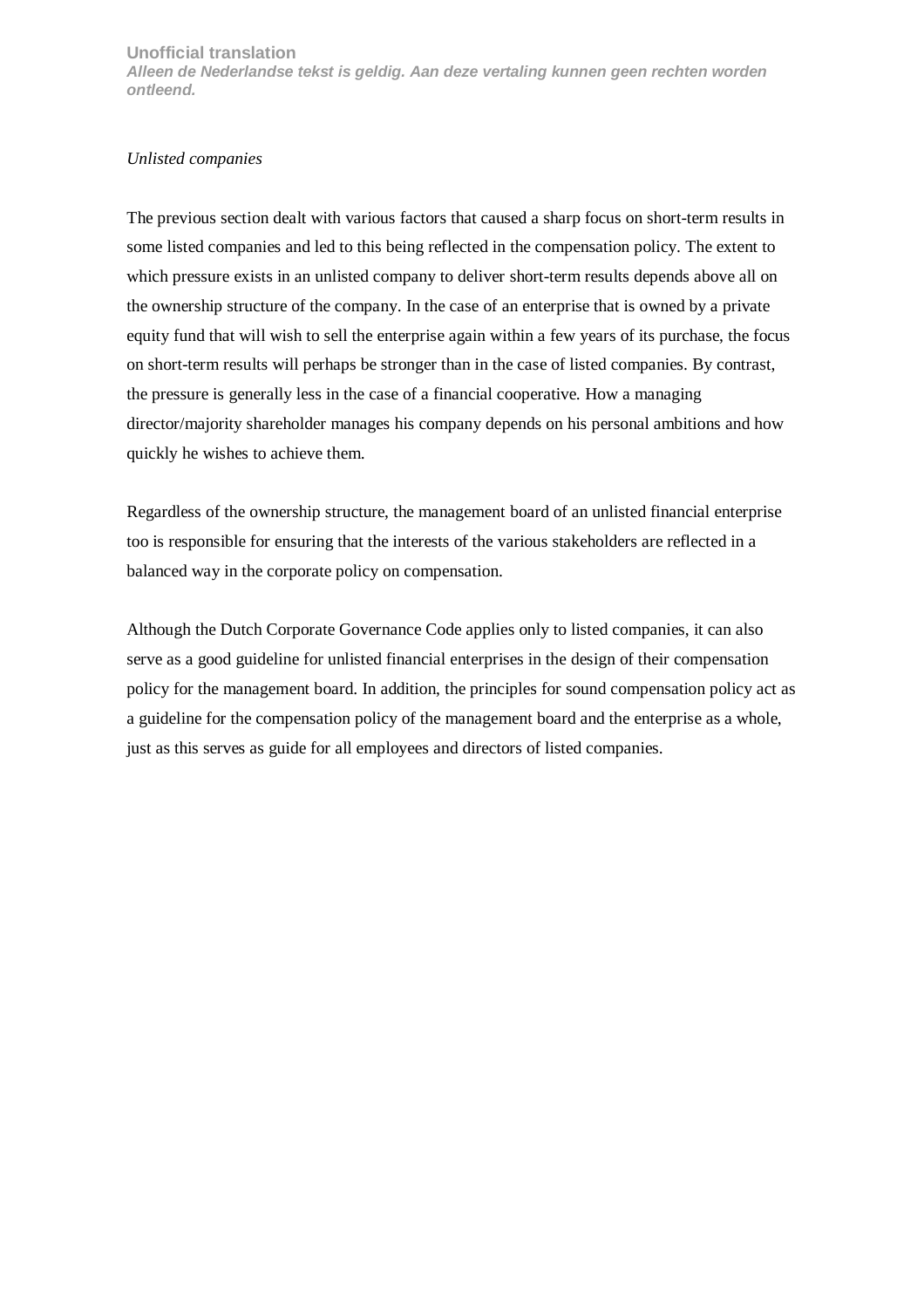# <span id="page-14-0"></span>**4. GOVERNANCE OF COMPENSATION POLICIES (principles 3 - 7)**

The previous chapter dealt with the criteria underlying a sound compensation policy. These criteria apply equally to every financial enterprise, irrespective of the type of enterprise and the amount of the variable compensation. The principles in this chapter have been drafted from the perspective of large and medium-sized companies. Small companies are expected to take comparable risk management measures appropriate to the compensation policy pursued by them.

It is up to the financial enterprises to strike a good balance between the use of variable compensation and the management of the attendant risks. If an enterprise chooses a compensation policy that allows for the possibility of high variable compensation, it must also put in place a strong corporate governance structure to manage the risks of the compensation policy. If an enterprise is unable to provide adequate risk management, it must adapt its compensation policy and introduce a more moderate policy on variable compensation.

A moderate compensation policy involves a deliberate and explicit cycle of drafting, implementing, evaluating and, if necessary, adjusting the compensation structure for both the directors and the employees of the enterprise. A sound compensation policy also means that at each step of the cycle explicit account is taken of the risks of variable compensation structures. It is important for the enterprise to be aware of the possible undesirable effects of a variable compensation arrangement on the behaviour of directors and employees and to limit and control such behaviour as far as possible. Various departments within the enterprise should play a role in this and cooperate together.

This chapter will deal with the governance of compensation. It will also discuss the role which audit functions should play in the good governance of compensation.

**Principle 3: On the basis of principles 1 and 2, the enterprise should carefully draw up a compensation policy for the directors and job groups within the enterprise and apply it consistently and evaluate its operation. In doing so, it should pay explicit and lasting attention to limiting and managing the negative effects of variable compensation structures on the enterprise's risk profile and the clients' interests.** 

The first step in ensuring that the risks of the compensation policy are manageable is to draw up a compensation policy for directors and job groups within the enterprise. The compensation policy should be determined on the basis of the enterprise's objectives and the criteria referred to in principles 1 and 2 of the previous chapter. It is important for an enterprise, when drawing up a variable compensation structure, to analyse its possible undesirable side-effects on the behaviour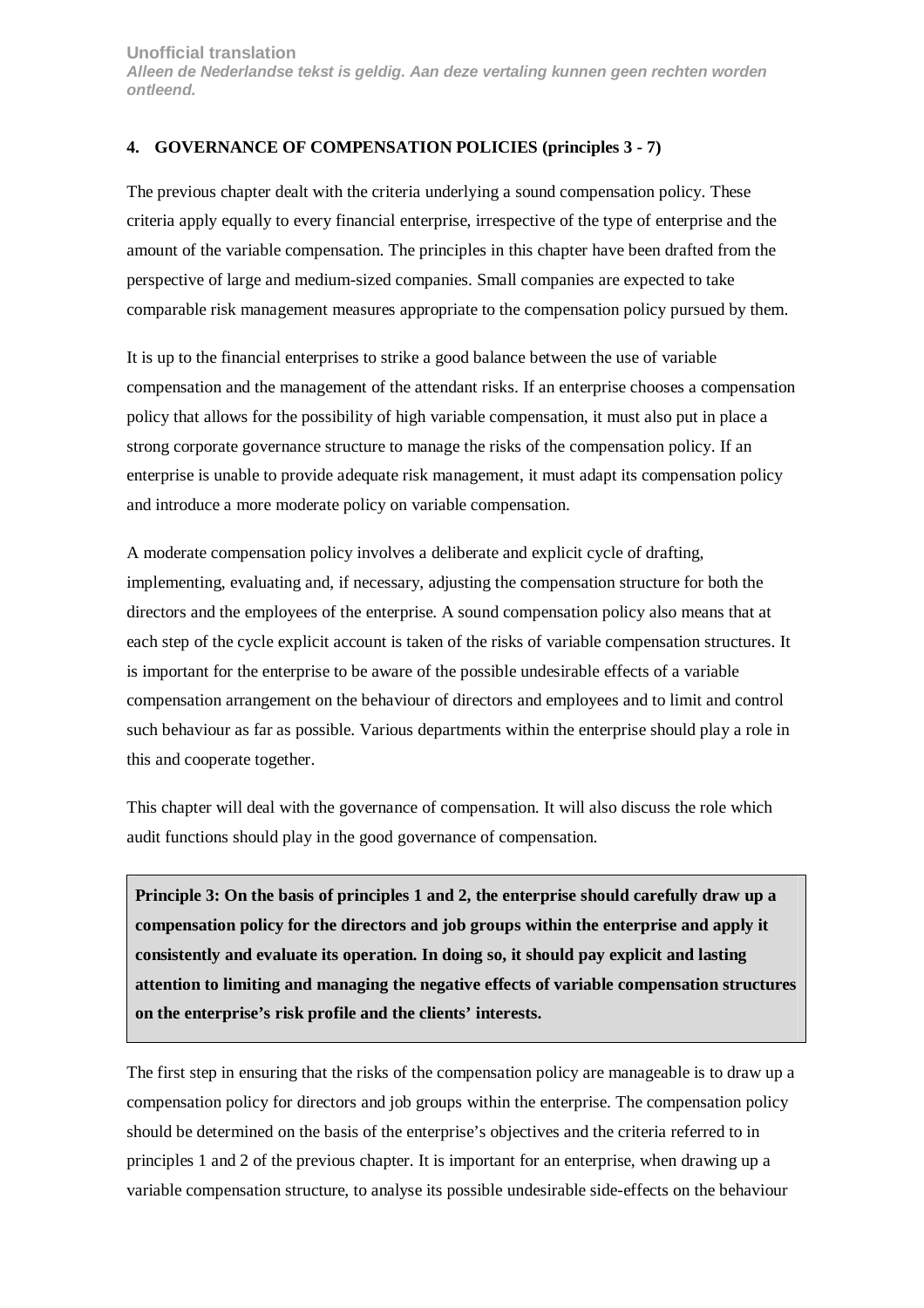of the directors and employees and how this would affect the enterprise's risk profile and the clients' interests. The enterprise should also indicate how the identified risks are limited or sound.

It is evident from interviews with personnel officers of financial enterprises that line managers are sometimes inclined to act outside the fixed frameworks if they wish to recruit scarce talent or retain good staff. Performance-related compensation is sometimes paid even though this is not in keeping with the compensation structure, where compliance infringements have been identified and reported in respect of the employee concerned. This is mainly relevant where the commercial performance of the employee concerned is good. In order to ensure that the risk management measures operate, it is important for the fixed compensation policy to be applied consistently. Departures from the implementation of the fixed remainder compensation policy may have an unintended effect on the moral and social compass of employees and thus induce undesirable behaviour. The corporate culture itself may even be adversely affected by the differentiation between employees accorded preferential treatment and the others. Policy departures should therefore seldom be permitted and those that are permitted should first be approved by senior management.

It is evident from interviews conducted by DNB and the AFM with the staff of financial enterprises that compensation policy is not always viewed as a source of risk. Risks entailed by the compensation policy are generally not managed in a deliberate and structured way. The compensation policy is not an integral part of the enterprise's internal risk management and control system. A possible explanation for this is that in many enterprises variable compensation is mainly regarded as a recruitment and retention tool, owing to the (then) labour shortages. Its operation is therefore mainly evaluated in the light of this objective. Consequently, the need to monitor the impact on the employees' behaviour seems to be overlooked.

Consideration of how the compensation policy adversely affects the enterprise's risk profile and the clients' interests should be part of every step in the compensation policy: design, implementation and evaluation. Risk management is thus an integral part of compensation policy.

**Principle 4: The supervisory board (or any similar internal supervisory body) should arrange for the careful and sound design, implementation and evaluation of the compensation policy for the management board. It should also supervise the compensation policy for the entire enterprise. Each variable compensation structure within which compensation above a fixed level is possible requires the prior approval of the supervisory board.**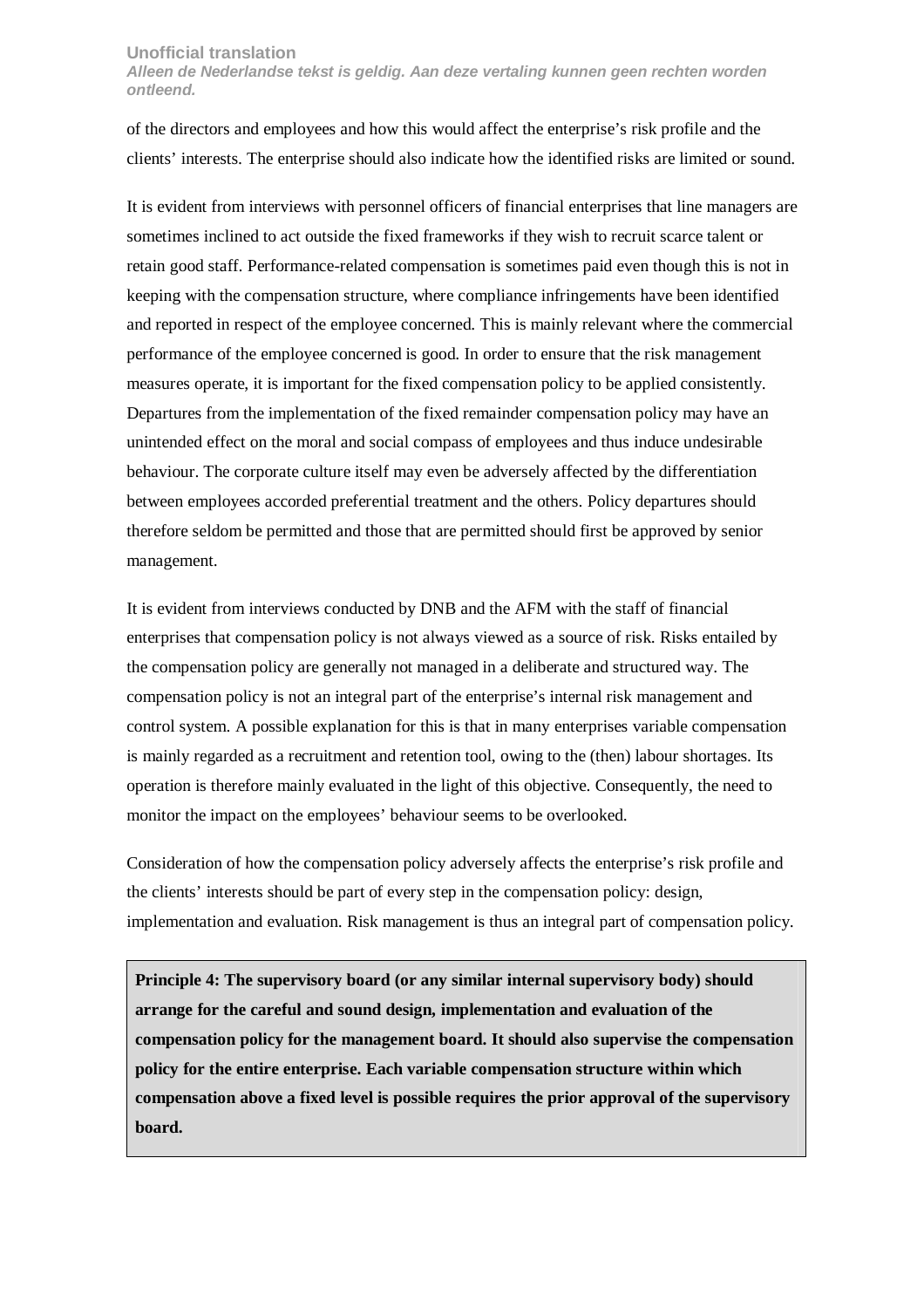#### **Unofficial translation**

**Alleen de Nederlandse tekst is geldig. Aan deze vertaling kunnen geen rechten worden ontleend.** 

This principle describes the process of managing the compensation policy. The supervisory board should arrange for the proper implementation of this process in respect of the compensation policy for directors. As a substantial part of the compensation for directors of financial enterprises is often variable, it is of great importance for due consideration to be given to any undesirable side-effects on the behaviour of directors. Supervisory board members should be aware of the incentives which may emanate from the compensation structures they frame for directors and of their role in limiting and managing any negative consequences of these structures. This is not an easy task, which is why supervisory boards often use the services of external advisers. It is important for such advisers to be appointed by the supervisory board and not by the management board. Ultimately it is the supervisory board that must ensure that it is sufficiently able to make its own independent assessment of what is desirable and appropriate with regard to the management of the enterprise in keeping with the long-term interests of the various stakeholders. Finally, the compensation policy for the management board should be approved by the general meeting of shareholders.

The compensation policy for the rest of the enterprise is primarily the responsibility of the management board. However, the supervisory board should monitor this as part of its supervision of the enterprise's internal risk management and control system. The compensation policy may, after all, have the effect of greatly increasing the risk element, certainly for groups of employees who are eligible for high variable compensation.

In financial enterprises the highest variable compensation is not always paid to members of the management board. Some employees, often those in jobs involving commercial transactions, receive a high level of variable remuneration. The remuneration of these employees sometimes exceeds that of members of the management board. Often these employees accept substantial risks directly and on behalf of the enterprise. This direct influence on the risk profile, in combination with the strong incentive caused by a large variable compensation component, means that it is desirable for the supervisory board to monitor the compensation of these employees as well. This is why each compensation structure in the enterprise, within which the variable compensation in excess of a given level is possible, should be approved by the supervisory board. This level should be determined by the supervisory board itself.

The supervisory board may decide to establish a remuneration committee<sup>18</sup> to prepare and define these duties.

Enterprises that do not have a supervisory board but do have a variable compensation policy should also ensure that an internal supervisory body is charged with these duties.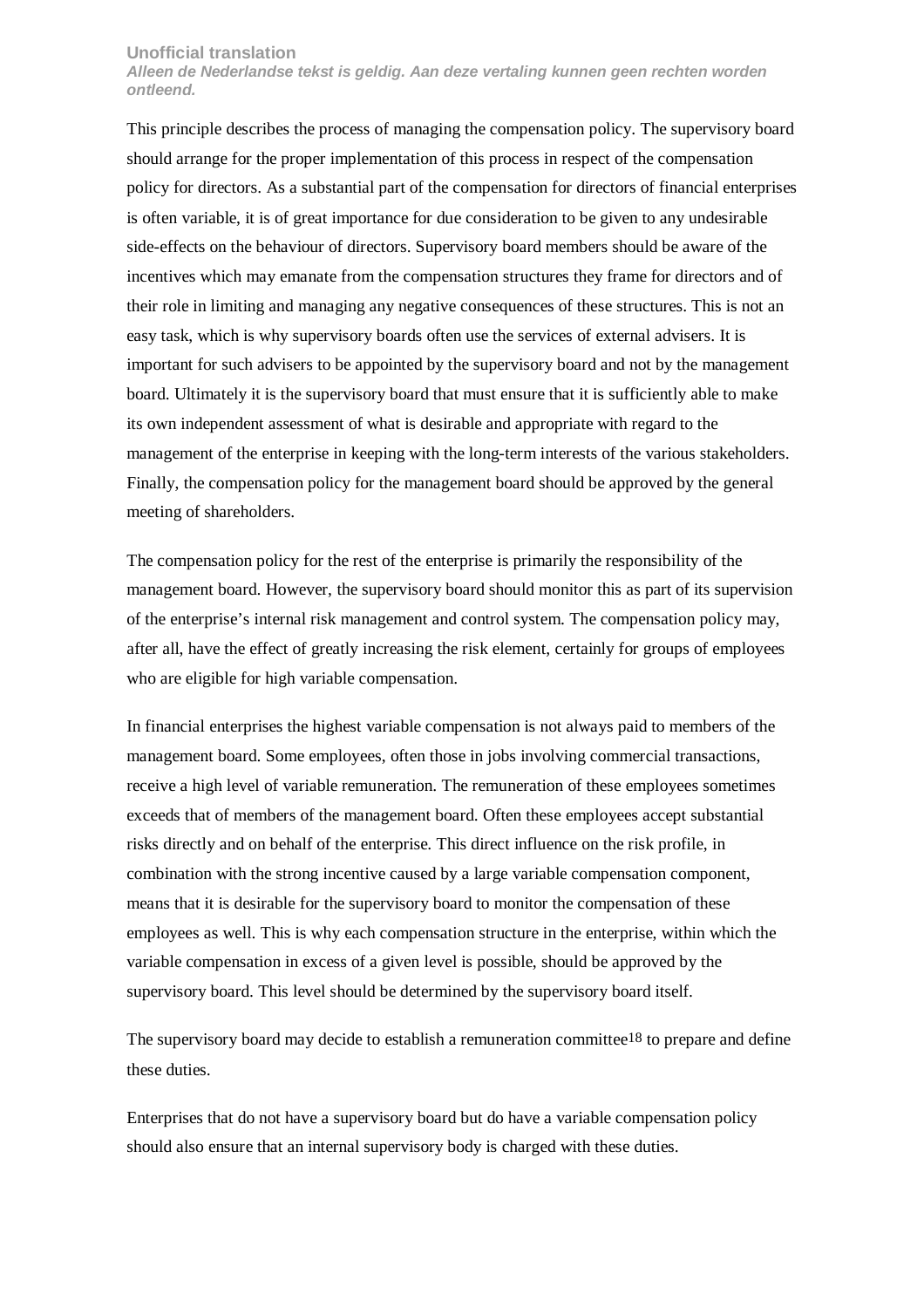**Principe 5: The personnel, risk management, compliance and internal audit functions should work together to manage the risks of the compensation policy for all (other) employees.** 

The management board and the line management have primary responsibility for pursuing a sound compensation policy for the employees of the enterprise. They are supported in this connection by the enterprise's personnel function. In addition, the risk management function, the compliance function and the internal audit function all have their own role to play in managing the risks of the compensation policy. They should work together to make possible the sound implementation of the compensation policy for all employees as referred to in principle 3. The tasks of these functions are set out below.

> **Principle 5a: The personnel function draws up, on behalf of management, a compensation policy for all job groups within the enterprise. The personnel function also monitors the consistent application of the policy and evaluates its operation.**

A compensation policy for employees is drawn up by the personnel function on behalf of management. Where the compensation structure has a variable element it arranges for the risk management function and compliance function to be sufficiently involved in order to ensure that the attendant risks are identified and managed. The same applies to the implementation and evaluation of the compensation policy.

The personnel function should ensure that the compensation structures are consistently applied to the positions to which they relate. Procedures involving the appointment of new employees and periodical appraisal and remuneration rounds should be designed in such a way that personnel function is able to monitor them consistently. It will sometimes be necessary for the personnel function to resist the wishes of commercial line managers to act outside the fixed compensation policy when attracting or retaining good staff. If necessary, the personnel function may allow a dispute on this subject to escalate to a higher management level, which can then decide on any departure from the policy.

 $\overline{a}$ 

<sup>18</sup> Under the Dutch Corporate Governance Code supervisory boards of listed companies (including financial enterprises) are required to establish a remuneration committee.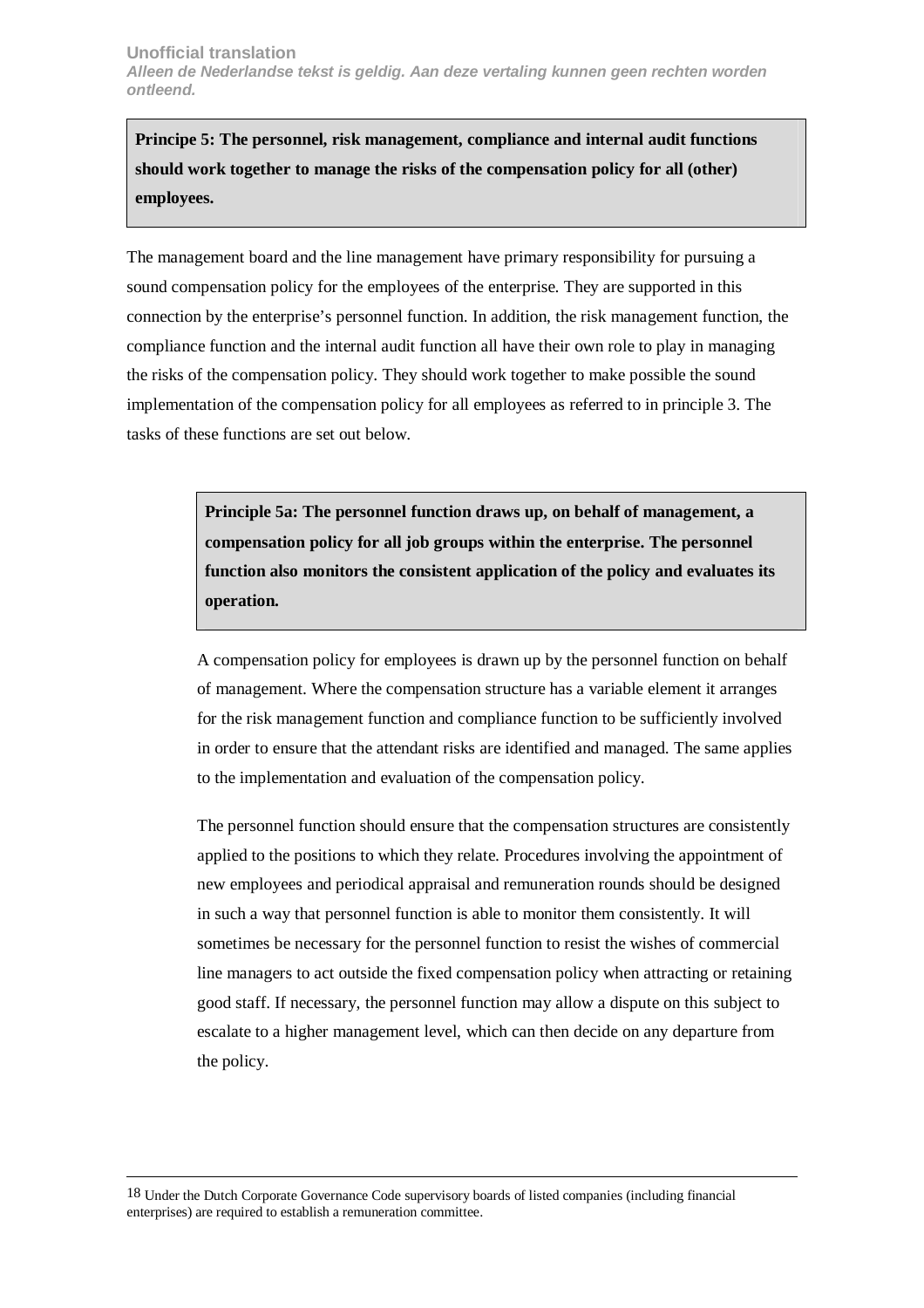**Principle 5b: The risk management function analyses how a variable compensation structure affects the risk profile of the enterprise and monitors its management.** 

If a compensation structure includes a variable compensation scheme, the involvement of the risk management function is necessary. A variable compensation scheme may, after all, encourage more risk-taking. Depending on the nature of the position, this may result in an increase in, for example, the credit risk, the market risk, the operational risk and the compliance risk. A variable compensation scheme therefore influences the risk profile of the department or business unit concerned and the enterprise as a whole. The higher the variable compensation is in relation to the fixed salary, the greater will be this influence.

It is the task of the risk management function to analyse a proposed variable compensation structure and determine the risks of undesirable behaviour and how this impacts the enterprise's risk profile. On the basis of this analysis the proposed compensation structure can be modified. Measures for management of the remaining risks should also be identified.

The risk management function should then continuously monitor and manage the influence of a variable compensation scheme on the risk profile. If it is known, for example, that the compensation structure provides a strong incentive for employees in commercial positions to take certain risks, the risk management function must be aware of this and ensure that an adequate risk management system is in place.

It is evident from interviews with risk managers of financial enterprises that the majority of enterprises do not regard their compensation policy as coming within the domain of the risk management function. Their involvement is limited in most enterprises to providing input for the appraisal of employees in commercial positions (e.g. the number of times specified limits are exceeded). Often they have no information about the extent to which this input actually influences the appraisal and remuneration of the employees concerned.

As a variable compensation scheme can act as a catalyst for risk-taking by the enterprise, it is important for the risk management function to be closely involved in all steps of the compensation policy, particularly for job groups for which variable compensation can be substantial.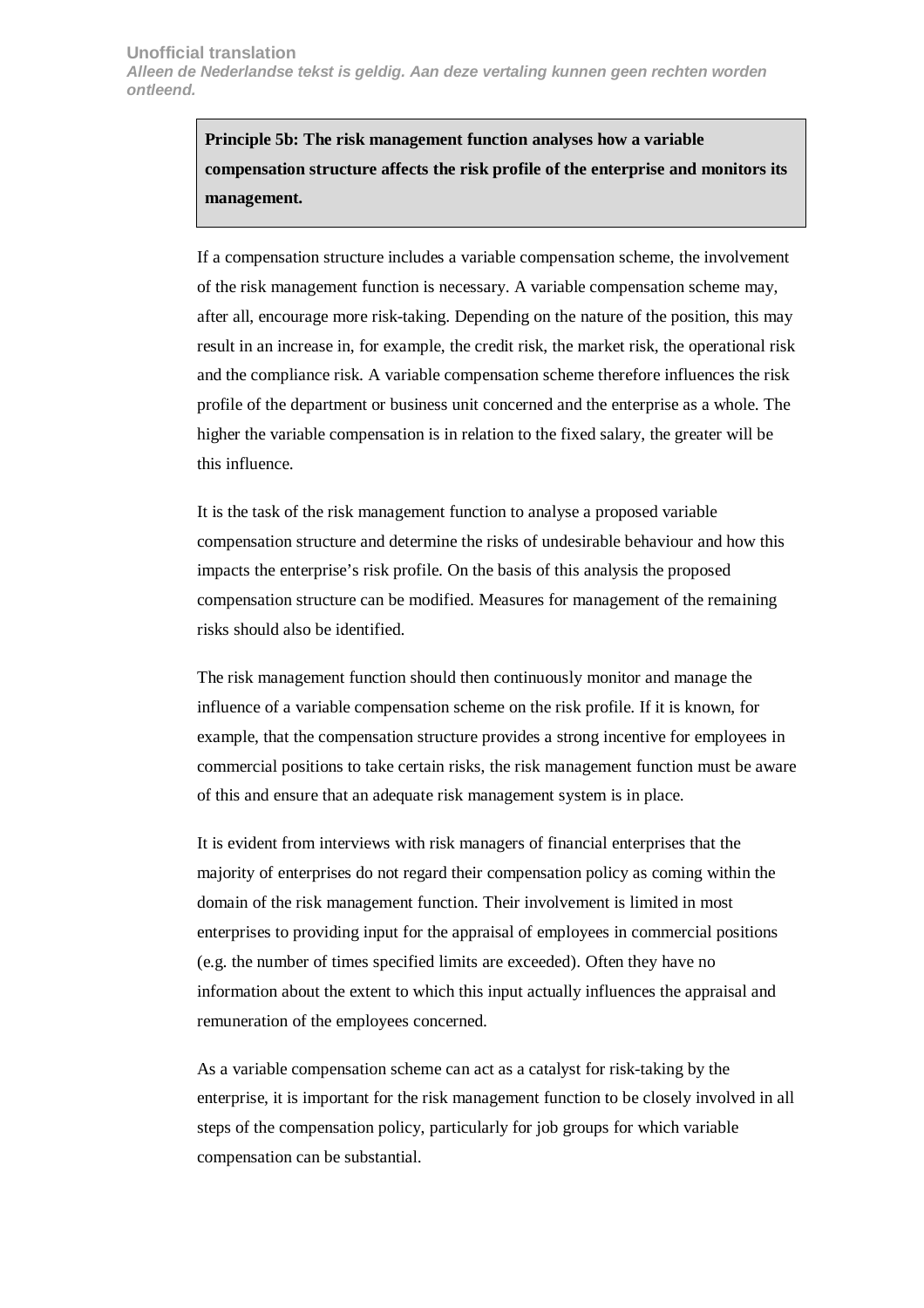**Principle 5c: The compliance function analyses how a variable compensation structure affects the enterprise's compliance with legislation, regulations and internal policy.** 

Like the risk management function, the compliance function too should be involved in drawing up, implementing and evaluating any compensation policy that includes a variable component. The compliance function analyses how a proposed variable compensation structure will affect the enterprise's compliance with legislation and regulations or internal rules. A variable compensation structure may, for example, result in actions contrary to clients' interests and hence in breach of the duty of care. The involvement of compliance functions too in compensation policy is often at present limited to providing input for the appraisal of employees in commercial jobs (compliance infringements). The compliance function plays no further role in compensation policy. Given the potentially negative effects of compensation structures on clients' interests (duty of care), it is important for the compliance function to be closely involved in all steps of the compensation policy.

**Principe 5d: The internal audit function periodically carries out an independent audit of the design, implementation and effects of the enterprise's compensation policy.** 

The task of the internal audit function of a financial enterprise is to assess the design and operation of the enterprise's internal risk management and control system through independent audits. These are carried out at all levels within the organisation.

The present financial crisis has shown that the design of the compensation policy and the management of its effects are defective in many enterprises. This would perhaps have been discovered and addressed at an earlier stage if the internal audit function had investigated this.

As part of its planning the internal audit function should periodically study the effects of the compensation policy on the enterprise's risk profile and how these effects are managed.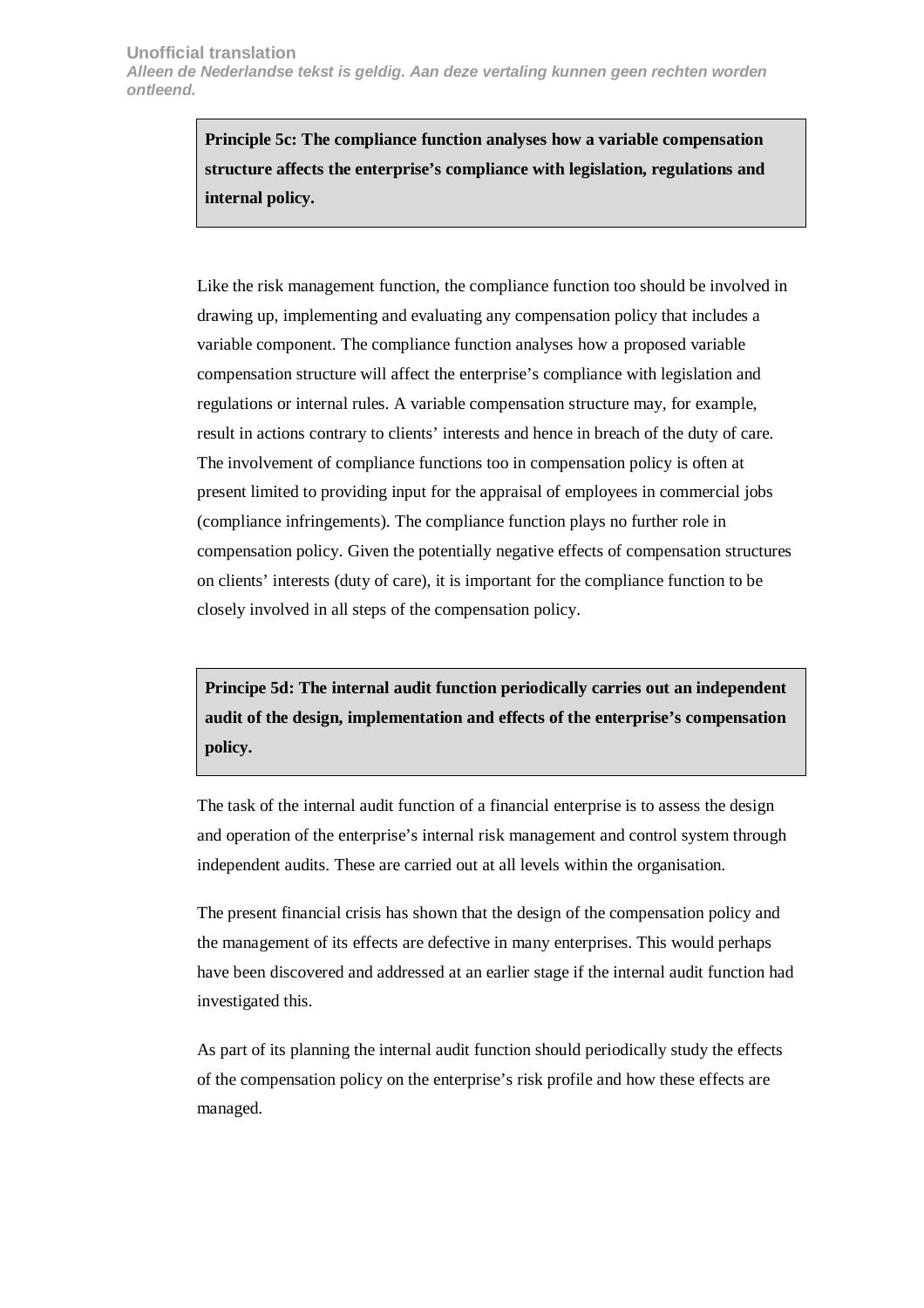**Principle 6: The compensation and the compensation policy for employees in risk-control jobs should support their role of independent countervailing power in relation to the commercial jobs.** 

The previous sections have described why employees in risk-control jobs (risk management, compliance and internal audit) should play a role in the compensation policy of a financial enterprise. This is in keeping with their general task of protecting enterprises from undesirable risks.

To enable these functions to perform their tasks properly (as part of the day-to-day operations of the enterprise), it is important that they should be able to appoint and retain sufficiently qualified staff for these positions. Adequate compensation is essential for this purpose.

Interviews with a number of financial enterprises show that employees in risk-control jobs generally earn much less than their colleagues in commercial positions. This also affects the status of these functions within the enterprise. The difference in remuneration in some enterprises has meant that employees in risk-control jobs are more likely to switch to commercial jobs than vice versa.

In the day-to-day practice of a financial enterprise employees in risk-control jobs should be in a position to resist the wishes of commercial staff. They may find themselves taking a position diametrically opposed to that of a commercial line manager when deciding on whether to enter into a high-risk transaction. In such circumstances it is important for the employee in the riskcontrol job to have a sufficiently strong position in the hierarchy to actually serve as a countervailing power. A substantial difference in pay between the commercial and the riskcontrol jobs can result in a shift in the balance to the detriment of the risk-control job.

In order to safeguard the independence of employees in risk-control jobs it is also important that any variable compensation for them should not be dependent (or should be dependent only to a limited extent) on commercial results. In addition, the determination of the compensation policy and the award of compensation for these employees should occur independently of the commercial line manager of the business unit in which the employee works. The line manager should merely provide input for the decision-making process.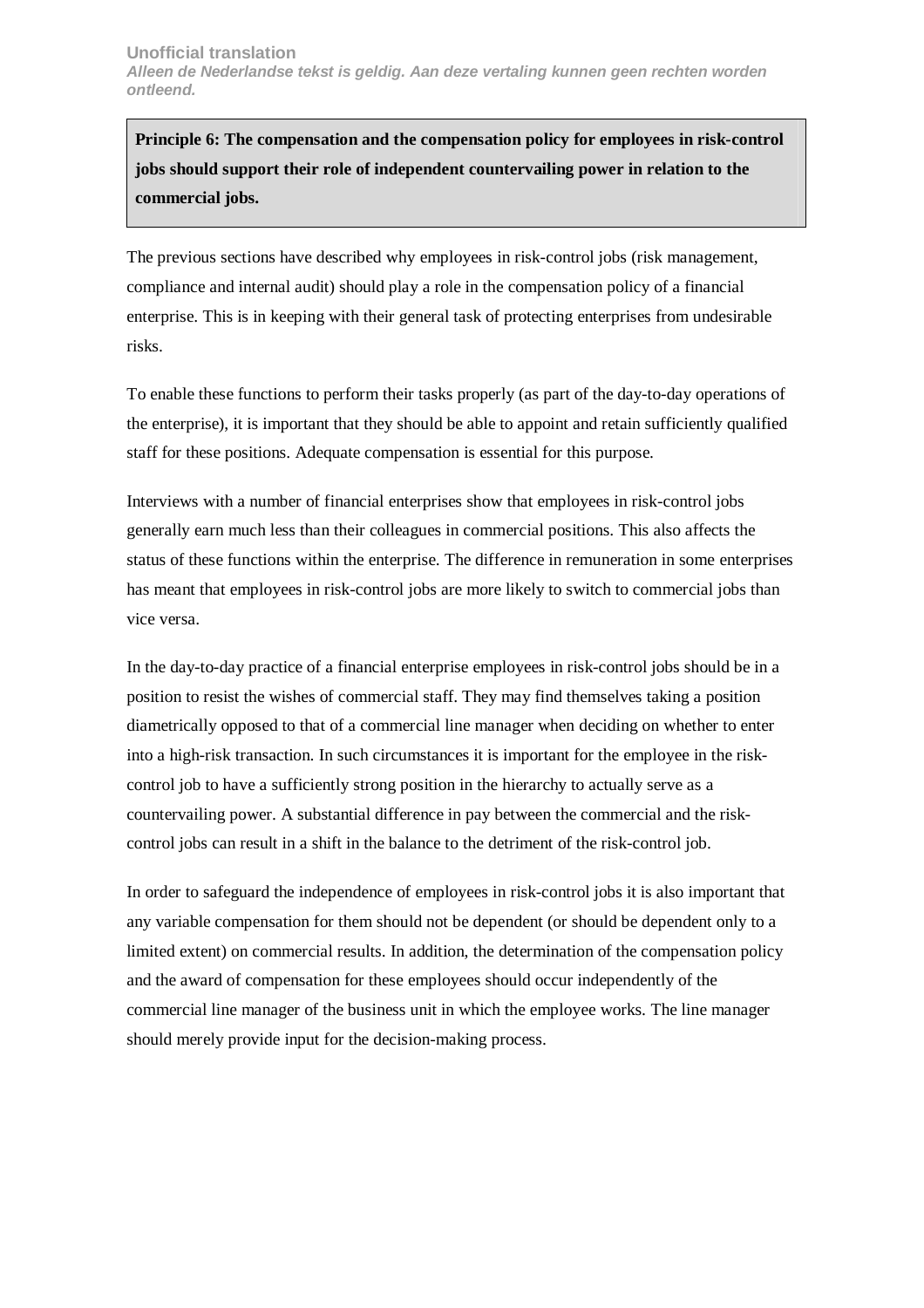**Principle 7: The enterprise should provide insight and transparency into its compensation policy to relevant stakeholders.** 

The enterprise should provide transparency about its compensation policy to DNB and the AFM. On request, the enterprise should provide information to the supervisors about the design of the compensation policy and its consequences for the behaviour of employees and directors and the enterprise's risk profile. There should also be transparency about how the governance of the compensation is organised and how the functions referred to in principle 5 are involved.

It is important for shareholders and clients to know how the enterprise's compensation policy affects the risk profile and quality of the service. This will enable them to determine whether it is in keeping with their interests. It is therefore advisable to make supplementary information on the enterprise's compensation policy available to shareholders and clients as a supplement to the collective agreement and the transparency of executive pay19.

The information provided should not only relate to the enterprise's management board but should also deal in general terms with the compensation policy for the rest of the enterprise, explaining the general philosophy that was chosen as the underlying principle and how it has been implemented, giving specific attention to the manner in which the instrument of variable compensation is used and what targets are envisaged. Unlike in the case of directors of listed companies, this information does not include details on the level of compensation for individual employees.

The exact information that should be made available, to which stakeholders, and in what way, will differ per type of enterprise and will be subject to change. Experience will reveal good practices. Every financial enterprise has the task of reflecting on what information could be relevant to stakeholders and to make that information available accordingly. It is important that the information is communicated transparently to the relevant stakeholders.

 $\overline{a}$ 

<sup>19</sup> The Dutch Corporate Governance Code contains principles and best practice provisions on the provision of information about the remuneration policy pursued and yet to be pursued for the management board of listed companies and the individual remuneration for members of the management board and the individual components of this policy.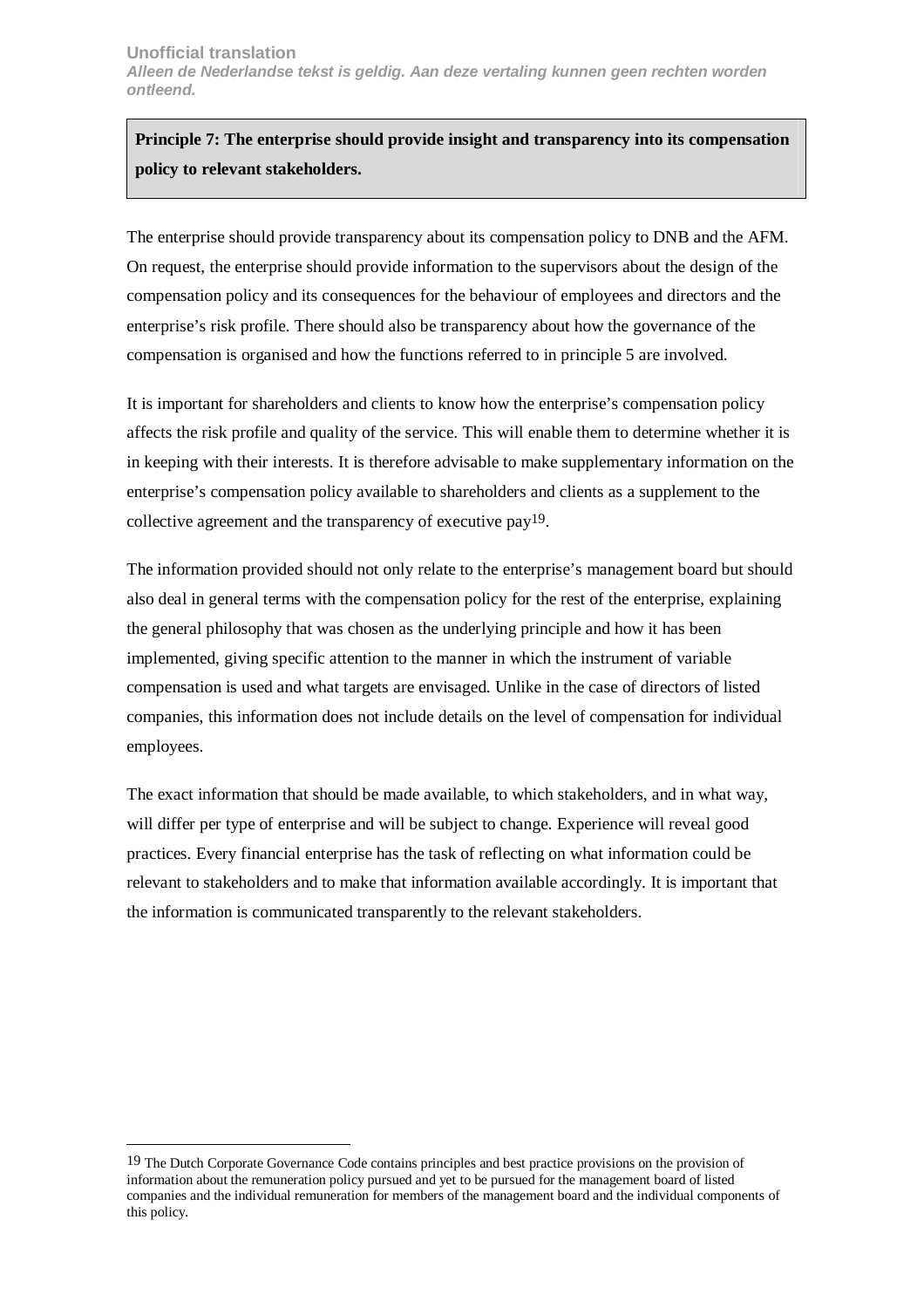#### <span id="page-22-0"></span>**5. DESIGN OF VARIABLE COMPENSATION STRUCTURES (principle 8)**

It has already been stated in the previous chapter that a compensation policy must be drawn up for the management board and each job (or job group) in the enterprise. In many enterprises the compensation structure for the directors and some of the employees contains a substantial variable component. In these cases, the criteria for sound compensation policy and the governance of compensation should first be designed in such a way that the risks can be managed, as described in the previous chapters. This chapter deals with the substantive design of a variable compensation scheme and some of the measures that can be built into it in order to limit the risk of undesirable incentive effects.

**Principle 8: Each variable compensation structure should comprise a balanced mix of measures appropriate to the job in order to ensure the correct incentive effects.** 

Various measures can be included in a variable compensation scheme to ensure that the incentive effects are in tune as far as possible with the long-term interests of the company and its stakeholders. This chapter describes a number of measures supervisors consider important. When these measures are applied an appropriate balance should be struck for each job. Depending on the nature of the job and the quality of the general management environment in which the directors or employees concerned operate, specific measures may be of greater or lesser importance. However, when each compensation structure is drawn up, all these measures must be considered and a suitable balance deliberately chosen.

> **Principle 8a: The variable compensation should be in due proportion to the fixed salary. The company should set a maximum ratio between variable and fixed compensation per function group.**

> For directors and some employees in financial enterprises, variable compensation has grown over the years from being an extra something over and above fixed salary to a very significant part of the income and sometimes even a multiple of the fixed salary20. For such people variable compensation has become an essential part of their income and hence a factor that helps to determine their living standards and the financial

 $\overline{a}$ 

<sup>20</sup> See also: '*Beloningen van topbestuurders bij AEX-ondernemingen 2007*' (Compensation of the top executives of AEX-listed companies in 2007, Hewitt in association with Erasmus University Rotterdam, 2008; 'An ever-growing proportion is variable. On average, only a quarter of the direct compensation package now consists of basic salary. 75% is *at risk*.'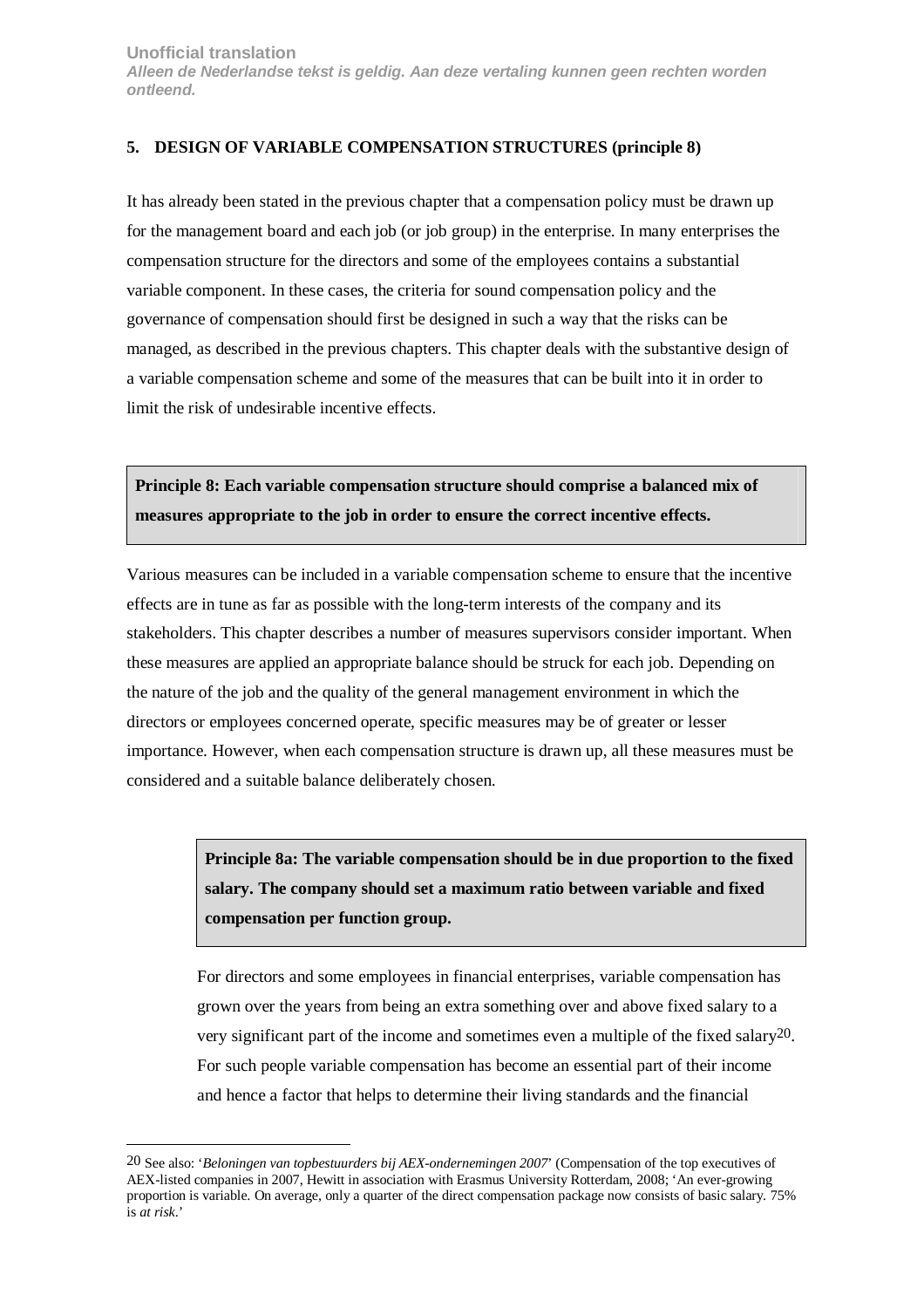#### **Unofficial translation**

 $\overline{a}$ 

**Alleen de Nederlandse tekst is geldig. Aan deze vertaling kunnen geen rechten worden ontleend.** 

> obligations they can assume. Although they allow for the fact that the amount of the variable compensation can fluctuate, they regard the variable compensation to some extent as a given. The word bonus therefore appears to have acquired a different meaning in these situations.

The greater the proportion of total income that consists of variable compensation, the greater the incentives provided by this compensation. And the higher the possible variable compensation, the stronger the incentive to deliver the required performance and the greater the attendant risks. This effect will be even more marked if the director or employee concerned has become accustomed to a given level of variable compensation and has based his standard of living on this.

Moreover, very few jobs in financial enterprises are such that the employee's contribution to the long-term objectives of a financial enterprise can be accurately calculated. This is also true of jobs that pay substantial variable compensation, often the jobs of directors and some commercial staff. The risks entered into by people in these jobs usually have a long time horizon. When this horizon extends beyond the period over which compensation is paid, the employees concerned may be rewarded for performance that ultimately turns out to have been poor. The rest of this chapter describes various measures that can be taken to solve these problems, such as adjusting commercial performance measurements to take account of risks taken and assessing performance over a longer time horizon when granting variable compensation. These measures can to some extent mitigate the problem of undesirable risk-taking and avoid 'rewarding failure'. However, for most jobs it is almost impossible in practice to measure individual employee performance in a manner that takes full account of the risks taken and allows for the long time horizon of the risks.

For the reasons mentioned above, a suitable maximum for variable compensation in relation to total compensation should be determined for each compensation structure. The desired ratio of fixed to variable compensation differs from job to job. What is suitable depends, for example, on the extent to which other measures (discussed in the sections below) can be applied in the compensation structure.<sup>21</sup>

<sup>21</sup> Kees Cools in his book '*Controle is goed, vertrouwen nog beter*' (2005): 'In the event of maximum influenceability and a maximum contribution to long-term objectives of companies, variable compensation can be 50%, otherwise less.'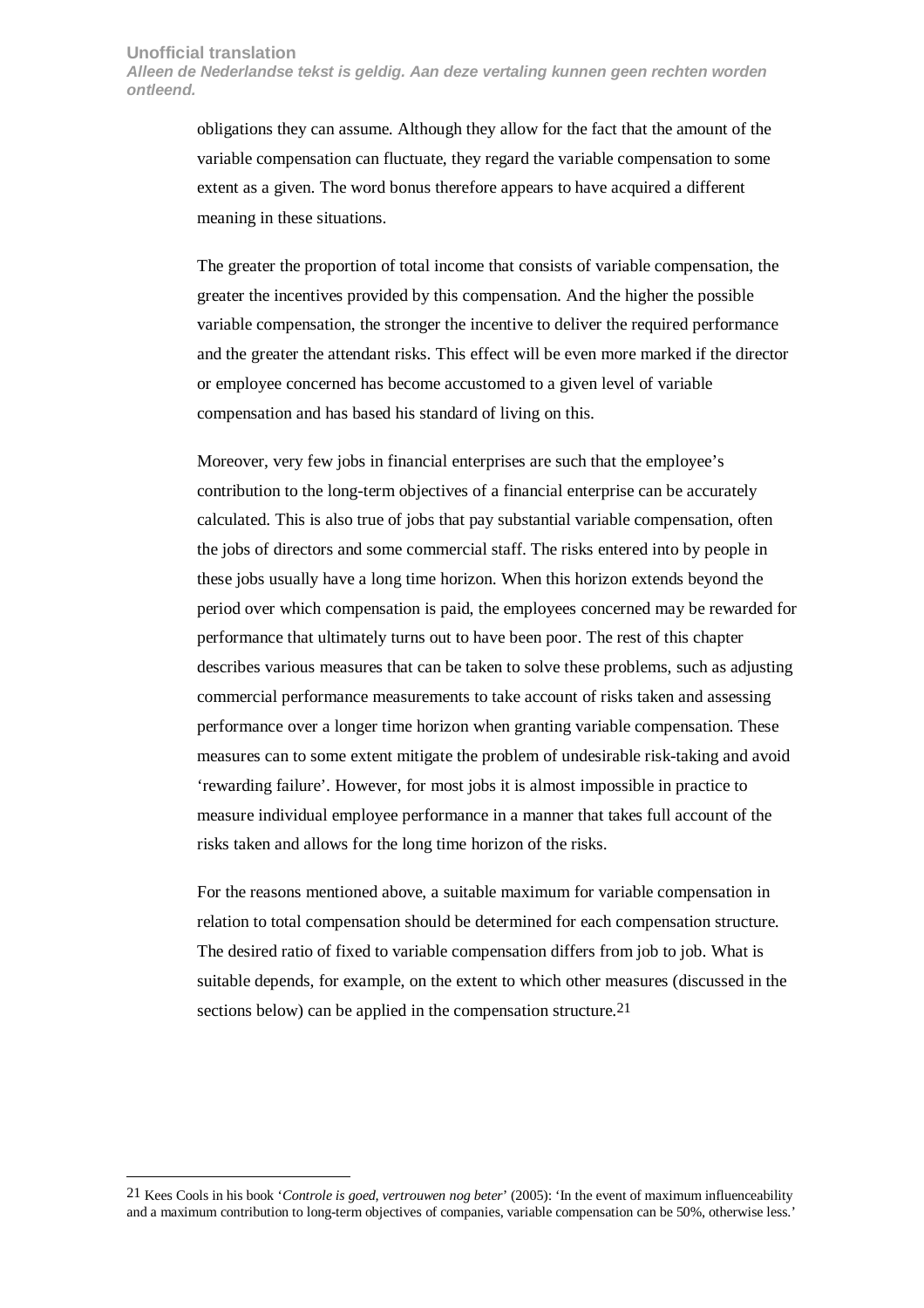#### **Example of good practice**

An insurer has fundamentally changed the ratio of fixed to variable income in its sales departments. The variable compensation has been greatly reduced and the fixed compensation raised. The new ratio is more in keeping with the desired profile of the staff, who are to act as advisers rather than sellers.

#### **Example of undesirable practice**

A financial enterprise pays staff in commercial positions a relatively low fixed salary . The bonus accounts for the majority of the total compensation they receive. This is higher than the fixed compensation in normal periods and can easily increase significantly in good times. The employees concerned have in fact come to regard some form of bonus as a fixed salary component.

**Principle 8b: Variable compensation should be linked to predefined, assessable and influenceable performance criteria. These performance criteria should reflect as far as possible the interests of all stakeholders in the enterprise.** 

The performance of directors and employees is generally appraised by reference to various predefined performance criteria. The effectiveness of these criteria depend on the extent to which the performances of a director or employee can be assessed against them as well as the extent to which they can be influenced by the director or employee.

A result of working with performance criteria is that directors and employees will mainly focus on those aspects of their position, as their appraisal and hence their compensation are dependent on them. This is why it is important for the performance criteria to provide a good and balanced reflection of the interests of the various stakeholders in the financial enterprise. If this is not the case, there is a risk that the interests of one or more stakeholders may receive inadequate attention.

Commercial activities can often easily be translated into measurable criteria (e.g. volume, profit). This is more difficult in the case of non-commercial activities. This may mean that the commercial aspects of a job receive a disproportionately large amount of attention in the appraisal of a director or employee. Other essential, noncommercial aspects of the job such as integrity, quality, team spirit and risk management may then receive insufficient attention.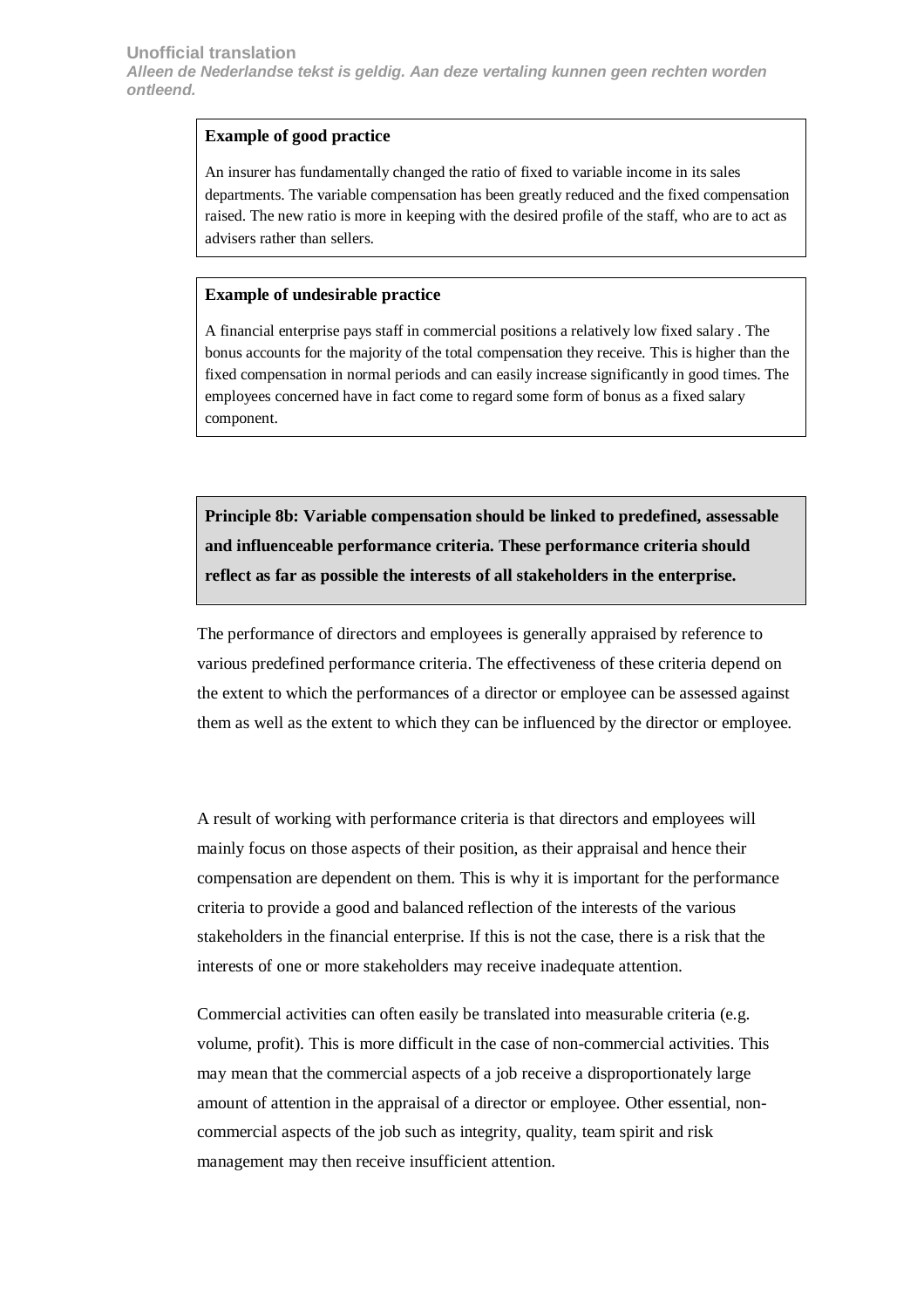By using a good mix of performance criteria, an enterprise can strike a better balance in pursuing the long-term interests of the various stakeholders. Through the intermediary of the corporate objectives these should be translated into the performance criteria of directors and employees.

#### **Example of good practice**

The commercial objectives for members of the management board of a medium-sized bank include not only commercial performance criteria (turnover growth, market share etc) but also other criteria. Examples are the successful completion of projects, improvement of client satisfaction, expansion of product range and improvement of risk management.

#### **Example of undesirable practice**

A financial enterprise motivates its advisors by means of turnover targets and related variable compensation. Clients are not informed of this. The extent to which clients are provided with the product best suited to them is not measured and is barely taken into account in the appraisal and compensation of the advisors. Consequently, the risks of product pushing and misselling are high.

**Principle 8c: The award of variable compensation should be dependent on its being in due proportion to the performance of the employee and/or the department and/or the enterprise as a whole.** 

Employees can be encouraged to pursue the interests of the department or enterprise by arranging for the variable compensation to be partially dependent on the performance of the department, business unit or enterprise as a whole.

Ideally, variable compensation should be determined on the basis of the contribution made by the employee to achieving the objectives of the enterprise. For this purpose it is necessary to be able to measure the individual contribution accurately. If this is measured properly, the interests of the employee or director will be more in keeping with those of the enterprise. If this is not possible, the performance of the broader group can be taken into account in order to strike the balance between personal and corporate objectives.

How much weight should be attributed to the performance of the broader group in relation to that of the individual employee level depends on the extent to which the individual performance can be measured independently of that of the rest of the group.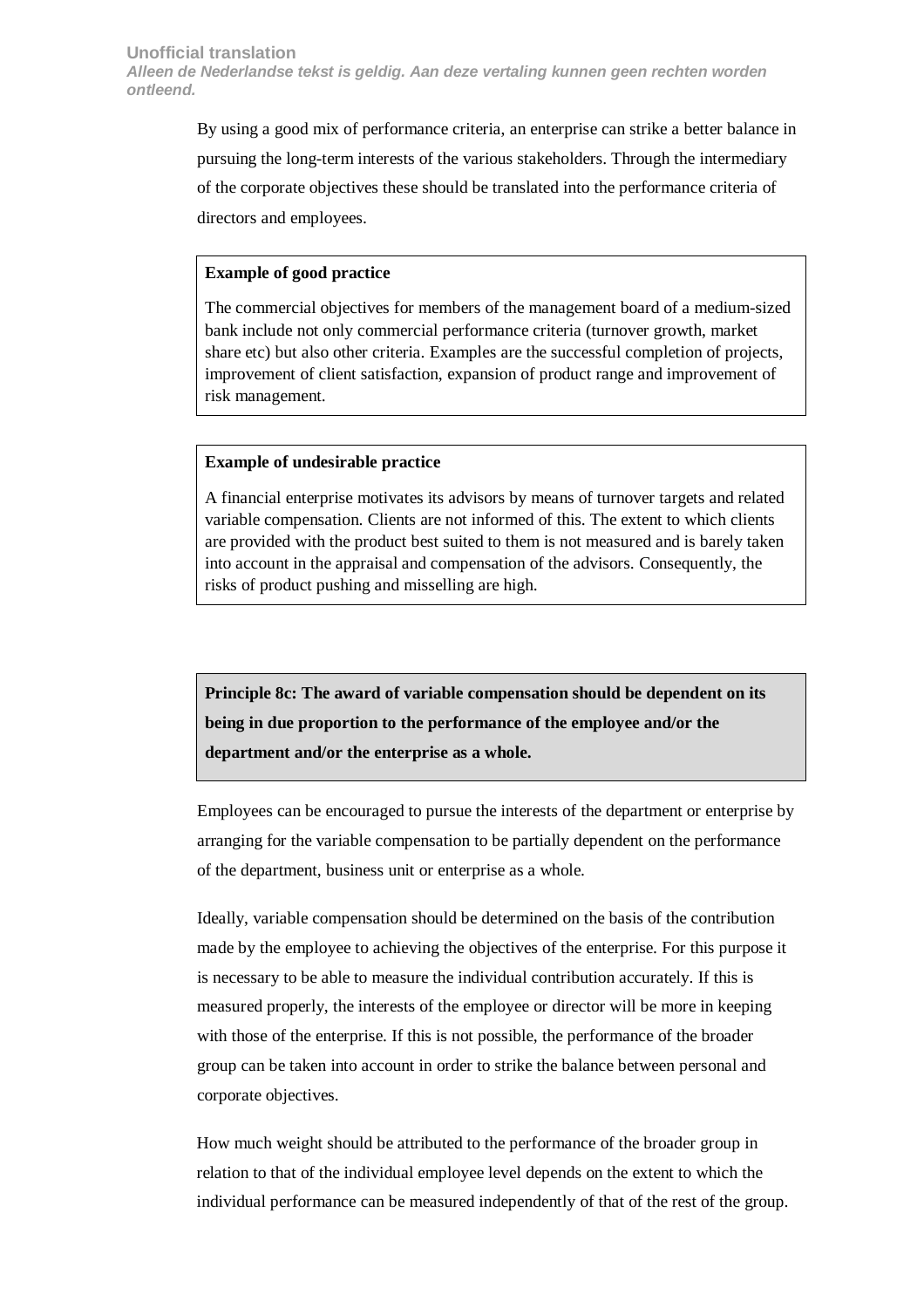For most jobs this is scarcely measurable, if at all, and it is therefore advisable to take account of the performance of the broader group and the enterprise as a whole. This has the further advantage that the scope of the variable compensation is better synchronised with the results of the enterprise. A situation in which the enterprise runs a loss will have serious consequences for an employee's variable compensation. Limited variable compensation is still an option if the employee has performed well individually. In most cases, no variable compensation will be paid to directors in the event of a loss, because their individual performances are strongly related to the enterprise's performance.

#### **Example of undesirable practice**

A financial enterprise has made a loss in a certain year. The directors of the enterprise have performed well against other performance criteria. The supervisory board hence decided, on the basis of existing agreements, to allocate variable compensation of 75% of the fixed salary (the maximum being 100%) to the directors. The supervisory board fails to explain why it is reasonable to award a bonus in this case. It is thus unclear to stakeholders whether this compensation is in line with the performances of the directors, seen in the context of the incurred loss.

# **Principle 8d: Financial results which are used in appraising performance should be corrected to take account of risks and costs.**

Variable compensation schemes of significant size tend to be used above all in commercial jobs. The commercial activities therefore often play a major role in the granting of variable compensation. Commercial performance is frequently determined by reference to the financial results that have been achieved. It is important for these results to be corrected to take account of the cost of the capital employed and risk taken. In this way, it is possible to obtain a clear picture of the quality of the results and the performance.

If an employee has taken too much risk in order to achieve a given result, the performance is less than that of an employee who has achieved the same result with less risk. Likewise, a difference in how costs are passed on can produce different results even where the performance is the same. By adjusting the measurements to take account of risk and costs, enterprises can avoid a situation in which employees are rewarded for seemingly good results that are later found, after correction for risks and costs, to have been altogether less impressive.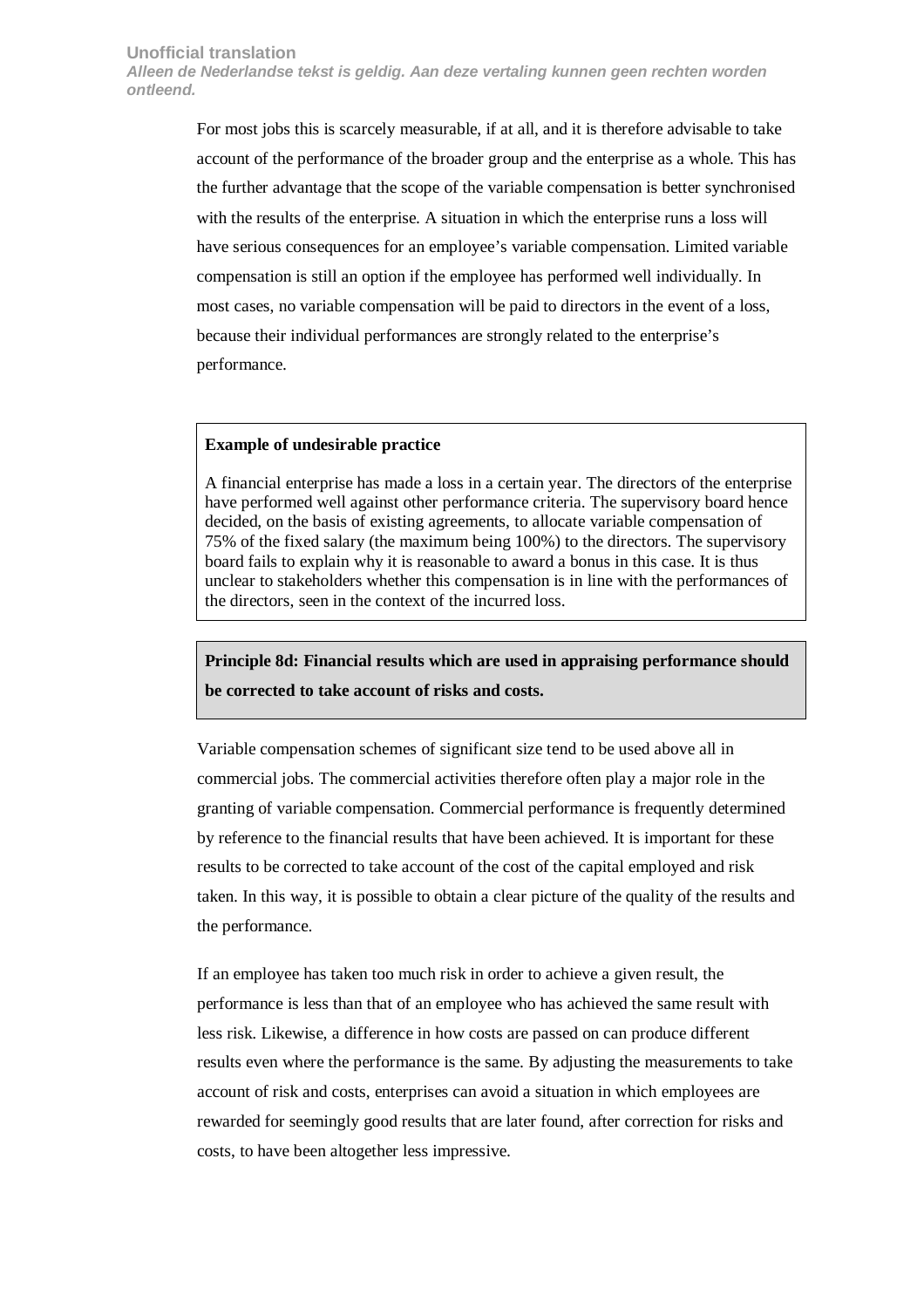Depending on the job, adjustments of varying degrees of refinement will have to be made for the risk taken. Where this is not possible in a quantitative sense, it is important to take as much account is possible of the risk when interpreting the results.

#### **Example of good practice**

In a mortgage acceptance department at an insurer the performance criteria include not only the amount but also the quality of the turnover. Factors included are the average loan to value and the extent of payment arrears in the relevant portfolio.

#### **Example of good practice**

A large bank uses risk-adjusted criteria to determine the performance of the trading portfolio of individual dealers.

**Principle 8e: The award of the variable compensation should not be dependent on an 'all or nothing' commercial objective, and such compensation should instead have a linear or graduated structure.**

In some variable compensation schemes for commercial, transaction-oriented jobs, the so-called 'all or nothing' target applies. The employee concerned either receives the full variable compensation or nothing at all (binary system). This depends on one or two measurable indicators, such as the number of mortgages sold or the economic profit of the trading portfolio. A binary system provides a strong incentive for undesirable behaviour. If the target has not yet been reached towards the end of the period, the employee concerned may be tempted to enter into a number of risky transactions in order to secure the bonus after all. Conversely, once the target has been reached, the system may prompt excessive caution and provide little incentive for extra effort. Application of a binary system also fails to give sufficient recognition to differences between the performance of the employees concerned.

For these reasons, it is better to use commercial targets in which there is a more linear or graduated relationship between performance and pay. In a linear or graduated compensation system it is possible to reward performance components. Rewarding performance components reduces the incentive to make 'all or nothing' attempts. In such cases employees will make decisions on risk and return which are more in keeping with the interests of the enterprise and take more account of the interests of the client.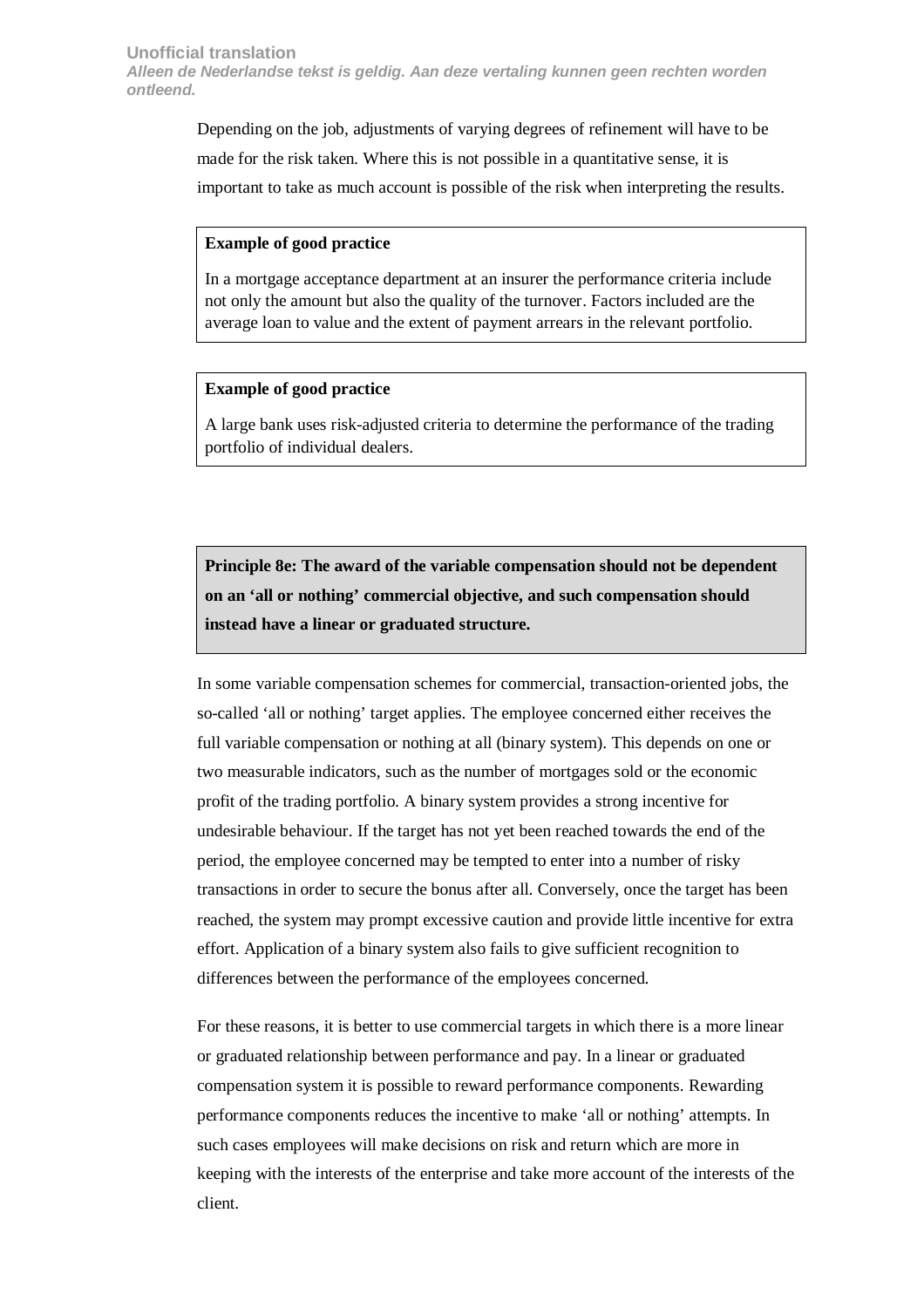# **Example of good practice**

The amount of the variable compensation received by the sales staff of a mediumsized insurer is dependent on their performance in various 'dimensions'. Four levels of performance are specified for each dimension. The lowest level is a satisfactory level. If the lowest performance level is achieved in respect of all dimensions, the employee is eligible for a modest bonus. If the second level of performance is reached in respect of all dimensions, the employee is entitled to a higher bonus. And so on and so forth.

# **Example of undesirable practice**

Based on a peer group comparison, the management board of a bank has been set the target by the advisory board and the shareholders of reaching a given value for the share. If this value is reached by a given date (and other performance criteria have been fulfilled), variable compensation amounting to 100% of the fixed salary is awarded. If the value of the share remains below the agreed target, no variable compensation whatever is awarded.

**Principle 8f: The variable compensation structure should provide for the possibility of exercising some degree of discretion when determining variable compensation in order to counter undesirable effects such as compensation that is not commensurate with actual performance. This is equally applicable in exceptional situations such as an acquisition or dismissal.** 

The use of measurable performance criteria, if properly defined, can form an important part of the compensation systems of financial enterprises. However, if appraisals are conducted solely by reference to measured performance, situations can arise in which the director or employee concerned focuses on these aspects of the job to the exclusion of others.22 Measurable performance criteria can be defined for some jobs better than for others. Even in jobs where this is perfectly possible, it is important for the responsible management or the supervisory board to decide whether there are reasons for adjusting or even withholding the compensation to which the employee or the director, as the case may be, would be entitled on the basis of his measured performance. After all, situations can occur for which the measurable criteria do not cater. It is therefore necessary for the management and the supervisory board to have some degree of discretion in every variable compensation structure. The less the

 $\overline{a}$ 

<sup>22</sup> Kees Cools describes this phenomenon as 'bonus blindness' in his book 'Controle is goed, vertrouwen nog beter', 2005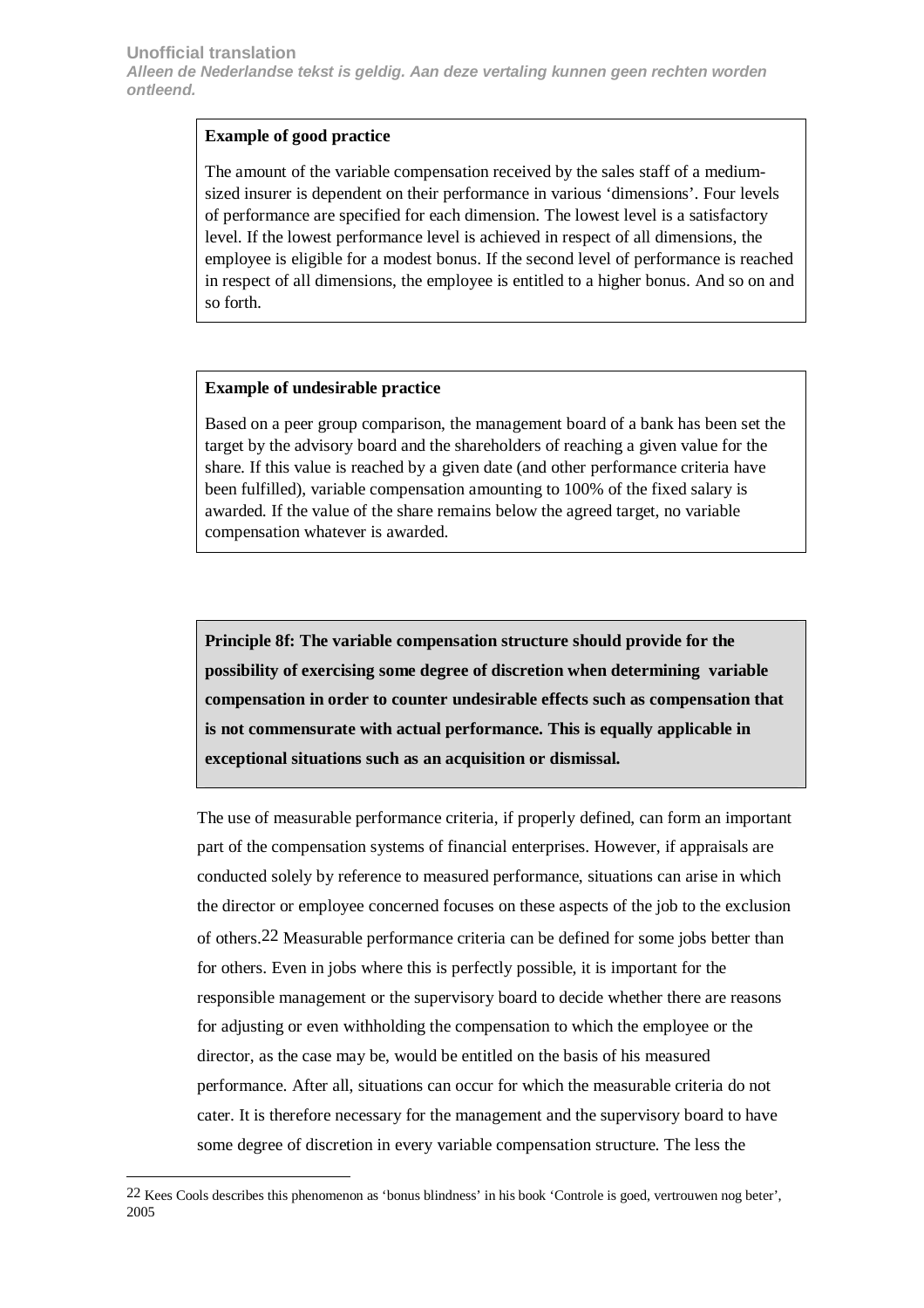performance can be assessed in measurable criteria, the greater should be the degree of discretion that can be exercised.

For managers and supervisory boards, measurable performance criteria have the advantage of seemingly promoting an objective assessment of employee performance. However, it is necessary to guard against assessing employees and directors on the basis of measurable criteria that are too remote from reality. This tends to promote manipulation of information in such a way as to exaggerate the performance. A measure of discretion in appraising performance can help to obviate this risk.

#### **Example of good practice**

To determine the level of bonuses for dealers, the management meets to discuss the performance of each individual dealer. The input for the discussion is a survey of the measured performance of each employee. The meeting discusses whether the information in the survey corresponds with the image of the dealer concerned in the view of those present. If this is not the case, the bonus is adjusted upwards or downwards. The personnel, risk management and compliance departments are also present at this meeting.

#### **Example of undesirable practice**

A bank has established a variable compensation structure for higher management, which includes a wide set of performance indicators. A situation can arise in which a manager is found at the end of the year to have scored well on all indicators and therefore be entitled to a high bonus. In reality, however, he has neglected a number of internal projects and his behaviour has led some major clients to take their business elsewhere. As these aspects do not form part of the measurable performance indicators, the management board is obliged to pay the full bonus.

Where, owing to unforeseen or exceptional circumstances, a variable compensation structure produces an undesirable result in terms of the amount, a discretionary power exercisable by the supervisory board or the management could help to bring the variable compensation more into line with the actual performance. Especially where use is made of shares or options, the results are not always in keeping with the actual performance. This applies particularly in the case of mergers, acquisitions or the departure of a director or employee. In the event of an acquisition of an underperforming enterprise, for example, the situation may arise that a director is rewarded for his "failure", because in the course of the acquisition he can redeem the shares he has accumulated over the years. The performance structure should allow compensation to be brought into line with actual performance in such situations too.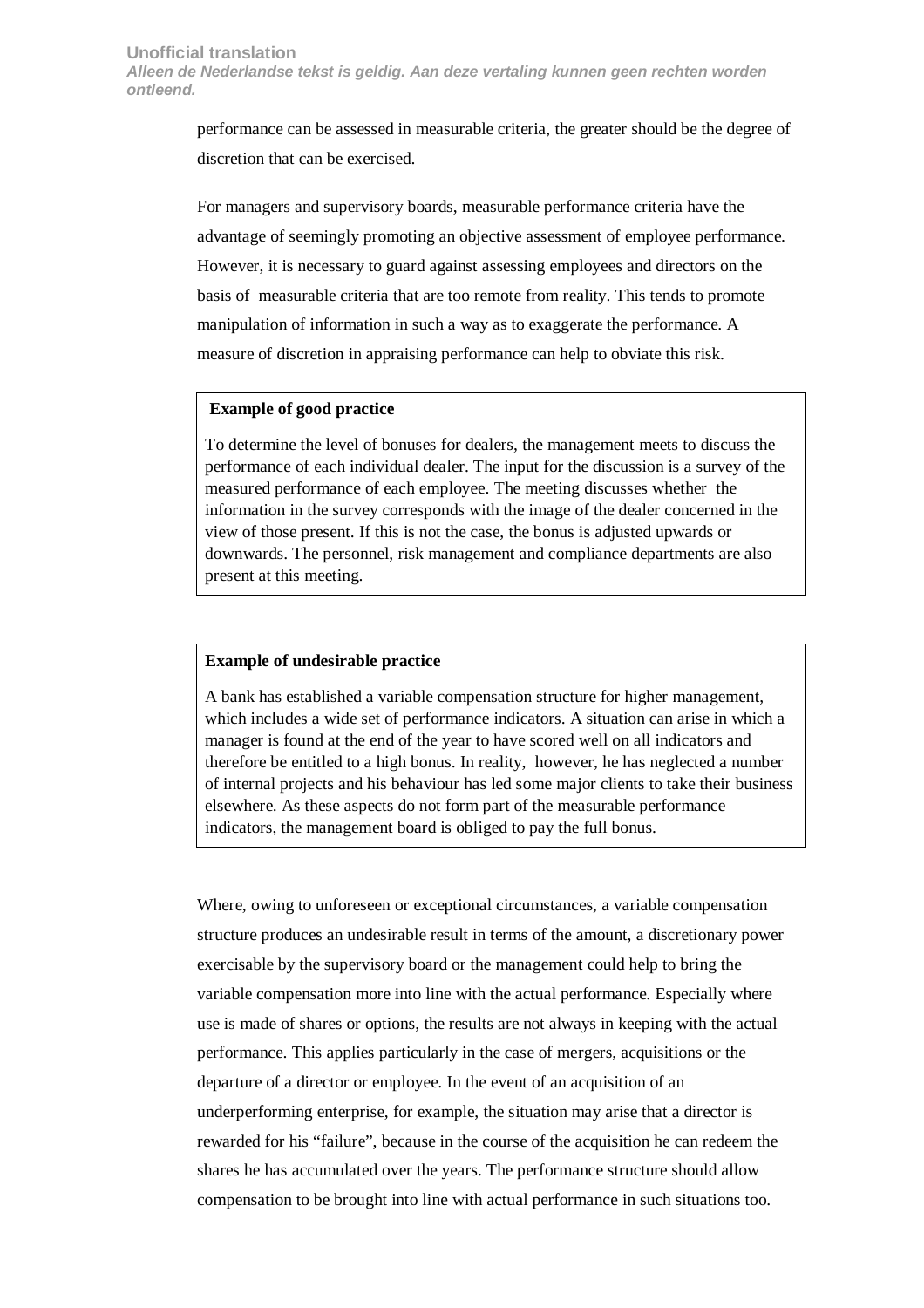This also applies to any severance payment and the results of any "change of control" provisions.

#### **Example of good practice**

In the course of an acquisition that was partly caused by the enterprise's weak performance, the supervisory board decides that the directors may not sell their shares at the acquisition price, but at a certain historical average of the price.

**Principle 8g: An appropriate time horizon should be observed when assessing commercial performance as a basis for variable compensation, so that the effect of the performance on the long-term results may be taken into consideration.** 

Variable compensation is generally awarded on an annual basis. However, the time horizon of the transactions that are concluded or the effects of decisions that have been taken is generally much longer for most jobs. This applies, for example, to directors or dealers who perform long-term transactions. Often nothing can be said with any certainty about the quality of the performance of these employees for some years at the earliest. If the variable compensation structure for these jobs is oriented towards the short term, any compensation is paid on the basis of a final result that is still uncertain. This creates the risk of 'rewarding failure'. It is therefore important to take account of the performance over a number of years when assessing commercial performance in awarding variable compensation.

It will not always be possible to do complete justice to the time horizon in which the results of the performance will become clear. But a period of 3 to 5 years can be observed in such cases in order to minimise the risks. If a financial enterprise is unable to take sufficient account of the long-term risks in its variable compensation structure, the solution may be to moderate the variable part of the compensation.

One way of taking account of the long-term risk in a variable compensation structure is to pay only part of the variable compensation immediately and to award the remainder conditionally. This conditional part can then be paid out in subsequent years once there is more certainty about the quality of the performance. Interviews with financial enterprises show that when the variable compensation of employees is determined only the financial results for the previous year, as shown in the books, are usually taken into account. In consequence, the employees are mainly motivated by short-term results and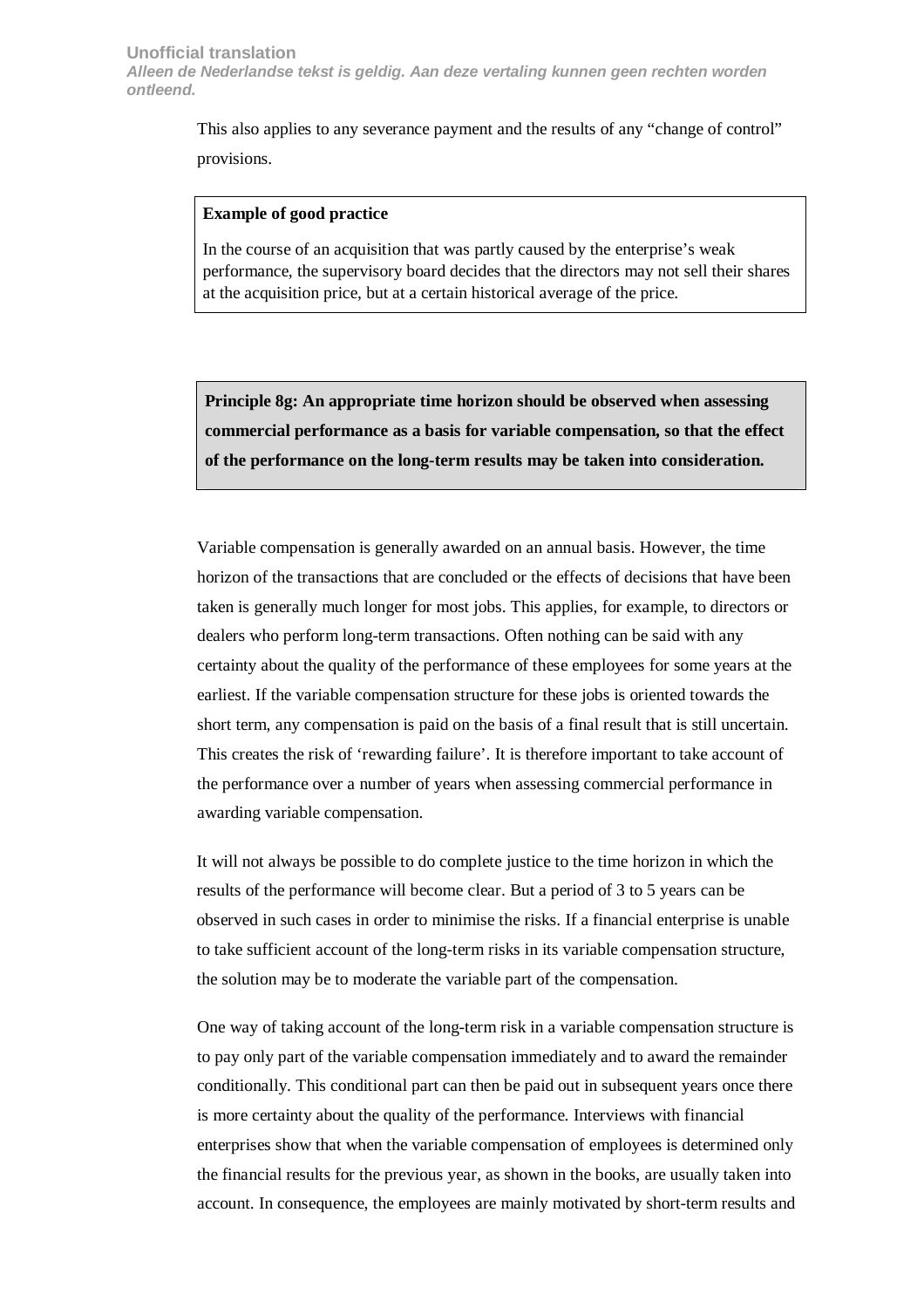the enterprise's long-term results receive insufficient attention. If it later transpires that the performance has turned out badly for the enterprise, nothing can be done because the variable compensation has already paid.

Variable compensation that has already been paid out may be reclaimed if it has been awarded and paid out on the basis of what later emerges to have been incorrect financial or other information resulting from fraudulent actions by the director or employee concerned. It is important that that the enterprise reclaims this undeserved compensation, if necessary by legal means.

#### **Example of good practice**

At the end of each year a trading firm awards variable compensation in cash. Only part is paid out directly and the remainder is awarded conditionally. The conditional part is retained for five years on a risk-bearing basis and is subsequently adjusted if this is warranted by results.

# **Example of good practice**

An asset manager awards variable compensation (in cash) on the basis of a moving weighted average of performance over the previous three years.

# **Example of undesirable practice**

The senior management of a large bank are awarded variable compensation each year. This averages about 50% of the fixed salary. The variable compensation paid in cash as soon as it has been awarded.

**Principle 8h: The ratio between compensation in cash, shares, options or other forms of compensation should be in keeping with the enterprise's risk management practices.** 

The payment of variable compensation to employees in financial enterprises is usually made in cash. Some employees receive all or part of their variable compensation in the form of shares, share options or other forms of compensations. For senior management and the directors of large enterprises, this form of variable compensation is often higher than the amount paid out in cash.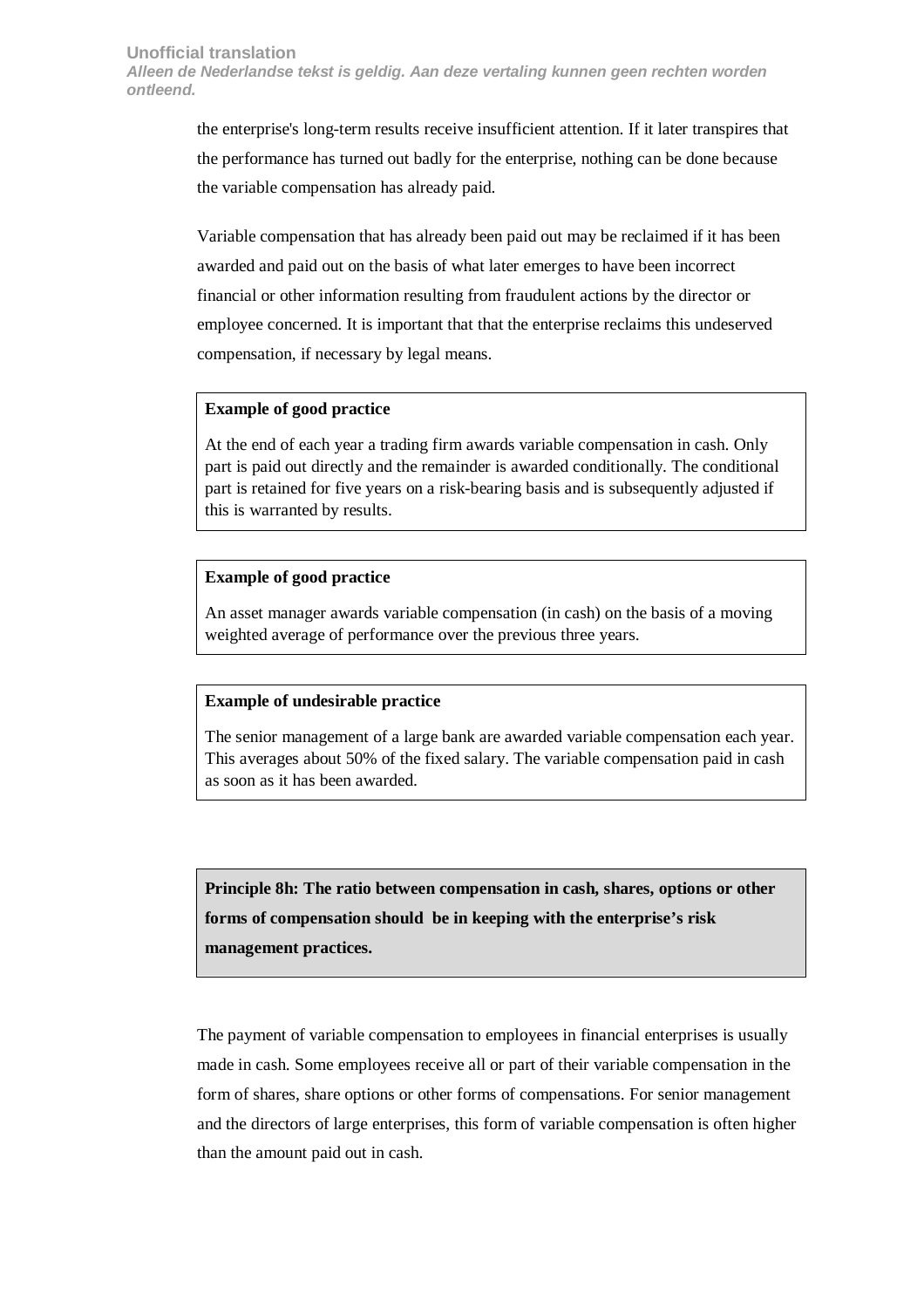**Alleen de Nederlandse tekst is geldig. Aan deze vertaling kunnen geen rechten worden ontleend.** 

> The desired effect of variable compensation in the form or shares or share options is that the director or employee should do their best to increase the overall value of the enterprise (i.e. that the interests of directors and employees should thus coincide with those of the enterprise). In addition, directors and employees should generally hold the awarded shares or share options for a few years, so as to promote the long-term focus. However, a variable compensation in the form of shares or share options also has disadvantages. The link between performance and the amount paid is often difficult to establish, because external circumstances (such as stockmarket conditions) have a major influence on the results. Moreover, the awarding of shares or share options may induce a director or employee to focus primarily on the value of the share and less on the enterprise and its stakeholders' other long-term interests.

For these reasons, variable compensation in the form of shares and share options should be used sparingly  $23$ . The mix of variable compensation in cash, shares and share options should be designed to give the correct incentives and to thus match the enterprise's risk management practices. In addition, the discretionary power of the supervisory board or management, as formulated in principle 8g, is essential to prevent shares or option arrangements leading to undesirable results.

The Dutch Corporate Governance Code contains best practice provisions for the use of shares and share options schemes for directors of listed companies. These provisions are endorsed by the AFM and DNB.

#### **Example of undesirable practice**

 $\overline{a}$ 

In the course of an acquisition, the directors of a financial enterprise allow themselves to act in their own interests, which are related to the sizeable share packages built up by the directors over the years.

<sup>23</sup> See also 'Risk-taking incentives: a review of the literature', R. Windram, Bank of England, 2005 and 'Remuneration; where we've been, how we got there, what are the problems and how to fix them', M. Jensen and K. Murphy, ECGI, 2004.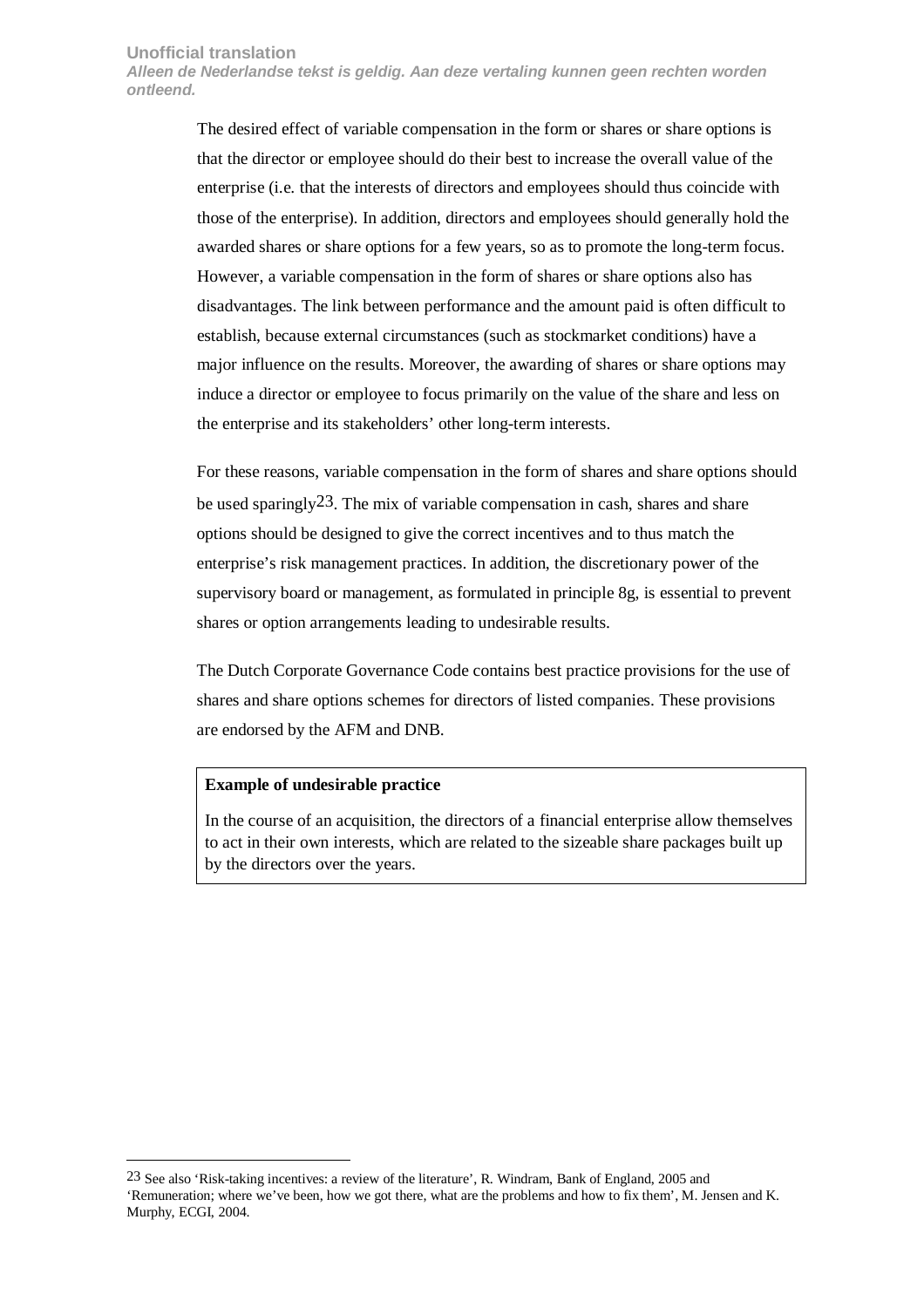# <span id="page-33-0"></span>**ANNEX I RELATIONSHIP WITH THE FSF PRINCIPLES FOR SOUND COMPENSATION PRACTICES**

| <b>Financial Stability Forum</b>                                                                                                                                                                                                                                            | <b>DNB/AFM</b>                                                                                                                                                                                                                                                                                                                                                                                                                                                                                                                                                                                                                                |
|-----------------------------------------------------------------------------------------------------------------------------------------------------------------------------------------------------------------------------------------------------------------------------|-----------------------------------------------------------------------------------------------------------------------------------------------------------------------------------------------------------------------------------------------------------------------------------------------------------------------------------------------------------------------------------------------------------------------------------------------------------------------------------------------------------------------------------------------------------------------------------------------------------------------------------------------|
| 1. The firm's board of directors<br>actively<br>the<br>must<br>oversee<br>compensation system's design<br>and operation.                                                                                                                                                    | Principle 4: The supervisory board (or any similar internal<br>supervisory body) should arrange for the careful and sound<br>design, implementation and evaluation of the compensation<br>policy for the management board. It should also supervise the<br>compensation policy for the entire company. Each variable<br>compensation structure within which compensation above a<br>fixed level is possible requires the prior approval of the<br>supervisory board.                                                                                                                                                                          |
| 2. The firm's board of directors<br>must monitor and review the<br>compensation system to ensure<br>the system operates as intended.                                                                                                                                        | Principle 3: On the basis of principles 1 and 2, the enterprise<br>should carefully draw up a compensation policy for the<br>directors and job groups within the company and apply it<br>consistently and evaluate its operation. In doing so, it should<br>pay explicit and lasting attention to limiting and managing the<br>negative effects of variable compensation structures on the<br>company's risk profile and the clients' interests.<br>Principle 5: The personnel, risk management, compliance and<br>internal audit functions should work together to manage the<br>risks of the compensation policy for all (other) employees. |
|                                                                                                                                                                                                                                                                             | e) The personnel function draws up, on behalf of<br>management, a compensation policy for all job groups<br>within the company. The personnel function also monitors<br>the consistent application of the policy and evaluates its<br>operation.                                                                                                                                                                                                                                                                                                                                                                                              |
|                                                                                                                                                                                                                                                                             | f) The risk management function analyses how a variable<br>compensation structure affects the risk profile of the<br>company and monitors its management.                                                                                                                                                                                                                                                                                                                                                                                                                                                                                     |
|                                                                                                                                                                                                                                                                             | g) The compliance function analyses how a variable<br>compensation structure affects the company's compliance<br>with legislation, regulations and internal policy.                                                                                                                                                                                                                                                                                                                                                                                                                                                                           |
|                                                                                                                                                                                                                                                                             | h) The internal audit function periodically carries out an<br>independent audit of the design, implementation and<br>effects of the company's compensation policy.                                                                                                                                                                                                                                                                                                                                                                                                                                                                            |
| 3. Staff engaged in financial and<br>risk<br>control<br>be<br>must<br>independent, have appropriate<br>authority, and be compensated<br>in a manner that is independent<br>of the business<br>areas<br>they<br>oversee and commensurate with<br>their key role in the firm. | Principle 6: The compensation and the compensation policy<br>for employees in risk-control positions should support their<br>independent role of countervailing power in relation to the<br>commercial jobs.                                                                                                                                                                                                                                                                                                                                                                                                                                  |
| 4.<br>Compensation<br>be<br>must<br>adjusted for all types of risk.                                                                                                                                                                                                         | Principle 8d: Financial results which are used in appraising<br>performance should be corrected to take account of risks and<br>costs.                                                                                                                                                                                                                                                                                                                                                                                                                                                                                                        |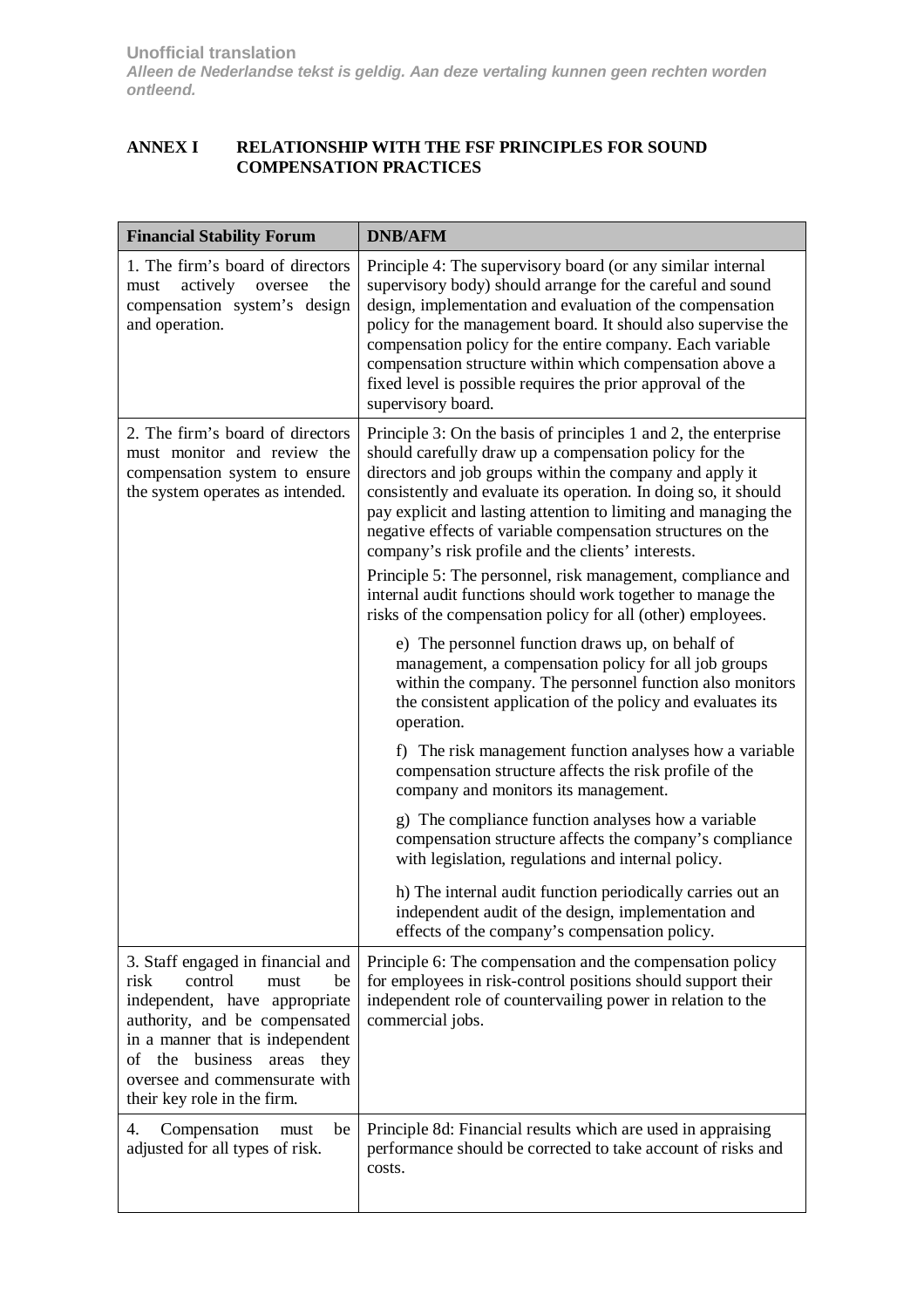| <b>Financial Stability Forum</b>                                                                                                                                                                  | <b>DNB/AFM</b>                                                                                                                                                                                                                                    |
|---------------------------------------------------------------------------------------------------------------------------------------------------------------------------------------------------|---------------------------------------------------------------------------------------------------------------------------------------------------------------------------------------------------------------------------------------------------|
| 5. Compensation outcomes must<br>symmetric<br>with<br>risk<br>be<br>outcomes.                                                                                                                     | Principle 8c: The award of variable compensation should be<br>dependent on its being in due proportion to the performance of<br>the employee and/or the department and/or the company as a<br>whole(explanation of principle).                    |
|                                                                                                                                                                                                   |                                                                                                                                                                                                                                                   |
| Compensation<br>payout<br>6.<br>schedules must be sensitive to<br>the time horizon of risks.                                                                                                      | Principle 8g: An appropriate time horizon should be observed<br>when assessing commercial performance as a basis for<br>variable compensation, so that the effect of the performance<br>on the long-term results may be taken into consideration. |
| 7. The mix of cash, equity and<br>other forms of compensation<br>must be consistent with risk<br>alignment.                                                                                       | Principle 8h: The ratio between compensation in cash, shares,<br>options or other forms of compensation should be in keeping<br>with the enterprise's risk management practices.                                                                  |
| Supervisory<br>of<br>8.<br>review<br>compensation practices must be<br>rigorous and sustained, and<br>deficiencies must be addressed<br>promptly<br>with<br>supervisory<br>action.                | This FSF principle relates to supervisors.                                                                                                                                                                                                        |
| 9. Firms must disclose clear,<br>comprehensive<br>and<br>timely<br>information<br>about<br>their<br>compensation practices<br>to<br>facilitate<br>constructive<br>engagement by all stakeholders. | Principle 7: The enterprise should provide insight and<br>transparency into its compensation policy to relevant<br>stakeholders.                                                                                                                  |

# **The following DNB/AFM principles from this report are an addition to the principles of the FSF**

Principle 1: The compensation policy should promote the integrity and soundness of the financial enterprise with a focus on the enterprise's long-term interests.

Principle 2: The compensation policy should not contain incentives which compromise the obligation of a financial enterprise to use its best endeavours to look after the interests of its clients and other stakeholders or discharge other duties of care to which it is subject.

Principle 8: Each variable compensation structure should comprise a balanced mix of measures appropriate to the job in order to ensure the correct incentive effects.

- a) The variable compensation should be in due proportion to the fixed salary. The company should set a maximum ratio between variable and fixed compensation per function group.
- b) Variable compensation should be linked to predefined, assessable and influenceable performance criteria. These performance criteria should reflect as far as possible the interests of all stakeholders in the enterprise.
- c) (see table above)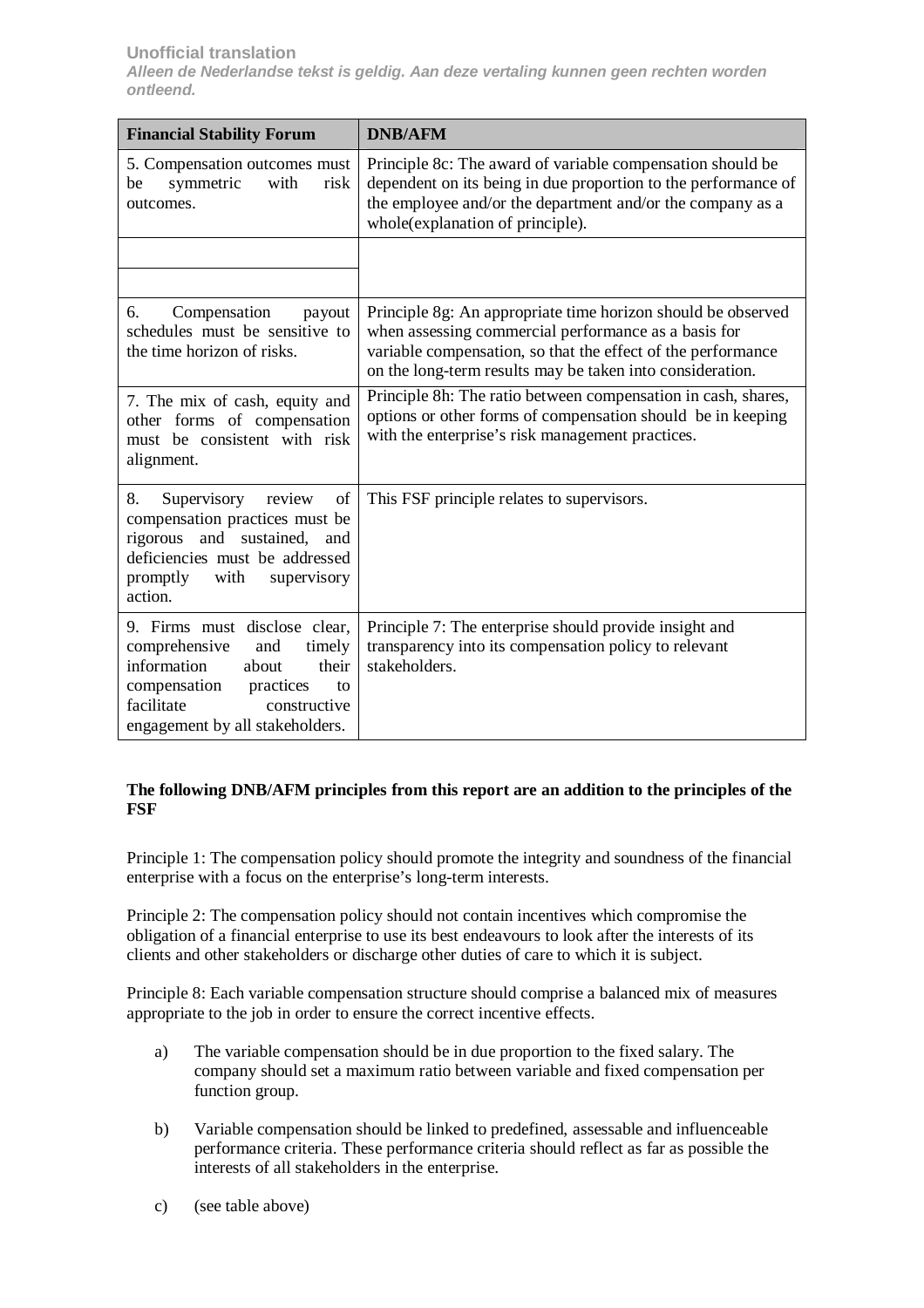- d) (see table above)
- e) The award of the variable compensation should not be dependent on an 'all or nothing' commercial objective, and such compensation should instead have a linear or graduated structure.
- f) The variable compensation structure should provide for the possibility of exercising some degree of discretion when determining variable compensation in order to counter undesirable effects such as compensation that is not commensurate with actual performance. This is equally applicable in exceptional situations such as an acquisition or dismissal.
- g) (see table above)
- h) (see table above)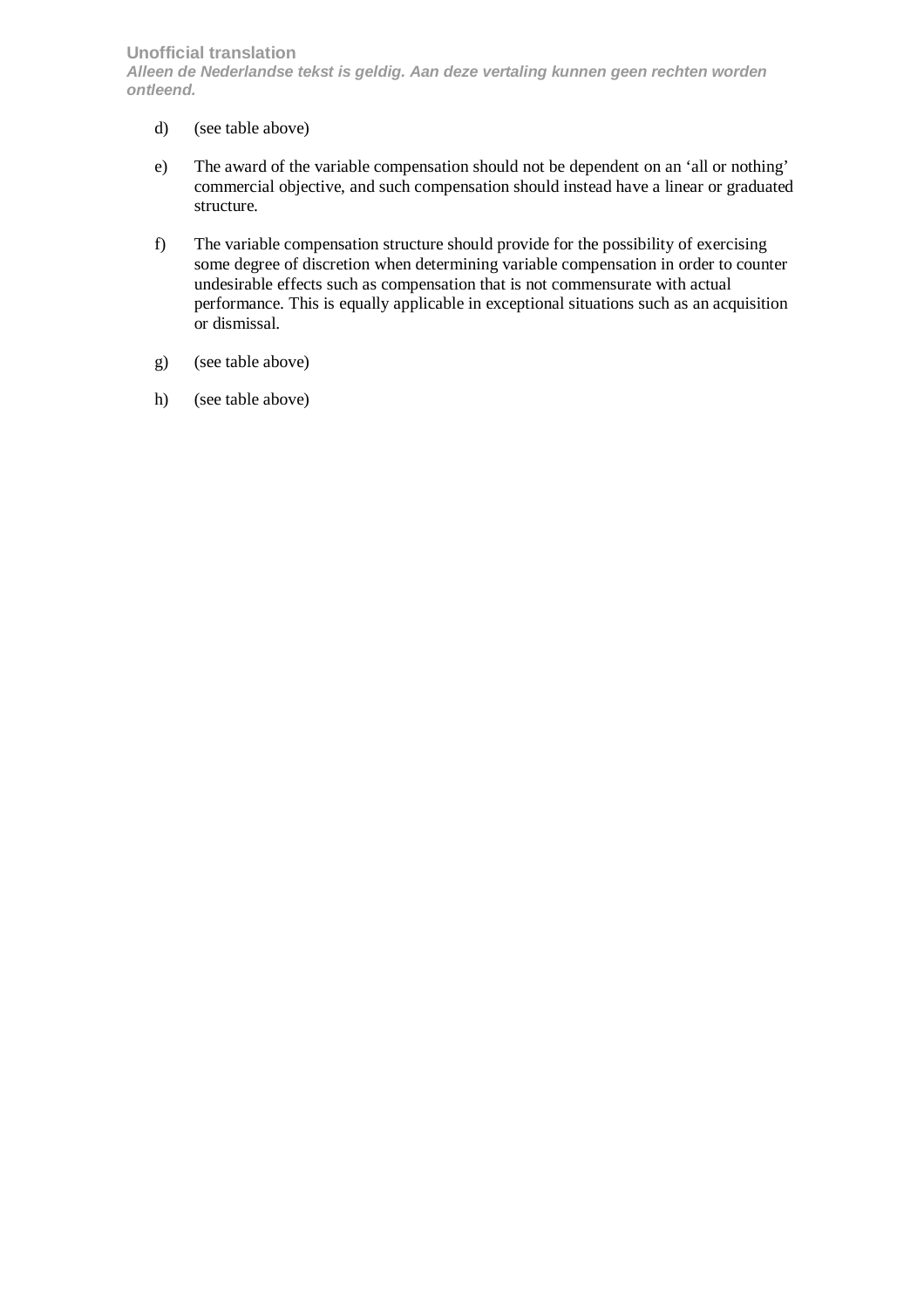# <span id="page-36-0"></span>**ANNEX II RELATIONSHIP WITH THE DUTCH CORPORATE GOVERNANCE CODE**

The Dutch Corporate Governance Code (the Code) includes a number of principles and best practice provisions for the remuneration of members of the management boards of Dutch listed companies. This annex compares the principles and best practices from the Code with the DNB/AFM principles for sound compensation policies.

Differences between the two can be explained by:

- different target groups:
	- o The Code relates only to listed companies whereas the DNB/AFM principles are applicable to both listed and unlisted companies.
	- o The DNB/AFM principles relate only to financial enterprises whereas the Code relates to all (listed) companies.
	- o The Code relates only to the management of the company whereas the DNB/AFM principles relate to all employees, including the directors.
- different objects: the object of the Code is to regulate relations between the management board, the supervisory board and the shareholders (i.e. the general meeting of shareholders) of a listed company, with overall consideration of all interests involved. The DNB/AFM principles are primarily intended to prevent and control the undesirable incentive effects of the compensation policy of a financial enterprise.

Every effort has been made in drawing up the DNB/AFM principles for sound compensation policies to avoid inconsistencies with the Code.

| The Dutch Corporate Governance Code                                                                                                                                                                                                                                                                                                                                                                                                                                                                                                                                                                                                                          | <b>DNB/AFM</b>                                                                                                                                                                                                                                                                                                                                                                                                                                                                    |
|--------------------------------------------------------------------------------------------------------------------------------------------------------------------------------------------------------------------------------------------------------------------------------------------------------------------------------------------------------------------------------------------------------------------------------------------------------------------------------------------------------------------------------------------------------------------------------------------------------------------------------------------------------------|-----------------------------------------------------------------------------------------------------------------------------------------------------------------------------------------------------------------------------------------------------------------------------------------------------------------------------------------------------------------------------------------------------------------------------------------------------------------------------------|
| <b>PREAMBLE</b>                                                                                                                                                                                                                                                                                                                                                                                                                                                                                                                                                                                                                                              |                                                                                                                                                                                                                                                                                                                                                                                                                                                                                   |
| Preamble 7: The Code is based on the principle<br>accepted in the Netherlands that a company is a<br>long-term alliance between the various parties<br>involved. The stakeholders are the groups and<br>individuals who, directly or indirectly, influence<br>$-$ or are influenced by $-$ the attainment of the<br>company's objects () The management board<br>and the supervisory board have overall<br>responsibility for weighing up the interests,<br>generally with a view to ensuring the continuity<br>of the enterprise, while the company endeavours<br>to create long-term shareholder value.<br>Preamble 8: () If stakeholders are to cooperate | Principle 1: The compensation policy should<br>promote the integrity and soundness of the<br>financial enterprise, with a focus on the<br>enterprise's long-term interests.<br>Principle 2: The compensation policy should<br>not contain incentives which compromise the<br>obligation of a financial enterprise to use its<br>best endeavours to look after the interests of<br>its clients and other stakeholders or discharge<br>other duties of care to which it is subject. |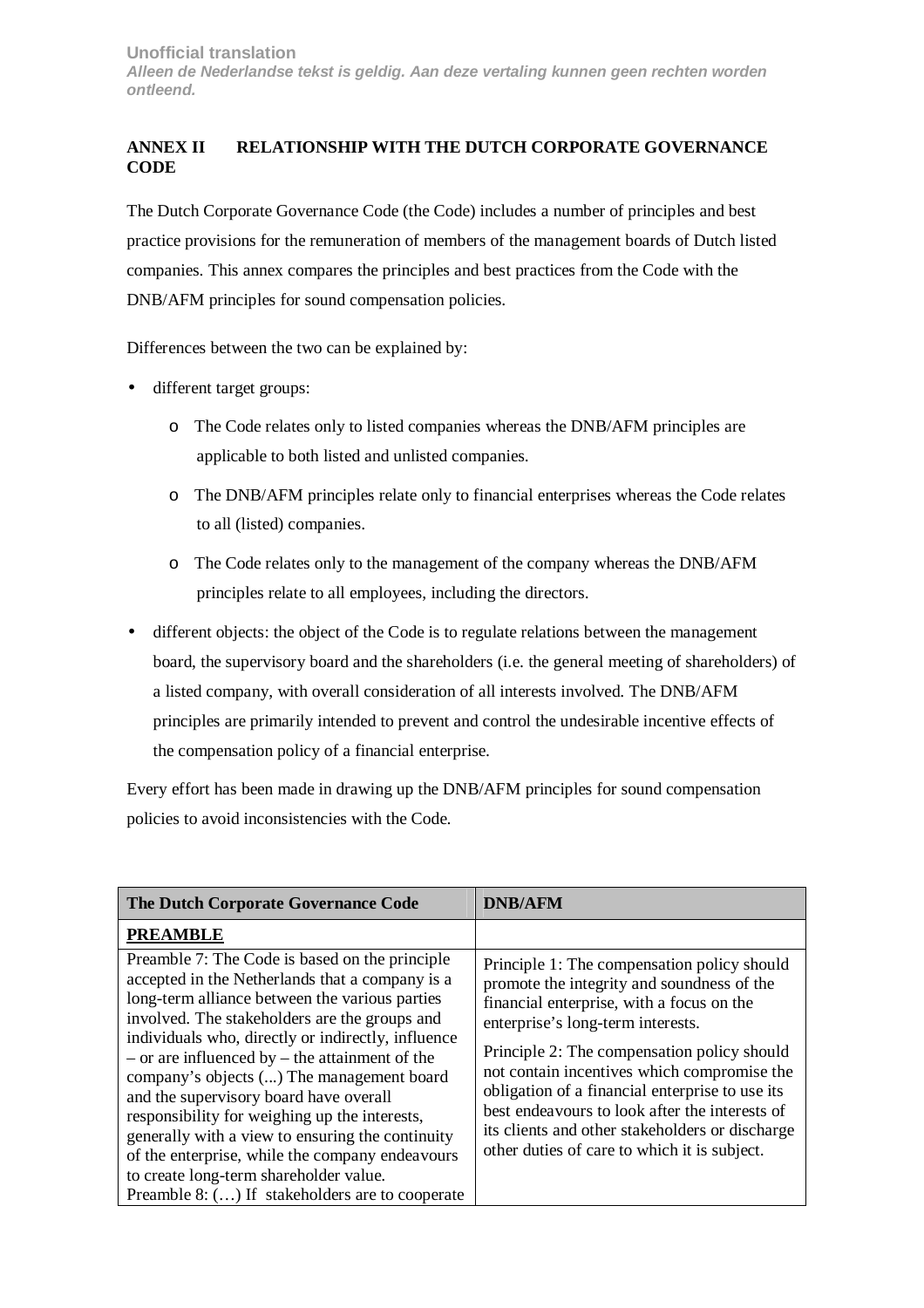| The Dutch Corporate Governance Code                                                                                                                                                                                                                                                                                                                                                                                                    | <b>DNB/AFM</b>                                                                                                                                                                                                                                                                                                                                                                                                                                                                                                                                                                                                                                                                                         |
|----------------------------------------------------------------------------------------------------------------------------------------------------------------------------------------------------------------------------------------------------------------------------------------------------------------------------------------------------------------------------------------------------------------------------------------|--------------------------------------------------------------------------------------------------------------------------------------------------------------------------------------------------------------------------------------------------------------------------------------------------------------------------------------------------------------------------------------------------------------------------------------------------------------------------------------------------------------------------------------------------------------------------------------------------------------------------------------------------------------------------------------------------------|
| within and with the company, it is essential for<br>them to be confident that their interests are<br>represented [by the management board and<br>supervisory board]                                                                                                                                                                                                                                                                    |                                                                                                                                                                                                                                                                                                                                                                                                                                                                                                                                                                                                                                                                                                        |
| Preamble 12: () It is important for the<br>remuneration policy of companies to be closely<br>aligned with the strategy and the related risks.<br>This applies to the remuneration of both the<br>management board and the other levels of the<br>organisation. () Ultimately, remuneration<br>policy must serve the interests of the company<br>and its affiliated enterprise, in other words be<br>aimed at creating long-term value. |                                                                                                                                                                                                                                                                                                                                                                                                                                                                                                                                                                                                                                                                                                        |
| <b>II.2 REMUNERATION</b>                                                                                                                                                                                                                                                                                                                                                                                                               |                                                                                                                                                                                                                                                                                                                                                                                                                                                                                                                                                                                                                                                                                                        |
| <b>Principle: Amount and composition of the</b><br>remuneration                                                                                                                                                                                                                                                                                                                                                                        |                                                                                                                                                                                                                                                                                                                                                                                                                                                                                                                                                                                                                                                                                                        |
| The level and structure of the remuneration<br>which the management board members receive<br>from the company for their work shall be such<br>that qualified and expert managers can be<br>recruited and retained.                                                                                                                                                                                                                     | The DNB/AFM principles focus on a sound<br>compensation policy that seeks to prevent<br>and/or manage undesirable incentive effects.<br>This principle from the Dutch Corporate<br>Governance Code does not relate to this.                                                                                                                                                                                                                                                                                                                                                                                                                                                                            |
| When the overall remuneration is fixed, its<br>impact on pay differentials within the enterprise<br>shall be taken into account.                                                                                                                                                                                                                                                                                                       | The DNB/AFM principles focus on a sound<br>compensation policy that seeks to prevent<br>and/or manage undesirable incentive effects.<br>This principle from the Dutch Corporate<br>Governance Code does not relate to this.                                                                                                                                                                                                                                                                                                                                                                                                                                                                            |
| If the remuneration consists of a fixed<br>component and a variable component, the<br>variable component shall be linked to<br>predetermined, assessable and influenceable<br>targets, which are predominantly of a long-term<br>nature.                                                                                                                                                                                               | Principle 1: The compensation policy should<br>promote the integrity and soundness of the<br>financial enterprise, with a focus on the<br>enterprise's long-term interests.<br>Principle 8 (b): Variable compensation<br>should be linked to predefined, assessable<br>and influenceable performance criteria. These<br>performance criteria should reflect as far as<br>possible the interests of all stakeholders in<br>the enterprise. Principle $8$ (g): An appropriate<br>time horizon should be observed when<br>assessing commercial performance as a basis<br>for variable compensation, so that the effect<br>of the performance on the long-term results<br>may be taken into consideration. |
| The variable component must be appropriate in<br>relation to the fixed component.                                                                                                                                                                                                                                                                                                                                                      | Principe 8 (a): The variable compensation<br>should be in due proportion to the fixed<br>salary. The company should set a maximum<br>ratio between variable and fixed<br>compensation per function group.                                                                                                                                                                                                                                                                                                                                                                                                                                                                                              |
| The remuneration structure, including severance<br>pay, shall be simple and transparent.                                                                                                                                                                                                                                                                                                                                               | The DNB/AFM principles focus on a sound<br>compensation policy that seeks to prevent<br>and/or manage undesirable incentive effects.                                                                                                                                                                                                                                                                                                                                                                                                                                                                                                                                                                   |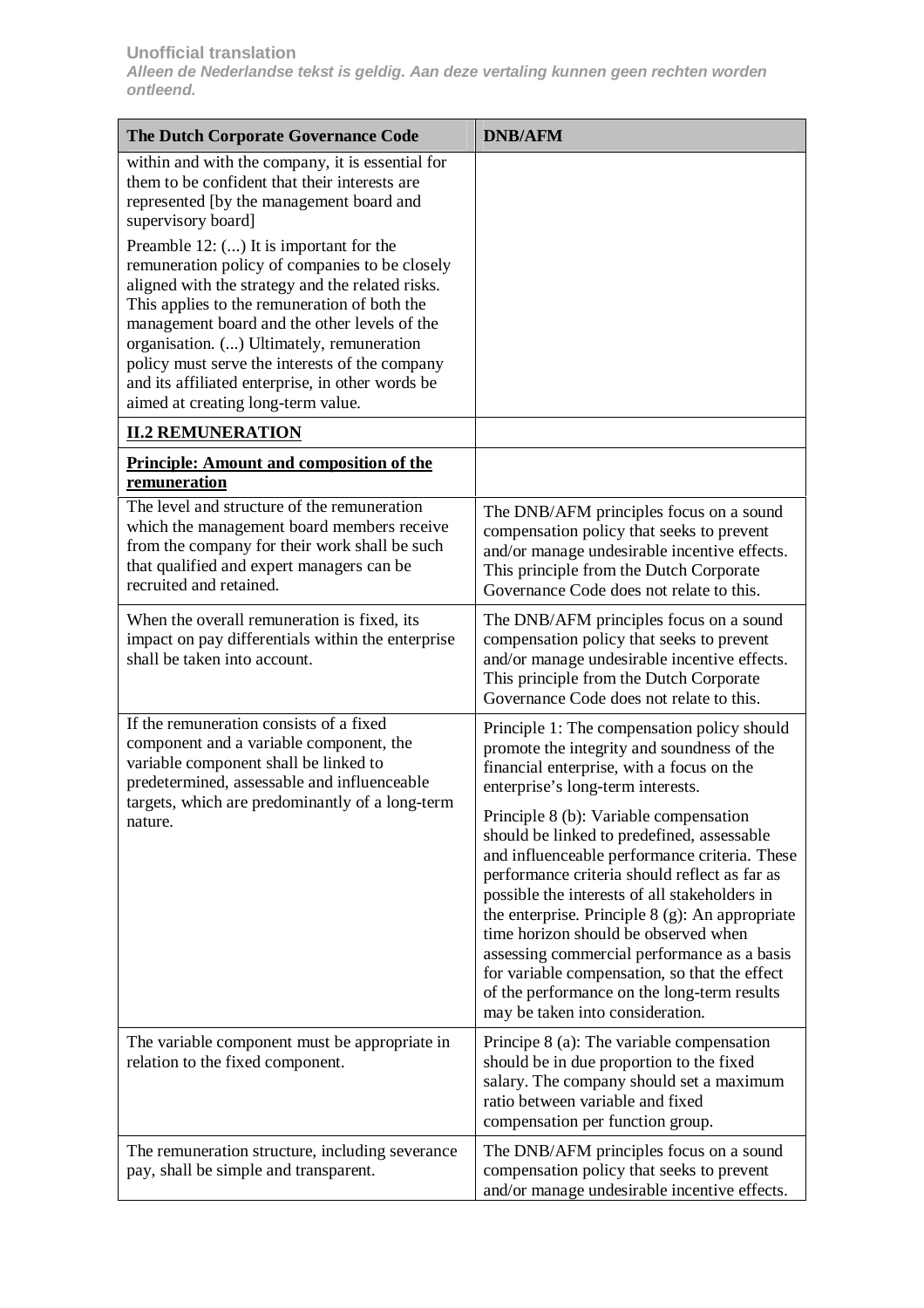| The Dutch Corporate Governance Code                                                                                                                                                                                                              | <b>DNB/AFM</b>                                                                                                                                                                                                                                                                                                                                                                                                                                                                   |
|--------------------------------------------------------------------------------------------------------------------------------------------------------------------------------------------------------------------------------------------------|----------------------------------------------------------------------------------------------------------------------------------------------------------------------------------------------------------------------------------------------------------------------------------------------------------------------------------------------------------------------------------------------------------------------------------------------------------------------------------|
|                                                                                                                                                                                                                                                  | This principle from the Dutch Corporate<br>Governance Code does not relate to this                                                                                                                                                                                                                                                                                                                                                                                               |
| It shall promote the interests of the company in<br>the medium and long term, may not encourage<br>management board members to act in their own<br>interests or take risks that are not in keeping with                                          | Principle 1: The compensation policy should<br>promote the integrity and soundness of the<br>financial enterprise, with a focus on the<br>enterprise's long-term interests.                                                                                                                                                                                                                                                                                                      |
| the adopted strategy, and may not 'reward'<br>failing board members upon termination of their<br>employment.                                                                                                                                     | Principle 2: The compensation policy should<br>not contain incentives which compromise the<br>obligation of a financial enterprise to use its<br>best endeavours to look after the interests of<br>its clients and other stakeholders or discharge<br>other duties of care to which it is subject.                                                                                                                                                                               |
|                                                                                                                                                                                                                                                  | Principle 8: Each variable compensation<br>structure should comprise a balanced mix of<br>measures appropriate to the job in order to<br>ensure the correct incentive effects (principle<br>8 (a) to (h)).                                                                                                                                                                                                                                                                       |
| The supervisory board is responsible for this.                                                                                                                                                                                                   | Principle 4: The supervisory board (or any<br>similar internal supervisory body) should<br>arrange for the careful and sound design,<br>implementation and evaluation of the<br>compensation policy for the management<br>board. It should also supervise the<br>compensation policy for the entire enterprise.<br>Each variable compensation structure within<br>which compensation above a fixed level is<br>possible requires the prior approval of the<br>supervisory board. |
| The level and structure of remuneration shall be<br>determined by reference to, among other things,<br>the results, the share price performance and non-<br>financial indicators that are relevant to the<br>company's long-term value creation. | Principle 8 (b): Variable compensation<br>should be linked to predefined, assessable<br>and influenceable performance criteria. These<br>performance criteria should reflect as far as<br>possible the interests of all stakeholders in<br>the enterprise.                                                                                                                                                                                                                       |
| The shares held by a management board member<br>in the company on whose board he sits are long-<br>term investments.                                                                                                                             | Principe 8 (g): An appropriate time horizon<br>should be observed when assessing<br>commercial performance as a basis for<br>variable compensation, so that the effect of<br>the performance on the long-term results may<br>be taken into consideration.                                                                                                                                                                                                                        |
|                                                                                                                                                                                                                                                  | Principle 8h: The ratio between<br>compensation in cash, shares, options or<br>other forms of compensation should be in<br>keeping with the enterprise's risk<br>management practices.                                                                                                                                                                                                                                                                                           |
| The amount of compensation which a<br>management board member may receive on<br>termination of his employment may not exceed                                                                                                                     | The DNB/AFM principles apply to directors<br>and all employees. It would not be desirable<br>to have a maximum amount of severance pay                                                                                                                                                                                                                                                                                                                                           |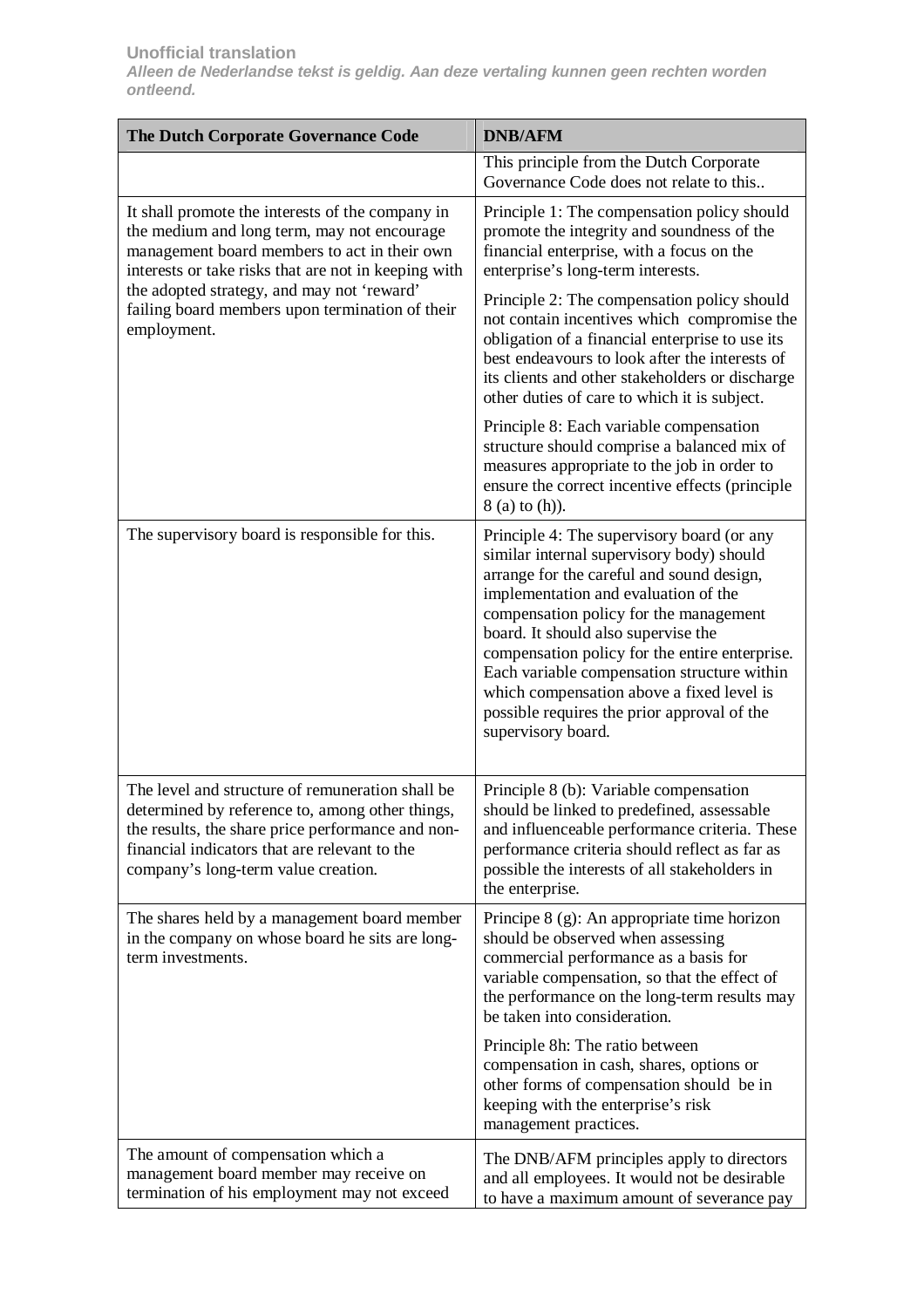| The Dutch Corporate Governance Code                                                                                                                                                                                                                                                                                                                                                                              | <b>DNB/AFM</b>                                                                                                                                                                                                                                                                                                                                                                                                                                                                   |
|------------------------------------------------------------------------------------------------------------------------------------------------------------------------------------------------------------------------------------------------------------------------------------------------------------------------------------------------------------------------------------------------------------------|----------------------------------------------------------------------------------------------------------------------------------------------------------------------------------------------------------------------------------------------------------------------------------------------------------------------------------------------------------------------------------------------------------------------------------------------------------------------------------|
| one year's salary, unless this would be manifestly<br>unreasonable in the circumstances.                                                                                                                                                                                                                                                                                                                         | for employees that is universally applicable.<br>The purpose of principle $8(f)$ is to prevent<br>undesirable situations. In addition, the<br>Corporate Governance Code is applicable to<br>the directors of listed companies.                                                                                                                                                                                                                                                   |
|                                                                                                                                                                                                                                                                                                                                                                                                                  | Principle 8 (f) The variable compensation<br>structure should provide for the possibility of<br>exercising some degree of discretion when<br>determining variable compensation in order<br>to counter undesirable effects such as<br>compensation that is not commensurate with<br>actual performance. This is equally<br>applicable in exceptional situations such as<br>an acquisition or dismissal.                                                                           |
| <b>Best practice provisions</b>                                                                                                                                                                                                                                                                                                                                                                                  |                                                                                                                                                                                                                                                                                                                                                                                                                                                                                  |
| II.2.1 Before drawing up the remuneration policy<br>and determining the remuneration of individual<br>management board members, the supervisory<br>board shall analyse the possible outcomes of the<br>variable remuneration components and how they<br>may affect the remuneration of the management<br>board members.                                                                                          | Principle 3: On the basis of principles 1 and<br>2, the enterprise should carefully draw up a<br>compensation policy for the directors and job<br>groups within the enterprise and apply it<br>consistently and evaluate its operation. In<br>doing so, it should pay explicit and lasting<br>attention to limiting and managing the<br>negative effects of variable compensation<br>structures on the enterprise's risk profile and<br>the clients' interests.                  |
| II.2.2 The supervisory board shall determine the<br>level and structure of the remuneration of the<br>management board members by reference to the<br>scenario analyses carried out and with due regard<br>for the pay differentials within the enterprise.                                                                                                                                                      | Principle 4: The supervisory board (or any<br>similar internal supervisory body) should<br>arrange for the careful and sound design,<br>implementation and evaluation of the<br>compensation policy for the management<br>board. It should also supervise the<br>compensation policy for the entire enterprise.<br>Each variable compensation structure within<br>which compensation above a fixed level is<br>possible requires the prior approval of the<br>supervisory board. |
| II.2.3 In determining the level and structure of<br>the remuneration of the management board<br>members, the supervisory board shall take into<br>account, among other things, the results, the<br>share price performance and non-financial<br>indicators relevant to the long-term objectives of<br>the company, with due regard for the risks to<br>which variable remuneration may expose the<br>enterprise. | Principle 3: On the basis of principles 1 and<br>2, the enterprise should carefully draw up a<br>compensation policy for the directors and job<br>groups within the enterprise and apply it<br>consistently and evaluate its operation. In<br>doing so, it should pay explicit and lasting<br>attention to limiting and managing the<br>negative effects of variable compensation<br>structures on the enterprise's risk profile and<br>the clients' interests.                  |
|                                                                                                                                                                                                                                                                                                                                                                                                                  | Principle 8 (g): An appropriate time horizon<br>should be observed when assessing<br>commercial performance as a basis for<br>variable compensation, so that the effect of                                                                                                                                                                                                                                                                                                       |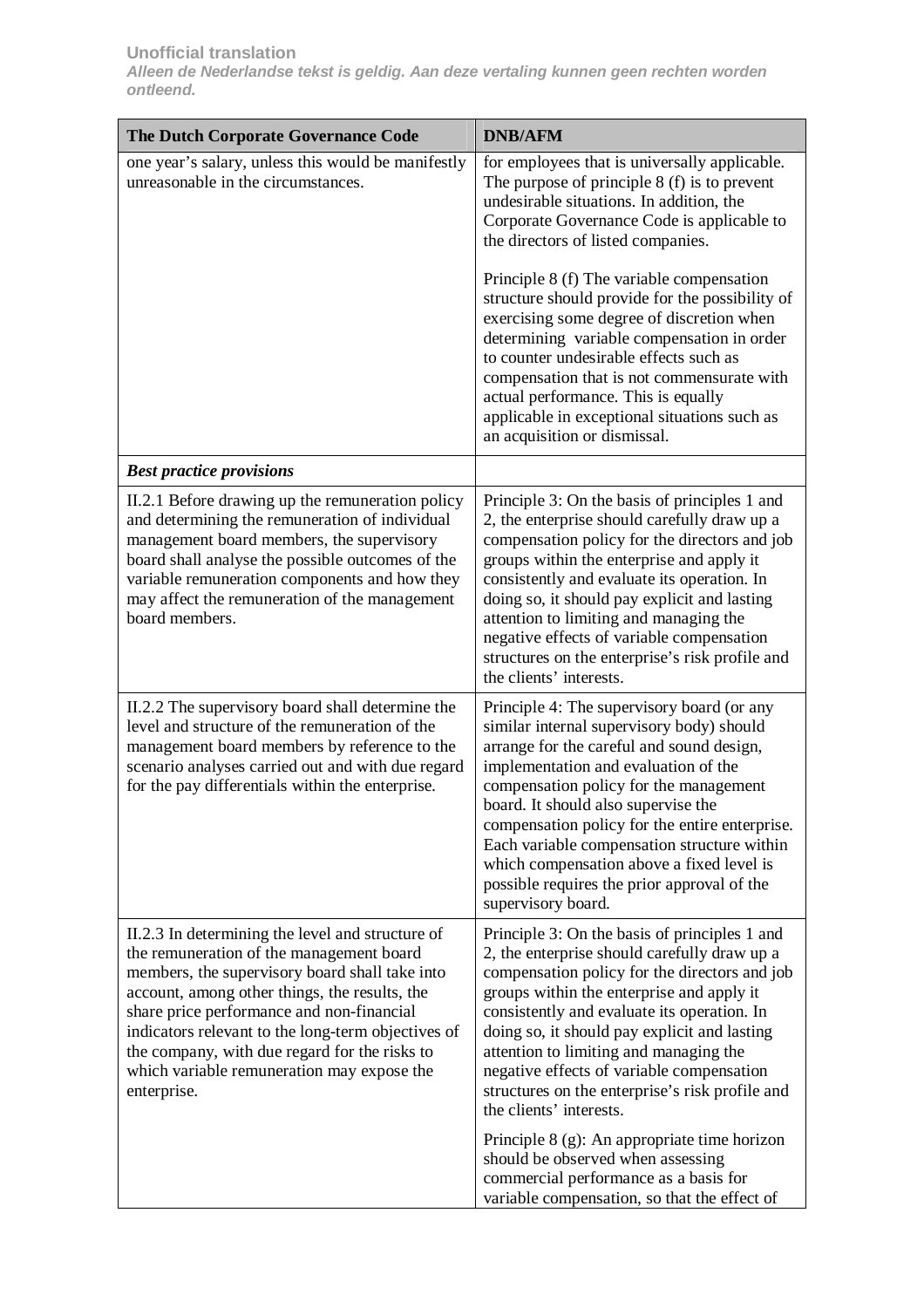| The Dutch Corporate Governance Code                                                                                                                                                                                                                                                                                                                     | <b>DNB/AFM</b>                                                                                                                                                                                                                                                                                                                                             |
|---------------------------------------------------------------------------------------------------------------------------------------------------------------------------------------------------------------------------------------------------------------------------------------------------------------------------------------------------------|------------------------------------------------------------------------------------------------------------------------------------------------------------------------------------------------------------------------------------------------------------------------------------------------------------------------------------------------------------|
|                                                                                                                                                                                                                                                                                                                                                         | the performance on the long-term results may<br>be taken into consideration.                                                                                                                                                                                                                                                                               |
| II.2.4 If options are granted, they shall, in any                                                                                                                                                                                                                                                                                                       | Principle 8 (g): An appropriate time horizon                                                                                                                                                                                                                                                                                                               |
| event, not be exercised in the first three years                                                                                                                                                                                                                                                                                                        | should be observed when assessing                                                                                                                                                                                                                                                                                                                          |
| after the date of granting. The number of options                                                                                                                                                                                                                                                                                                       | commercial performance as a basis for                                                                                                                                                                                                                                                                                                                      |
| to be granted shall be dependent on the                                                                                                                                                                                                                                                                                                                 | variable compensation, so that the effect of                                                                                                                                                                                                                                                                                                               |
| achievement of challenging targets specified                                                                                                                                                                                                                                                                                                            | the performance on the long-term results may                                                                                                                                                                                                                                                                                                               |
| beforehand.                                                                                                                                                                                                                                                                                                                                             | be taken into consideration.                                                                                                                                                                                                                                                                                                                               |
| II.2.5 Shares granted to management board<br>members without financial consideration shall be<br>retained for a period of at least five years or until<br>at least the end of the employment, if this period<br>is shorter. The number of shares to be granted<br>shall be dependent on the achievement of<br>challenging targets specified beforehand. | Principle 8 (g): An appropriate time horizon<br>should be observed when assessing<br>commercial performance as a basis for<br>variable compensation, so that the effect of<br>the performance on the long-term results may<br>be taken into consideration.                                                                                                 |
| II.2.6 The option exercise price may not be fixed                                                                                                                                                                                                                                                                                                       | As the DNB/AFM principles relate to all                                                                                                                                                                                                                                                                                                                    |
| at a level lower than a verifiable price or a                                                                                                                                                                                                                                                                                                           | employees of a financial enterprise (whether                                                                                                                                                                                                                                                                                                               |
| verifiable price average in accordance with the                                                                                                                                                                                                                                                                                                         | the enterprise is listed or unlisted) no specific                                                                                                                                                                                                                                                                                                          |
| trading in a regulated market on one or more                                                                                                                                                                                                                                                                                                            | provisions have been included for the                                                                                                                                                                                                                                                                                                                      |
| predetermined days during a period of not more                                                                                                                                                                                                                                                                                                          | structure of option schemes. DNB and the                                                                                                                                                                                                                                                                                                                   |
| than five trading days prior to and including the                                                                                                                                                                                                                                                                                                       | AFM endorse the provisions on this subject                                                                                                                                                                                                                                                                                                                 |
| day on which the option is granted.                                                                                                                                                                                                                                                                                                                     | in the Dutch corporate governance code.                                                                                                                                                                                                                                                                                                                    |
| II.2.7 Neither the exercise price of options                                                                                                                                                                                                                                                                                                            | As the DNB/AFM principles relate to all                                                                                                                                                                                                                                                                                                                    |
| granted nor the other conditions may be                                                                                                                                                                                                                                                                                                                 | employees of a financial enterprise (whether                                                                                                                                                                                                                                                                                                               |
| modified during the term of the options, except                                                                                                                                                                                                                                                                                                         | the enterprise is listed or unlisted) no specific                                                                                                                                                                                                                                                                                                          |
| in so far as prompted by structural                                                                                                                                                                                                                                                                                                                     | provisions have been included for the                                                                                                                                                                                                                                                                                                                      |
| changes relating to the shares or the company in                                                                                                                                                                                                                                                                                                        | structure of option schemes. DNB and the                                                                                                                                                                                                                                                                                                                   |
| accordance with established                                                                                                                                                                                                                                                                                                                             | AFM endorse the provisions on this subject                                                                                                                                                                                                                                                                                                                 |
| market practice.                                                                                                                                                                                                                                                                                                                                        | in the Dutch corporate governance code.                                                                                                                                                                                                                                                                                                                    |
| II.2.8 The remuneration in the event of dismissal                                                                                                                                                                                                                                                                                                       | The DNB/AFM principles apply to directors                                                                                                                                                                                                                                                                                                                  |
| may not exceed one year's salary (the                                                                                                                                                                                                                                                                                                                   | and all employees. It would not be desirable                                                                                                                                                                                                                                                                                                               |
| 'fixed' remuneration component). If the                                                                                                                                                                                                                                                                                                                 | to have a maximum amount of severance pay                                                                                                                                                                                                                                                                                                                  |
| maximum of one year's salary would be                                                                                                                                                                                                                                                                                                                   | for employees that is universally applicable.                                                                                                                                                                                                                                                                                                              |
| manifestly unreasonable for a management board                                                                                                                                                                                                                                                                                                          | The purpose of principle $8(f)$ is to prevent                                                                                                                                                                                                                                                                                                              |
| member who is dismissed during                                                                                                                                                                                                                                                                                                                          | undesirable situations. In addition, the                                                                                                                                                                                                                                                                                                                   |
| his first term of office, such board member shall                                                                                                                                                                                                                                                                                                       | Corporate Governance Code is applicable to                                                                                                                                                                                                                                                                                                                 |
| be eligible for severance pay not                                                                                                                                                                                                                                                                                                                       | the directors of listed companies.                                                                                                                                                                                                                                                                                                                         |
| exceeding twice the annual salary.                                                                                                                                                                                                                                                                                                                      | Principle 8 (f)The variable compensation                                                                                                                                                                                                                                                                                                                   |
|                                                                                                                                                                                                                                                                                                                                                         | structure should provide for the possibility of<br>exercising some degree of discretion when<br>determining variable compensation in order<br>to counter undesirable effects, such as<br>compensation that is not commensurate with<br>actual performance. This is equally<br>applicable in exceptional situations such as<br>an acquisition or dismissal. |
| II.2.9 The company may not grant its                                                                                                                                                                                                                                                                                                                    | The DNB/AFM principles focus on a sound                                                                                                                                                                                                                                                                                                                    |
| management board members any personal loans,                                                                                                                                                                                                                                                                                                            | compensation policy that seeks to prevent                                                                                                                                                                                                                                                                                                                  |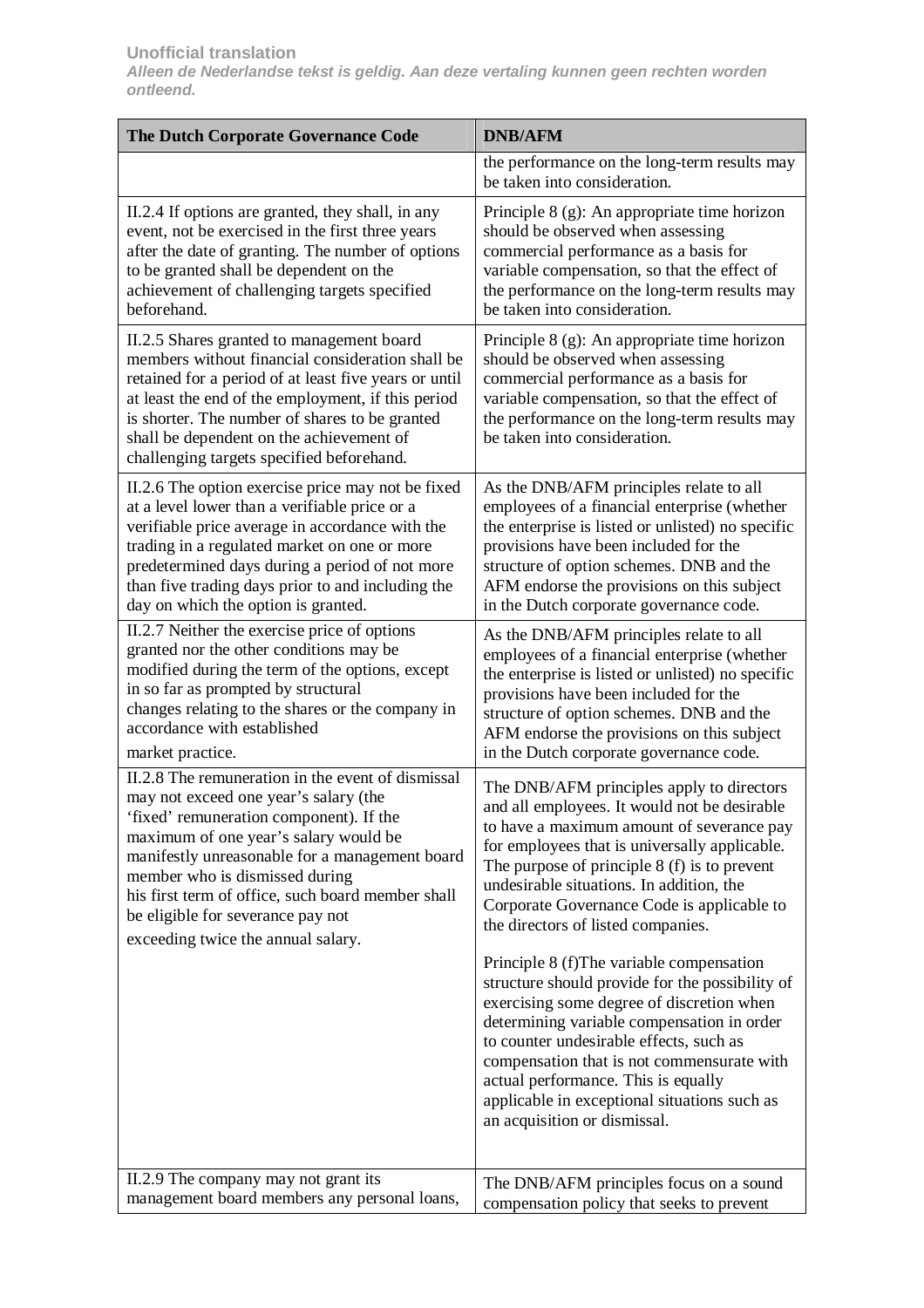| The Dutch Corporate Governance Code                                                                                                                                                                                                                                                                                                                                                                                                                                                                                                                                          | <b>DNB/AFM</b>                                                                                                                                                                                                                                                                                                                                                                                                                                                                   |
|------------------------------------------------------------------------------------------------------------------------------------------------------------------------------------------------------------------------------------------------------------------------------------------------------------------------------------------------------------------------------------------------------------------------------------------------------------------------------------------------------------------------------------------------------------------------------|----------------------------------------------------------------------------------------------------------------------------------------------------------------------------------------------------------------------------------------------------------------------------------------------------------------------------------------------------------------------------------------------------------------------------------------------------------------------------------|
| guarantees or the like unless in the normal course<br>of business and on terms<br>applicable to the personnel as a whole, and after<br>approval of the supervisory board.<br>No remission of loans may be granted.                                                                                                                                                                                                                                                                                                                                                           | and/or manage undesirable incentive effects.<br>This principle from the Dutch Corporate<br>Governance Code does not relate to this.                                                                                                                                                                                                                                                                                                                                              |
| <b>Principle: Determination and disclosure of the</b><br>remuneration                                                                                                                                                                                                                                                                                                                                                                                                                                                                                                        |                                                                                                                                                                                                                                                                                                                                                                                                                                                                                  |
| The supervisory board shall determine the<br>remuneration of the individual members of the<br>management board, on a proposal by the<br>remuneration committee, within the scope of the<br>remuneration policy adopted by the general<br>meeting of shareholders.                                                                                                                                                                                                                                                                                                            | Principle 4: The supervisory board (or any<br>similar internal supervisory body) should<br>arrange for the careful and sound design,<br>implementation and evaluation of the<br>compensation policy for the management<br>board. It should also supervise the<br>compensation policy for the entire enterprise.<br>Each variable compensation structure within<br>which compensation above a fixed level is<br>possible requires the prior approval of the<br>supervisory board. |
| The report of the supervisory board shall<br>include the principal points of the<br>remuneration report concerning the<br>remuneration policy of the company. This<br>shall describe transparently and in clear and<br>understandable terms the<br>remuneration policy that has been pursued<br>and give an overview of the<br>remuneration policy to be pursued. The full<br>remuneration of the individual<br>management board members, broken down<br>into its various components, shall<br>be presented in the remuneration report in<br>clear and understandable terms. | Principle 7: The enterprise should provide<br>insight and transparency into its<br>compensation policy to relevant stakeholders.                                                                                                                                                                                                                                                                                                                                                 |
| <b>Best practice provisions</b>                                                                                                                                                                                                                                                                                                                                                                                                                                                                                                                                              |                                                                                                                                                                                                                                                                                                                                                                                                                                                                                  |
| II.2.10 If a variable remuneration component<br>conditionally awarded in a previous financial<br>year would, in the opinion of the supervisory<br>board, produce an unfair result due to<br>extraordinary circumstances during the period in                                                                                                                                                                                                                                                                                                                                 | Principle 8 (f): The variable compensation<br>structure should provide for the possibility of<br>exercising some degree of discretion when<br>determining variable compensation in order<br>to counter undesirable effects.                                                                                                                                                                                                                                                      |
| which the predetermined<br>performance criteria have been or should have<br>been achieved, the supervisory board<br>has the power to adjust the value downwards or<br>upwards.                                                                                                                                                                                                                                                                                                                                                                                               | Principle 8 (g): An appropriate time horizon<br>should be observed when assessing<br>commercial performance as a basis for<br>variable compensation, so that the effect of<br>the performance on the long-term results may<br>be taken into consideration.                                                                                                                                                                                                                       |
| II.2.11 The supervisory board may recover from<br>the management board members any<br>variable remuneration awarded on the basis of<br>incorrect financial or other data (clawback<br>clause).                                                                                                                                                                                                                                                                                                                                                                               | In so far as this relates to conditionally<br>awarded variable compensation DNB/AFM<br>principles $8(f)$ and $8(g)$ provide for this. In<br>so far as this relates to variable compensation<br>that has already been paid, this is covered by<br>existing legislation and regulations.                                                                                                                                                                                           |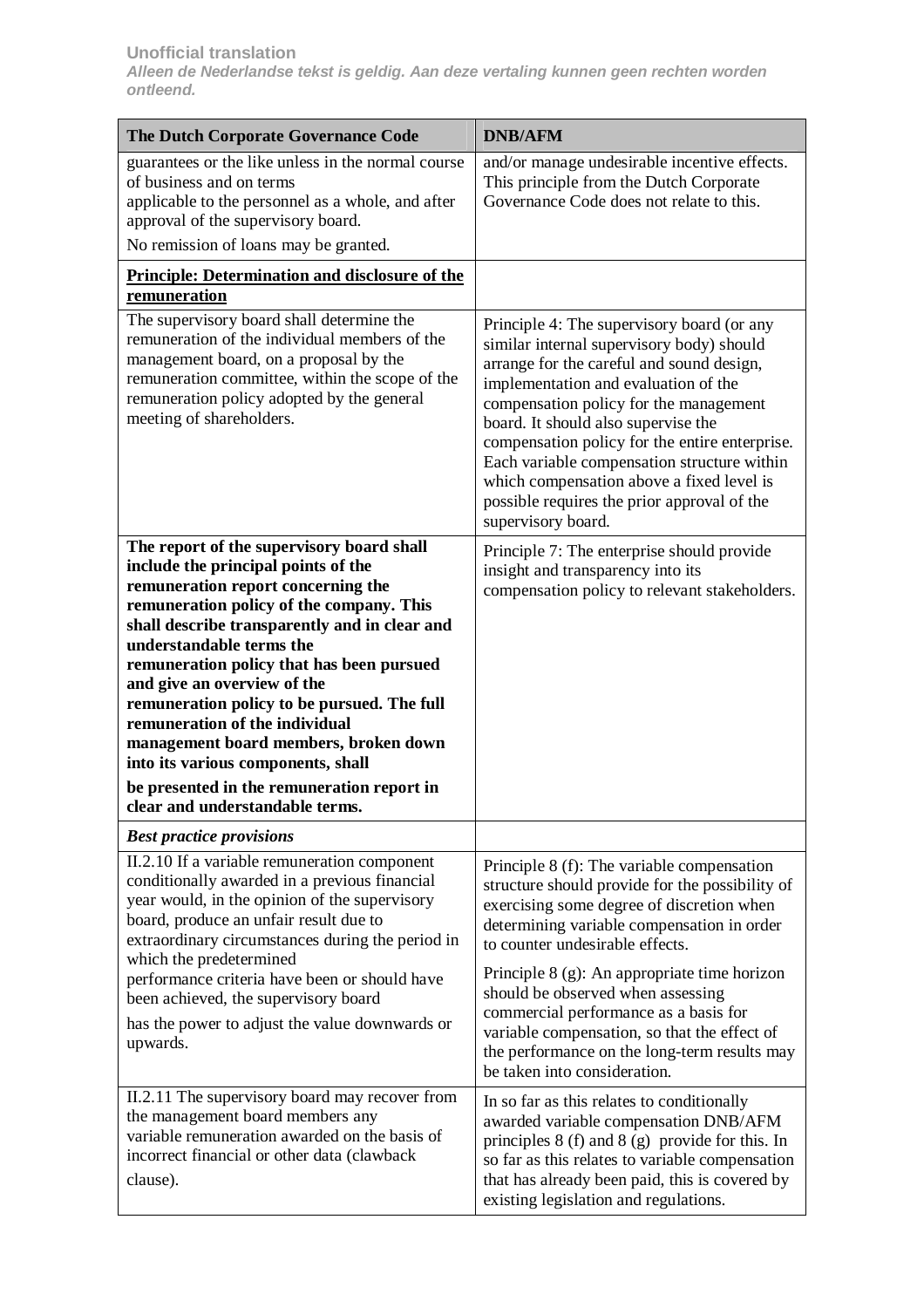| The Dutch Corporate Governance Code                                                                                                                                                                                                                                                                                                                                                                                                                                                                                                                                                                                                                                                                                                                                                                                                                                                                                                                                                                                                                                                                                                                                                                                                                                                                                                                                                                                                                                                                                                                                                                                                                                                               | <b>DNB/AFM</b>                                                                                                                                                                                                                                                                                                                                                                                                                                                |
|---------------------------------------------------------------------------------------------------------------------------------------------------------------------------------------------------------------------------------------------------------------------------------------------------------------------------------------------------------------------------------------------------------------------------------------------------------------------------------------------------------------------------------------------------------------------------------------------------------------------------------------------------------------------------------------------------------------------------------------------------------------------------------------------------------------------------------------------------------------------------------------------------------------------------------------------------------------------------------------------------------------------------------------------------------------------------------------------------------------------------------------------------------------------------------------------------------------------------------------------------------------------------------------------------------------------------------------------------------------------------------------------------------------------------------------------------------------------------------------------------------------------------------------------------------------------------------------------------------------------------------------------------------------------------------------------------|---------------------------------------------------------------------------------------------------------------------------------------------------------------------------------------------------------------------------------------------------------------------------------------------------------------------------------------------------------------------------------------------------------------------------------------------------------------|
| II.2.12 The remuneration report of the<br>supervisory board shall contain an account of the<br>manner in which the remuneration policy has<br>been implemented in the past financial<br>year, as well as an overview of the remuneration<br>policy planned by the supervisory<br>board for the next financial year and subsequent<br>years. The report shall explain how<br>the chosen remuneration policy contributes to the<br>achievement of the long-term<br>objectives of the company and its affiliated<br>enterprise in keeping with the risk profile.<br>The report shall be posted on the company's<br>website.                                                                                                                                                                                                                                                                                                                                                                                                                                                                                                                                                                                                                                                                                                                                                                                                                                                                                                                                                                                                                                                                          | Principle 7: The enterprise should provide<br>insight and transparency into its<br>compensation policy to relevant stakeholders.                                                                                                                                                                                                                                                                                                                              |
| II.2.13 The overview referred to in best practice<br>provision II.2.12 shall in any event contain<br>the following information:<br>a) an overview of the costs incurred by the<br>company in the financial year in relation to<br>management board remuneration; this overview<br>shall provide a breakdown showing<br>fixed salary, annual cash bonus, shares, options<br>and pension rights that have been<br>awarded and other emoluments; shares, options<br>and pension rights must be<br>recognised in accordance with the accounting<br>standards;<br>b) a statement that the scenario analyses referred<br>to in best practice provision II.2.1<br>have been carried out;<br>c) for each management board member the<br>maximum and minimum numbers of<br>shares conditionally granted in the financial year<br>or other share-based remuneration<br>components that the management board may<br>member acquire if the specified<br>performance criteria are achieved;<br>d) a table showing the following information for<br>incumbent management board<br>members at year-end for each year in which<br>shares, options and/or other share-based<br>remuneration components have been awarded<br>over which the management board<br>member did not yet have unrestricted control at<br>the start of the financial year:<br>i) the value and number of shares, options and/or<br>other share-based remuneration<br>components on the date of granting;<br>ii) the present status of shares, options and/or<br>other share-based remuneration<br>components awarded: whether they are<br>conditional or unconditional and the year in<br>which vesting period and/or lock-up period ends; | Principle 7: The enterprise should insight and<br>transparency into its compensation policy to<br>relevant stakeholders.<br>As the DNB/AFM principles relate to all<br>employees of a financial enterprise (whether<br>the enterprise is listed or unlisted) no specific<br>provisions have been included for the content<br>of the remuneration report. DNB and the<br>AFM endorse the provisions on this subject<br>in the Dutch corporate governance code. |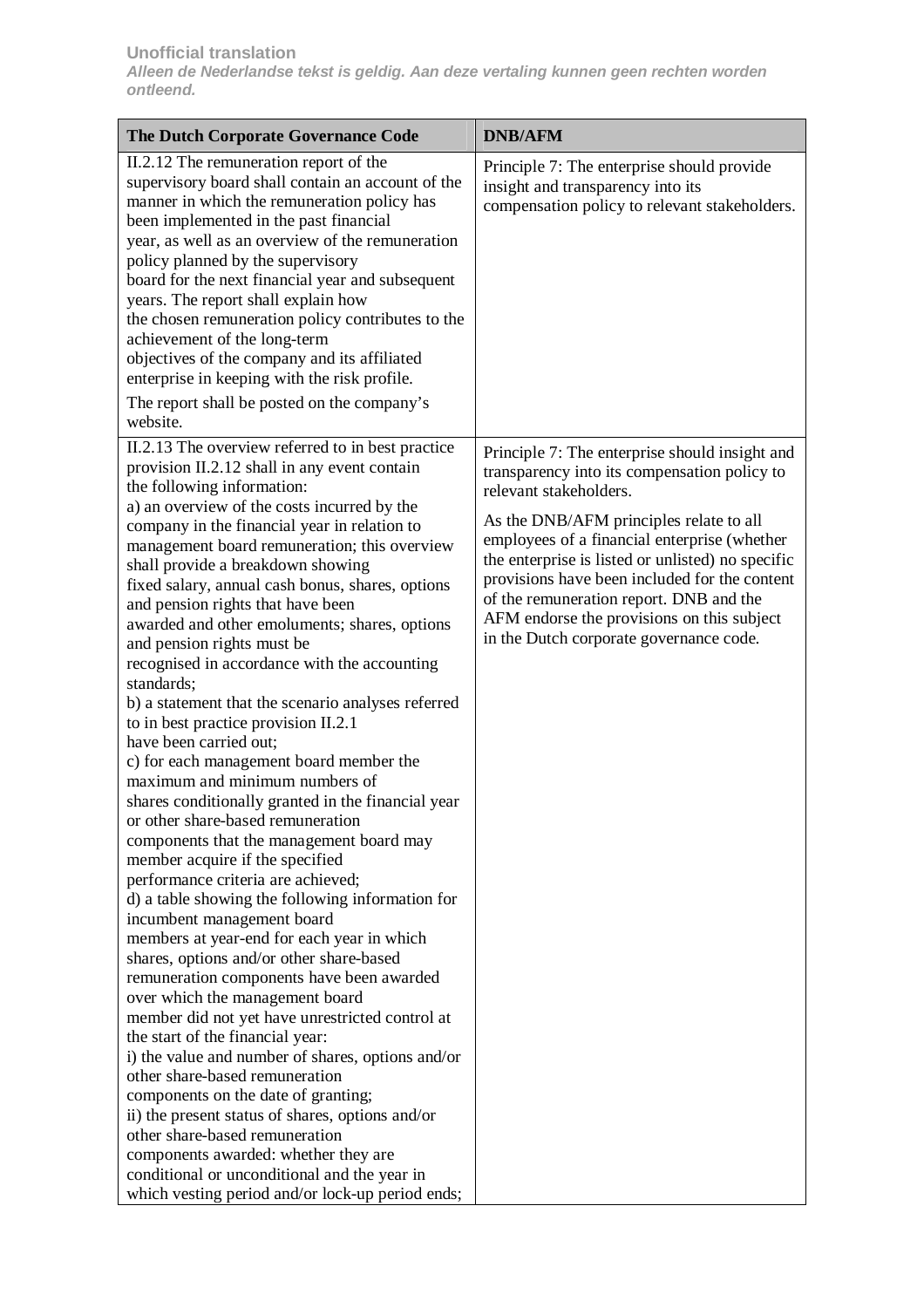| The Dutch Corporate Governance Code                                              | <b>DNB/AFM</b>                                |
|----------------------------------------------------------------------------------|-----------------------------------------------|
| 17                                                                               |                                               |
| iii) the value and number of shares, options                                     |                                               |
| and/or other share-based remuneration                                            |                                               |
| components conditionally awarded under i) at the                                 |                                               |
| time when the management board                                                   |                                               |
| member obtains ownership of them (end of                                         |                                               |
| vesting period), and                                                             |                                               |
| iv) the value and number of shares, options                                      |                                               |
| and/or other share-based remuneration                                            |                                               |
| components awarded under i) at the time when                                     |                                               |
| the management board member                                                      |                                               |
| obtains unrestricted control over them (end of                                   |                                               |
| lock-up period);                                                                 |                                               |
| e) if applicable: the composition of the peer                                    |                                               |
| group of companies whose remuneration                                            |                                               |
| policy determines in part the level and                                          |                                               |
| composition of the remuneration of the                                           |                                               |
| management board members;                                                        |                                               |
| f) a description of the performance criteria on                                  |                                               |
| which the performance-related                                                    |                                               |
| component of the variable remuneration is                                        |                                               |
| dependent in so far as disclosure would not                                      |                                               |
| be undesirable because the information is                                        |                                               |
| competition sensitive, and of the                                                |                                               |
| discretionary component of the variable<br>remuneration that can be fixed by the |                                               |
| supervisory board as it sees fit;                                                |                                               |
| g) a summary and account of the methods that                                     |                                               |
| will be applied in order to determine                                            |                                               |
| whether the performance criteria have been                                       |                                               |
| fulfilled;                                                                       |                                               |
| h) an ex-ante and ex-post account of the                                         |                                               |
| relationship between the chosen                                                  |                                               |
| performance criteria and the strategic objectives                                |                                               |
| applied, and of the relationship                                                 |                                               |
| between remuneration and performance;                                            |                                               |
| i) current pension schemes and the related                                       |                                               |
| financing costs; and                                                             |                                               |
| j) agreed arrangements for the early                                             |                                               |
| retirement of management board members.                                          |                                               |
| II.2.14 The main elements of the contract of a                                   |                                               |
| management board member with the company                                         | Principle 7: The enterprise should provide    |
| shall be made public after it has been concluded,                                | insight and transparency into its             |
| and in any event no later than the                                               | compensation policy to relevant stakeholders. |
| date of the notice calling the general meeting                                   |                                               |
| where the appointment of the                                                     |                                               |
| management board member will be proposed.                                        |                                               |
| These elements shall in any event                                                |                                               |
| include the amount of the fixed salary, the                                      |                                               |
| structure and amount of the variable                                             |                                               |
| remuneration component, any agreed redundancy                                    |                                               |
| scheme and/or severance pay, any                                                 |                                               |
| conditions of a change-of-control clause in the                                  |                                               |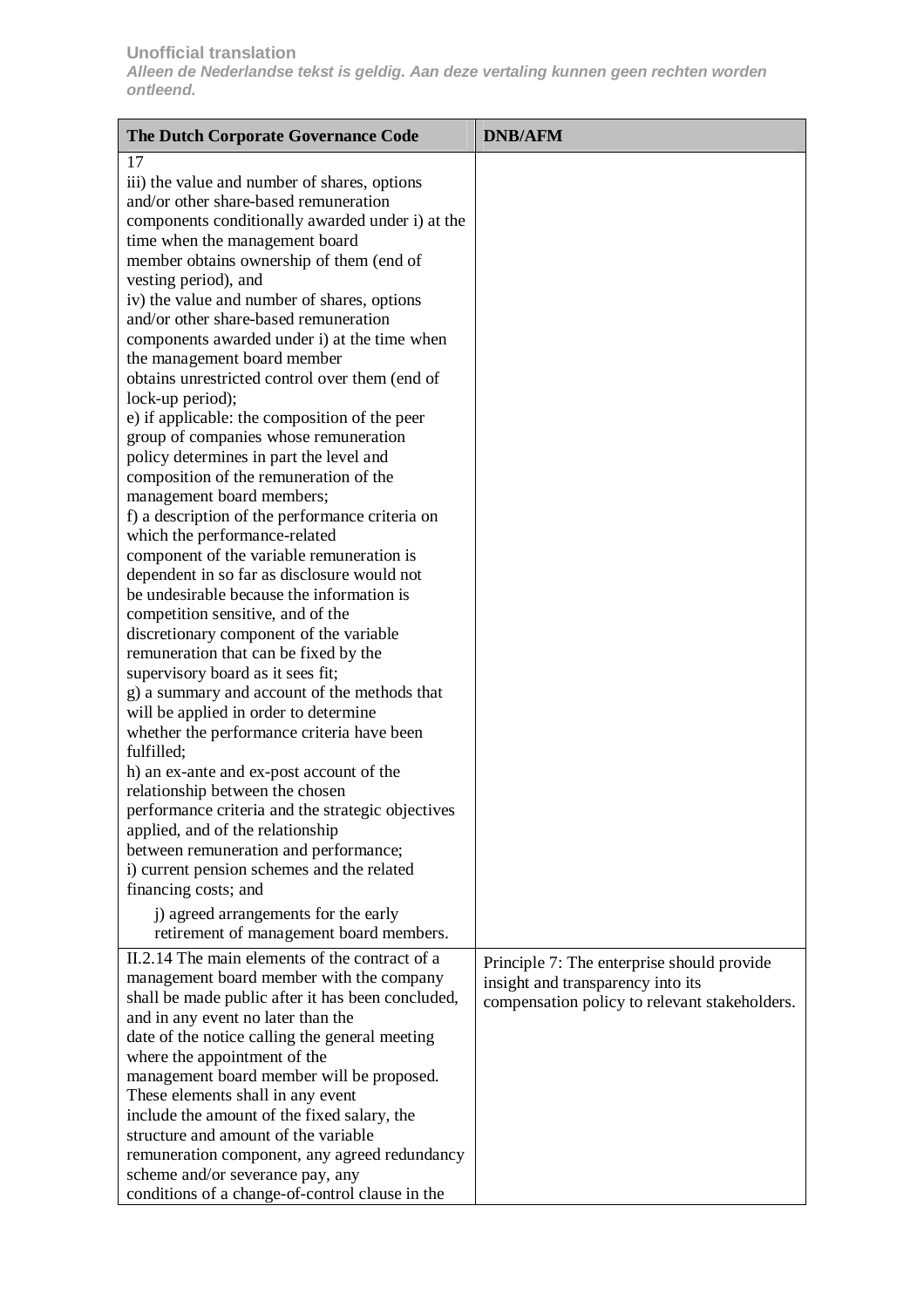| <b>The Dutch Corporate Governance Code</b>                                                                                                                                    | <b>DNB/AFM</b>                                                                                                        |
|-------------------------------------------------------------------------------------------------------------------------------------------------------------------------------|-----------------------------------------------------------------------------------------------------------------------|
| contract with a management board<br>member and any other remuneration components<br>promised to the management board                                                          |                                                                                                                       |
| member, pension arrangements and performance<br>criteria to be applied.                                                                                                       |                                                                                                                       |
| II.2.15 If a management board member or former<br>management board member is paid<br>severance pay or other special remuneration<br>during a given financial year, an account | Principle 7: The enterprise should provide<br>transparency about its compensation policy to<br>relevant stakeholders. |
| and an explanation of this remuneration shall be<br>included in the remuneration report.                                                                                      |                                                                                                                       |

# **The following DNB/AFM principles from this report do not form part of the principles and best practice provisions of the Dutch corporate governance code**

| <b>DNB/AFM</b> principle                                                                                                                                                                                                                                        | <b>Explanation</b>                                                                                                                                                    |
|-----------------------------------------------------------------------------------------------------------------------------------------------------------------------------------------------------------------------------------------------------------------|-----------------------------------------------------------------------------------------------------------------------------------------------------------------------|
| Principle 5: The personnel, risk<br>management, compliance and internal audit<br>functions should work together to manage<br>the risks of the compensation policy for all<br>(other) employees.                                                                 | The principle and best practice provisions<br>governing remuneration in the Dutch corporate<br>governance code relate only to the<br>management board of the company. |
| The personnel function draws<br>a)<br>up, on behalf of management, a<br>compensation policy for all job<br>groups within the enterprise.<br>The personnel function also<br>monitors the consistent<br>application of the policy and<br>evaluates its operation. |                                                                                                                                                                       |
| b) The risk management function<br>analyses how a variable<br>compensation structure affects<br>the risk profile of the enterprise<br>and monitors its management.                                                                                              |                                                                                                                                                                       |
| c) The compliance function<br>analyses how a variable<br>compensation structure affects<br>the enterprise's compliance<br>with legislation, regulations<br>and internal policy.                                                                                 |                                                                                                                                                                       |
| d) The internal audit function<br>periodically carries out an<br>independent audit of the<br>design, implementation and<br>effects of the enterprise's<br>compensation policy.                                                                                  |                                                                                                                                                                       |
| Principle 6: The compensation and the                                                                                                                                                                                                                           | The principle and best practice provisions                                                                                                                            |